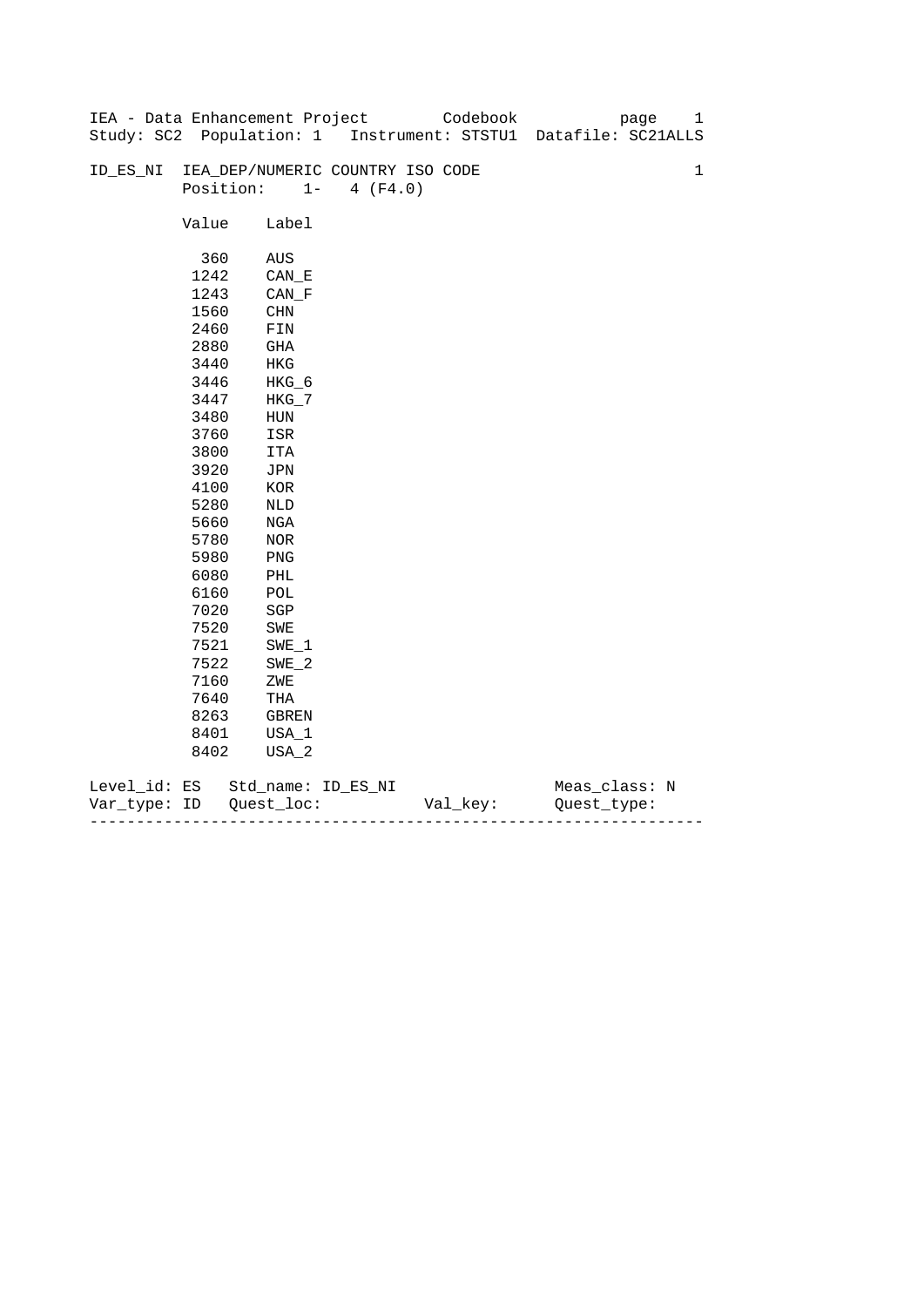| Study: SC2 Population: 1     |                                                                                                                                                                                                                                  | IEA - Data Enhancement Project<br>Codebook<br>page<br>Instrument: STSTU1<br>Datafile: SC21ALLS                                                                                                                                                                                                                                                                                 | 2 |
|------------------------------|----------------------------------------------------------------------------------------------------------------------------------------------------------------------------------------------------------------------------------|--------------------------------------------------------------------------------------------------------------------------------------------------------------------------------------------------------------------------------------------------------------------------------------------------------------------------------------------------------------------------------|---|
| ID ES AI                     | Position:                                                                                                                                                                                                                        | IEA DEP/ALPHANUMERIC COUNTRY ISO CODE<br>$5-$<br>9(AB)                                                                                                                                                                                                                                                                                                                         | 2 |
|                              | Value                                                                                                                                                                                                                            | Label                                                                                                                                                                                                                                                                                                                                                                          |   |
|                              | AUS<br>CAN E<br>CAN F<br>CHN<br>FIN<br>GBREN<br>GHA<br>HKG<br>HKG_6<br>HKG_7<br><b>HUN</b><br>ISR<br>ITA<br>JPN<br>KOR<br><b>NLD</b><br>NGA<br><b>NOR</b><br>PNG<br>PHL<br>POL<br>SGP<br>SWE<br>SWE 1<br>$SWE_2$<br>THA<br>USA 1 | Australia<br>Canada (English)<br>Canada (French)<br>China<br>Finland<br>UK (England)<br>Ghana<br>Hong Kong<br>Hong Kong (6)<br>Hong Kong (7)<br>Hungary<br>Israel<br>Italy<br>Japan<br>Korea, Republic of<br>Netherlands<br>Nigeria<br>Norway<br>Papua New Guinea<br>Philippines<br>Poland<br>Singapore<br>Sweden<br>Sweden (A)<br>Sweden (B)<br>Thailand<br>United States (A) |   |
|                              | $USA_2$<br>ZWE                                                                                                                                                                                                                   | United States (B)<br>Zimbabwe                                                                                                                                                                                                                                                                                                                                                  |   |
| Level_id: ES<br>Var type: ID |                                                                                                                                                                                                                                  | Meas_class: N<br>Std name: ID ES AI<br>Quest loc:<br>Val key:<br>Ouest type:                                                                                                                                                                                                                                                                                                   |   |

------------------------------------------------------------------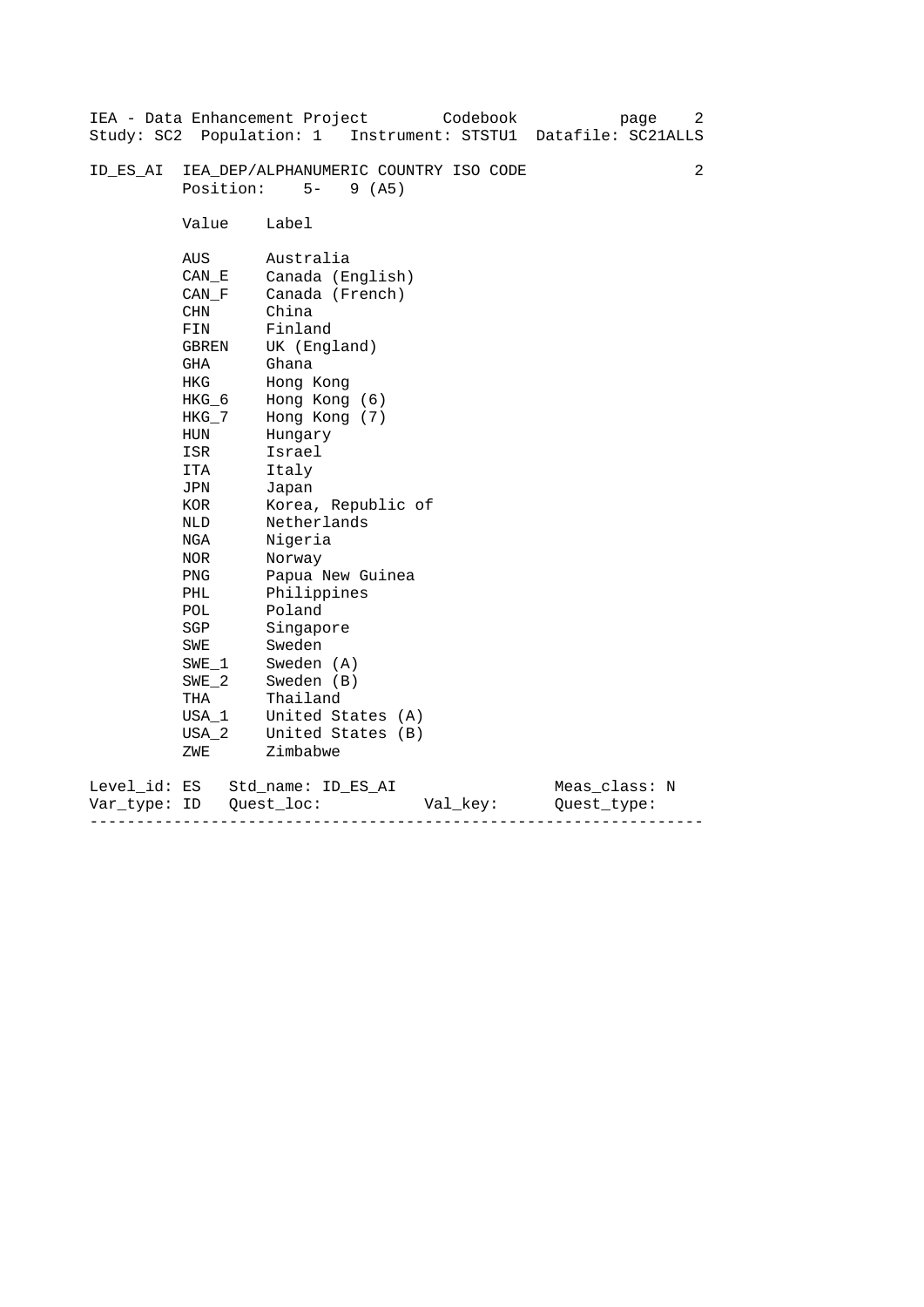| IEA - Data Enhancement Project Codebook                         |                                                                                                                                        |                                                                                                                                                                                                                                                                                           |                     | Study: SC2 Population: 1 Instrument: STSTU1 Datafile: SC21ALLS | 3<br>page     |
|-----------------------------------------------------------------|----------------------------------------------------------------------------------------------------------------------------------------|-------------------------------------------------------------------------------------------------------------------------------------------------------------------------------------------------------------------------------------------------------------------------------------------|---------------------|----------------------------------------------------------------|---------------|
| CNTRYNUM                                                        | COUNTRY NUMBER<br>Position: 10- 11 (F2.0)                                                                                              |                                                                                                                                                                                                                                                                                           |                     |                                                                | 3             |
|                                                                 | Value                                                                                                                                  | Label                                                                                                                                                                                                                                                                                     |                     |                                                                |               |
|                                                                 | 10<br>16<br>18<br>20<br>22<br>24<br>26<br>30<br>32<br>34<br>36<br>38<br>40<br>44<br>48<br>50<br>52<br>54<br>56<br>60<br>66<br>70<br>72 | Australia<br>Canada (French)<br>Canada (English)<br>China<br>UK (England)<br>Finland<br>Ghana<br>Hong Kong<br>Hungary<br>Israel<br>Italy<br>Japan<br>Korea<br>Netherlands<br>Nigeria<br>Norway<br>Philippines<br>Poland<br>Singapore<br>Sweden (A, B)<br>Thailand<br>United States (A, B) | Papua New Guinea    |                                                                |               |
| Level_id: ES Std_name: ID_ES_N                                  | 74                                                                                                                                     | Zimbabwe                                                                                                                                                                                                                                                                                  |                     | Val_key:           Quest_type:                                 | Meas_class: N |
| POPN                                                            | POPULATION<br>Position: 12- 12 (F1.0)<br>Value Label                                                                                   |                                                                                                                                                                                                                                                                                           |                     |                                                                | 4             |
|                                                                 | 2<br>3                                                                                                                                 | 1 I (10-year olds)<br>II (14-year olds)                                                                                                                                                                                                                                                   | III (preuniversity) |                                                                |               |
| Level_id: Std_name: ID_POP                                      |                                                                                                                                        |                                                                                                                                                                                                                                                                                           |                     |                                                                | Meas_class: N |
| STRATUM STRATUM NUMBER                                          | Position: 13- 14 (F2.0)                                                                                                                |                                                                                                                                                                                                                                                                                           |                     |                                                                | 5             |
| Level_id: SM Std_name: ID_SM_N<br>----------------------------- |                                                                                                                                        |                                                                                                                                                                                                                                                                                           |                     | Val_key: Quest_type:                                           | Meas_class: N |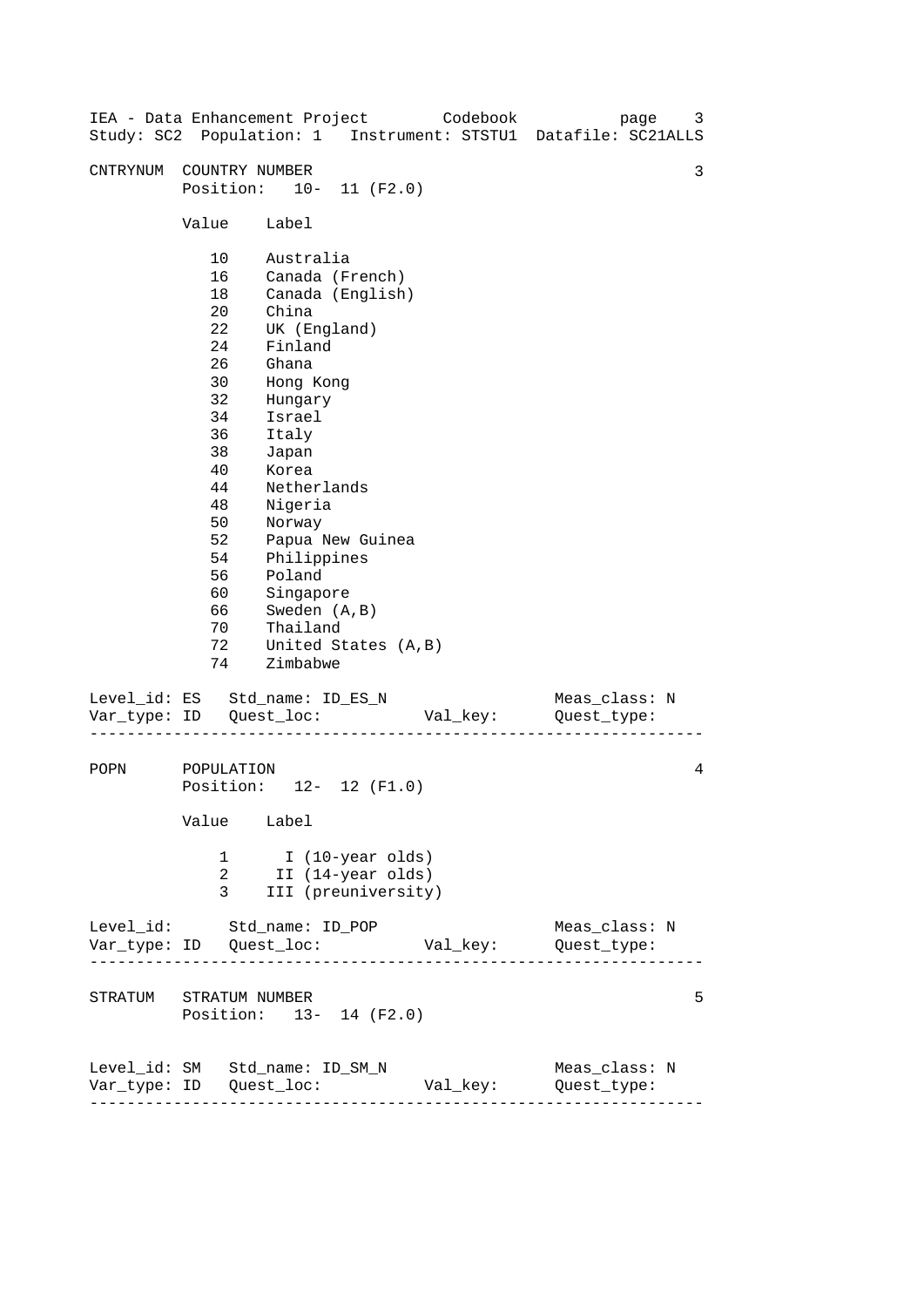------------------------------------------------------------------ ------------------------------------------------------------------ ------------------------------------------------------------------ ------------------------------------------------------------------ ------------------------------------------------------------------ ------------------------------------------------------------------ IEA - Data Enhancement Project Codebook page 4 Study: SC2 Population: 1 Instrument: STSTU1 Datafile: SC21ALLS SCHOOL SCHOOL NUMBER 6 Position: 15- 19 (F5.0) Level\_id: SC Std\_name: ID\_SC\_N Meas\_class: N Var\_type: ID Quest\_loc: Val\_key: Quest\_type: CLASS CLASS NUMBER 7 Position: 20- 21 (F2.0) Level\_id: CL Std\_name: ID\_CL\_N Meas\_class: N Var\_type: ID Quest\_loc: Val\_key: Quest\_type: STUDENT STUDENT NUMBER 8 Position: 22- 23 (F2.0) Level\_id: ST Std\_name: ID\_ST\_N Meas\_class: N Var\_type: ID Quest\_loc: Val\_key: Quest\_type: STRWGT STRATUM WEIGHT 9 Position: 24- 31 (F8.6) Level\_id: SM Std\_name: WT\_SM Meas\_class: N Var\_type: WT Quest\_loc: Val\_key: Quest\_type: TEST1A TOOK TEST 1A 10 Position: 32- 32 (F1.0) Value Label 1 yes taken 2 not taken 8 .A not ascertained Level\_id: ST Std\_name: FL\_TST1A Meas\_class: N Var\_type: FL Quest\_loc: Val\_key: Quest\_type: TEST1B TOOK TEST 1B Position: 33- 33 (F1.0) Value Label 1 2 yes taken not taken 8 .A not ascertained Level\_id: ST Std\_name: FL\_TST1B Meas\_class: N Var\_type: FL Quest\_loc: Val\_key: Quest\_type: 11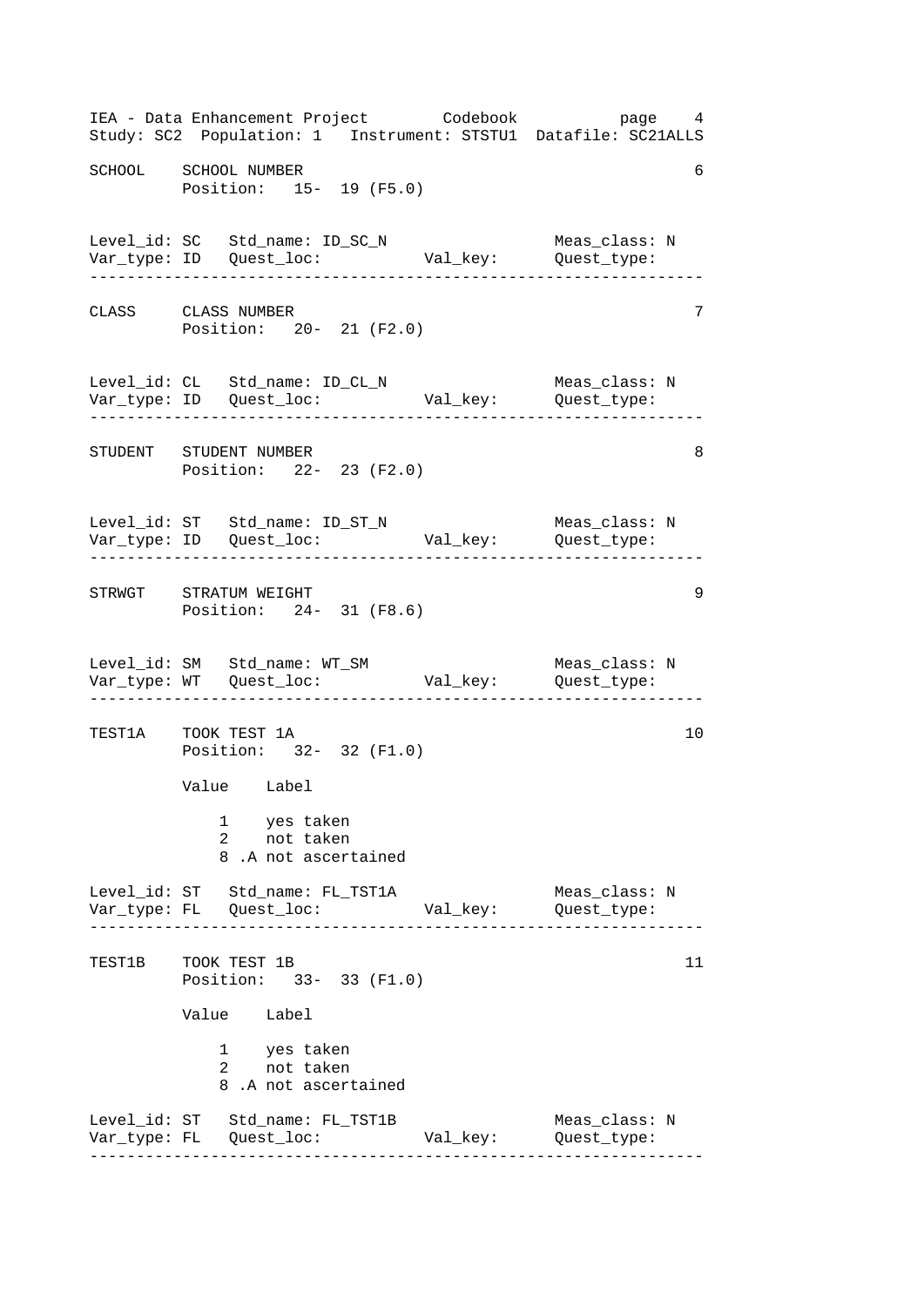------------------------------------------------------------------ ------------------------------------------------------------------ ------------------------------------------------------------------ IEA - Data Enhancement Project Codebook page 5 Study: SC2 Population: 1 Instrument: STSTU1 Datafile: SC21ALLS TEST1C TOOK TEST 1C Position: 34- 34 (F1.0) Value Label 1 yes taken 2 not taken 8 .A not ascertained Level\_id: ST Std\_name: FL\_TST1C Meas\_class: N Var\_type: FL Quest\_loc: Val\_key: Quest\_type: TEST1D TOOK TEST 1D Position: 35- 35 (F1.0) Value Label 1 yes taken 2 not taken 8 .A not ascertained Level\_id: ST Std\_name: FL\_TST1D Meas\_class: N Var\_type: FL Quest\_loc: Val\_key: Quest\_type: PROCESS TOOK PROCESS ITEMS 14 Position: 36- 36 (F1.0) Value Label 1 yes taken 2 not taken 8 .A not ascertained Level\_id: ST Std\_name: FL\_PRS Meas\_class: N Var\_type: FL Quest\_loc: Val\_key: Quest\_type: AGE AGE OF STUDENT IN MONTHS 15 Position: 37- 39 (F3.0) Value Label 998 .A not ascertained 999 .O missing data Level\_id: ST Std\_name: ASBAGE Meas\_class: I Var\_type: BG Quest\_loc: 1 Val\_key: Quest\_type: FR 13

------------------------------------------------------------------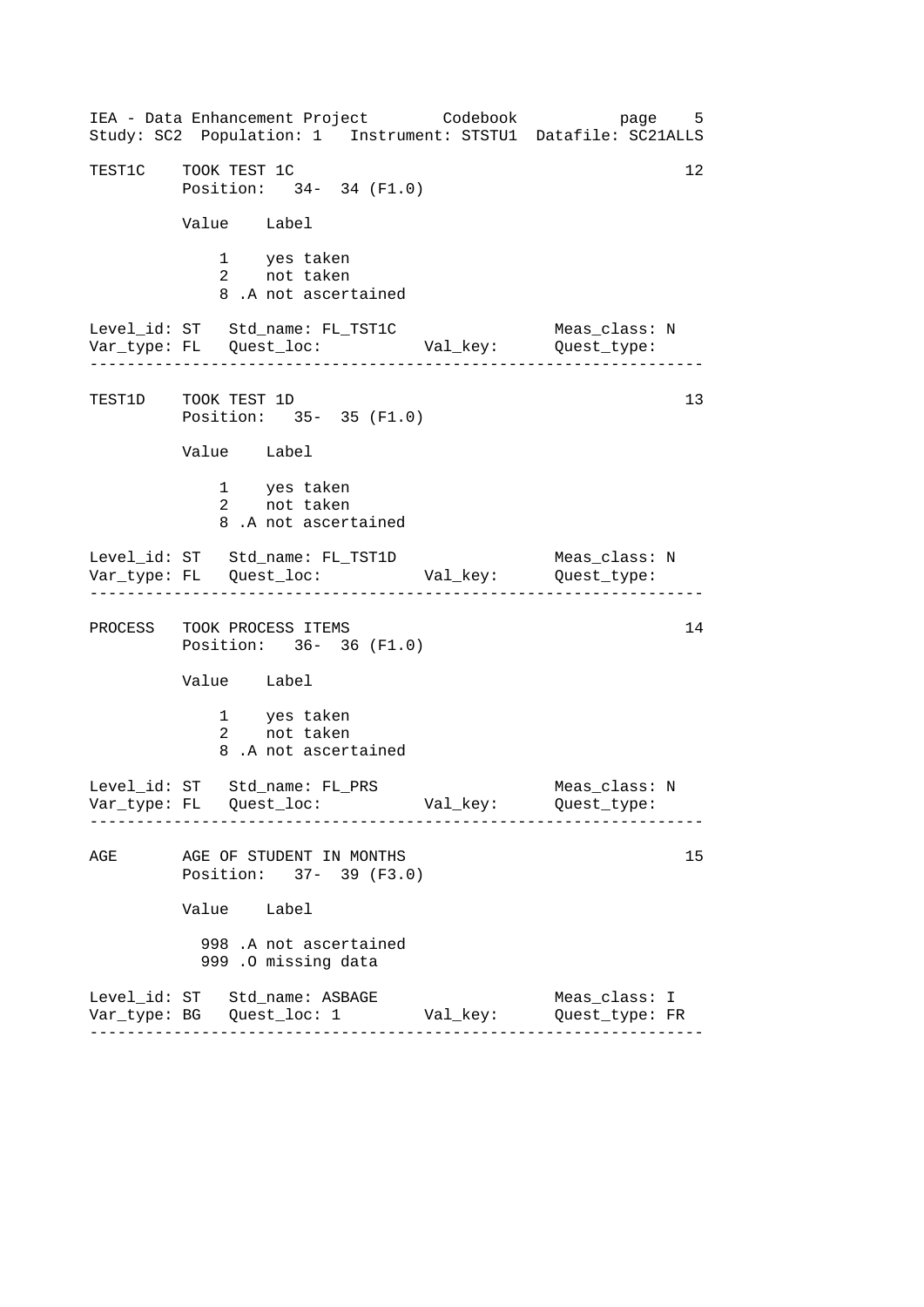------------------------------------------------------------------ ------------------------------------------------------------------ ------------------------------------------------------------------ IEA - Data Enhancement Project Codebook page 6 Study: SC2 Population: 1 Instrument: STSTU1 Datafile: SC21ALLS SEX SEX OF STUDENT 16 Position: 40- 40 (F1.0) Value Label 1 boy 2 girl 8 .A not ascertained 9 .O missing data Level\_id: ST Std\_name: ASBSEX Meas\_class: N Var\_type: BG Quest\_loc: 2 Val\_key: Quest\_type: MC FAMSIZE NUMBER OF BROTHERS AND SISTERS 17 Position: 41- 41 (F1.0) Value Label 1 zero 2 one 3 two 4 three 5 four or more 8 .A not ascertained 9 .O missing data Level\_id: ST Std\_name: ASBBRSIS Meas\_class: 0 Var\_type: BG Quest\_loc: 3 Val\_key: Quest\_type: MC YEAR GRADE OF STUDENT (INTL YEAR LEVEL) Position: 42- 43 (F2.0) Value Label 3 grade 3 4 grade 4 5 grade 5 6 grade 6 98 .A not ascertained 99 .O missing data Level\_id: ST Std\_name: ASBGRADE Meas\_class: O Var\_type: BG Quest\_loc: 4 Val\_key: Quest\_type: MC 18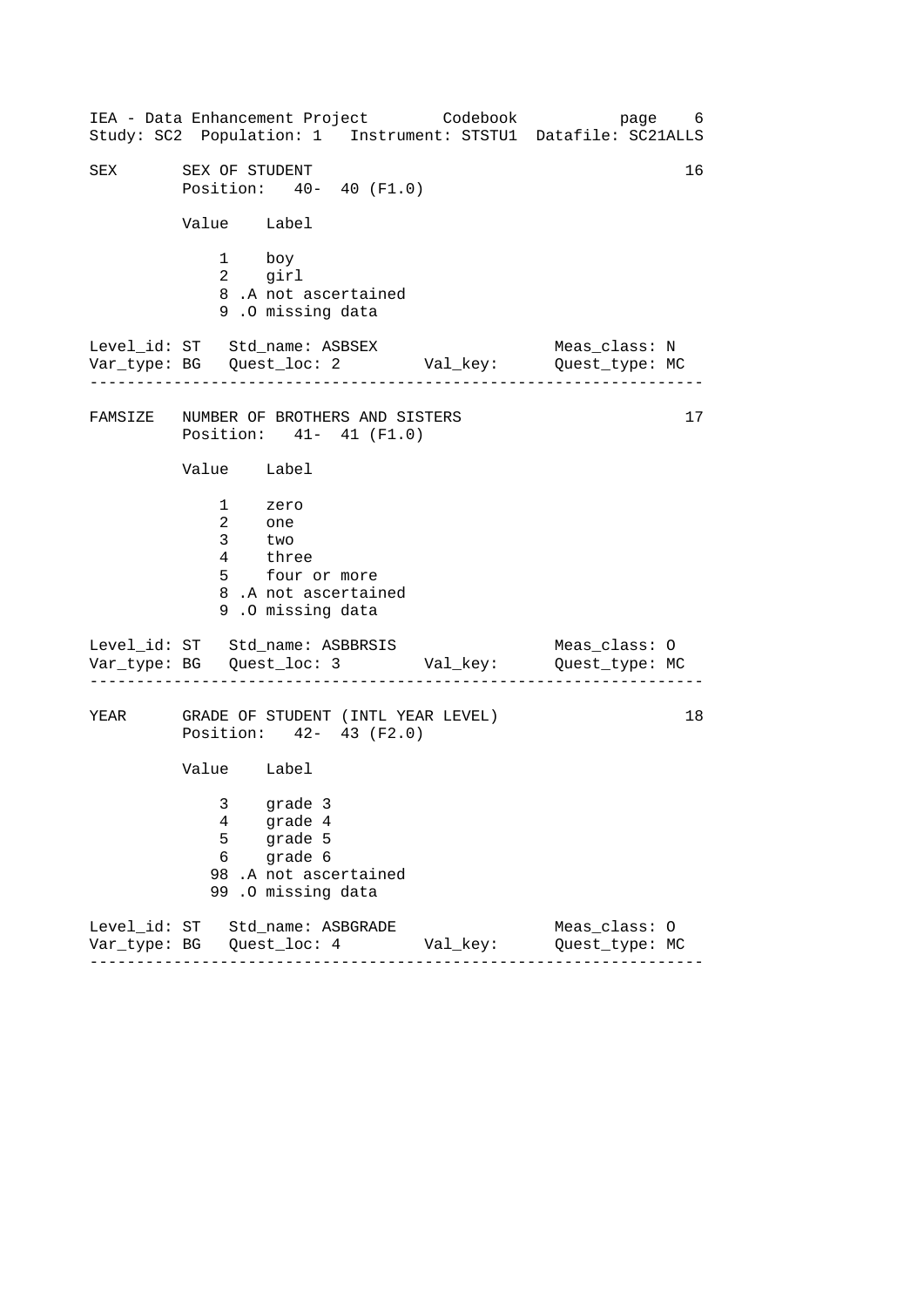| IEA - Data Enhancement Project Codebook<br>Study: SC2 Population: 1 Instrument: STSTU1 Datafile: SC21ALLS |          | page 7                          |  |  |  |  |
|-----------------------------------------------------------------------------------------------------------|----------|---------------------------------|--|--|--|--|
| CLS1BOYS SCIENCE CLASS/N OF MALE STUDENTS<br>19<br>Position: 44- 45 (F2.0)                                |          |                                 |  |  |  |  |
| Value Label                                                                                               |          |                                 |  |  |  |  |
| 98.A not ascertained<br>99.0 missing data                                                                 |          |                                 |  |  |  |  |
| Level_id: ST Std_name: ASBSCLSM<br>Var_type: BG    Quest_loc: 5/A    Val_key:    Quest_type: FR           |          | Meas_class: R                   |  |  |  |  |
| CLS1GIRL SCIENCE CLASS/N OF FEMALE STUDENTS<br>Position: 46- 47 (F2.0)                                    |          | 20                              |  |  |  |  |
| Value Label                                                                                               |          |                                 |  |  |  |  |
| 98.A not ascertained<br>99.0 missing data                                                                 |          |                                 |  |  |  |  |
| Level_id: ST Std_name: ASBSCLSF<br>Var_type: BG    Quest_loc: 5/B    Val_key:    Quest_type: FR           |          | Meas_class: R                   |  |  |  |  |
| CLS1TCHR SCIENCE CLASS/TEACHER ID<br>Position: 48- 50 (F3.0)                                              |          | 21                              |  |  |  |  |
| Value Label                                                                                               |          |                                 |  |  |  |  |
| 998 .A not ascertained<br>999 .O missing data                                                             |          |                                 |  |  |  |  |
|                                                                                                           |          |                                 |  |  |  |  |
| MARKSCI SCIENCE MARKS VS OTHER MARKS<br>Position: 51- 51 (F1.0)                                           |          | 22                              |  |  |  |  |
| Value<br>Label                                                                                            |          |                                 |  |  |  |  |
| 1<br>better<br>2<br>average<br>3<br>worse<br>8.A not ascertained<br>9<br>.O missing data                  |          |                                 |  |  |  |  |
| Level_id: ST Std_name: ASBMARKS                                                                           | Val_key: | Meas_class: N<br>Quest_type: MC |  |  |  |  |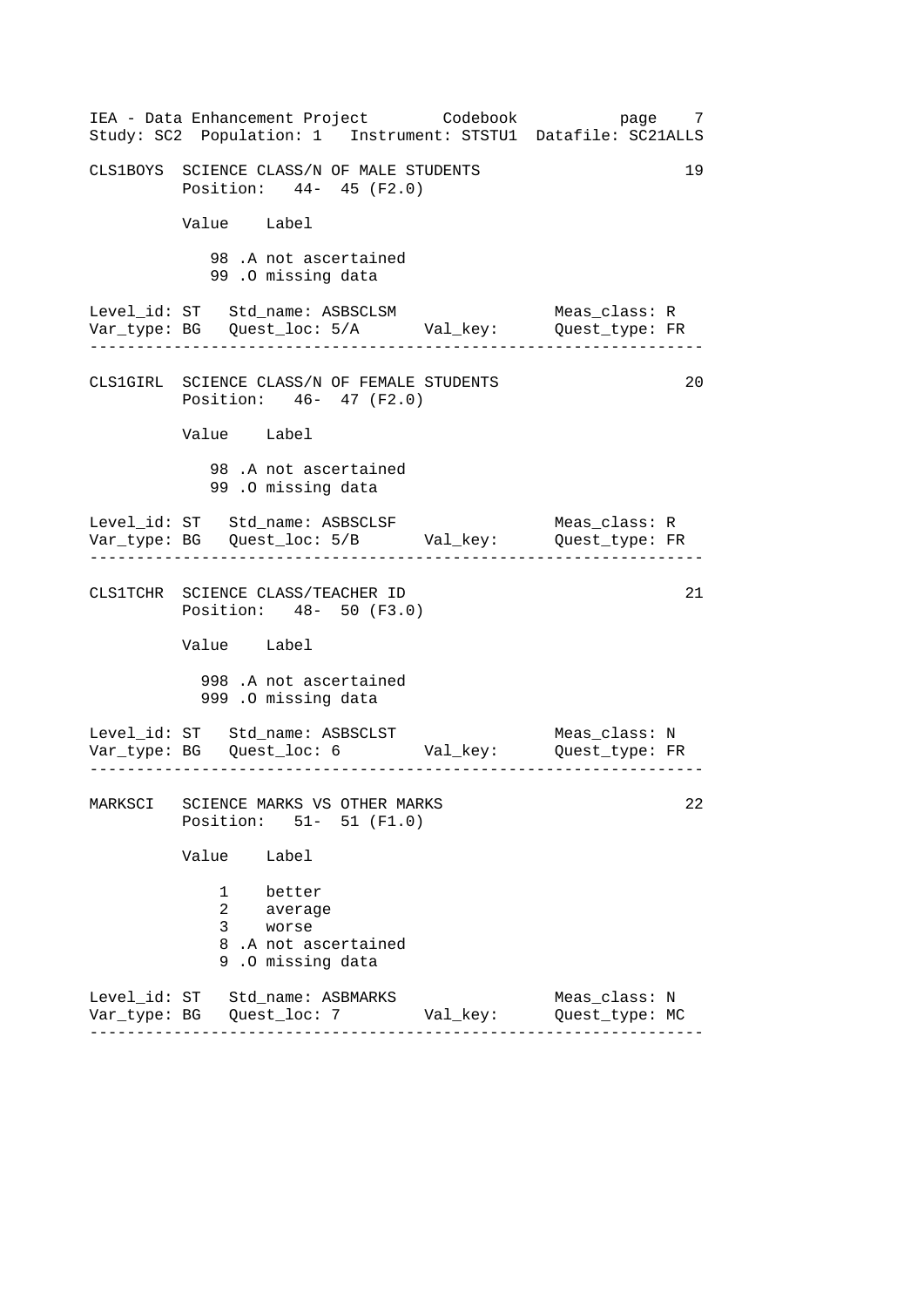|      |                     | IEA - Data Enhancement Project Codebook<br>Study: SC2 Population: 1 Instrument: STSTU1 Datafile: SC21ALLS | page 8                          |    |
|------|---------------------|-----------------------------------------------------------------------------------------------------------|---------------------------------|----|
|      |                     | MARKMATH MATHEMATICS MARKS VS OTHER MARKS<br>Position: 52- 52 (F1.0)                                      |                                 | 23 |
|      | Value Label         |                                                                                                           |                                 |    |
|      |                     | 1 better<br>2 average<br>3 worse<br>8.A not ascertained<br>9.0 missing data                               |                                 |    |
|      |                     | Level_id: ST Std_name: ASBMARKM<br>Var_type: BG    Quest_loc: 8    Val_key:    Quest_type: MC             | Meas_class: N                   |    |
|      |                     | LIKESCI LIKE SCIENCE VS OTHER SUBJECTS<br>Position: 53- 53 (F1.0)                                         |                                 | 24 |
|      | Value Label         |                                                                                                           |                                 |    |
|      |                     | 1 more<br>2 about the same<br>3 less<br>8.A not ascertained<br>9.0 missing data                           |                                 |    |
|      |                     | Level_id: ST Std_name: ASBLIKES Meas_class: N<br>Var_type: BG Quest_loc: 9 Val_key: Quest_type: MC        |                                 |    |
|      |                     | LIKEMATH LIKE MATHEMATICS VS OTHER SUBJECTS<br>Position: 54- 54 (F1.0)                                    |                                 | 25 |
|      | Value Label         |                                                                                                           |                                 |    |
|      | $\overline{a}$<br>3 | 1 more<br>about the same<br>less<br>8.A not ascertained<br>9.0 missing data                               |                                 |    |
|      |                     | Level_id: ST Std_name: ASBLIKEM                                                                           | Meas_class: N                   |    |
| FOCC |                     | FATHER'S OCCUPATION<br>Position: 55- 56 (F2.0)                                                            |                                 | 26 |
|      | Value Label         |                                                                                                           |                                 |    |
|      |                     | 98 .A not ascertained<br>99.0 missing data                                                                |                                 |    |
|      |                     | Level_id: ST Std_name: ASBFOCCU                                                                           | Meas_class: N<br>Quest_type: OE |    |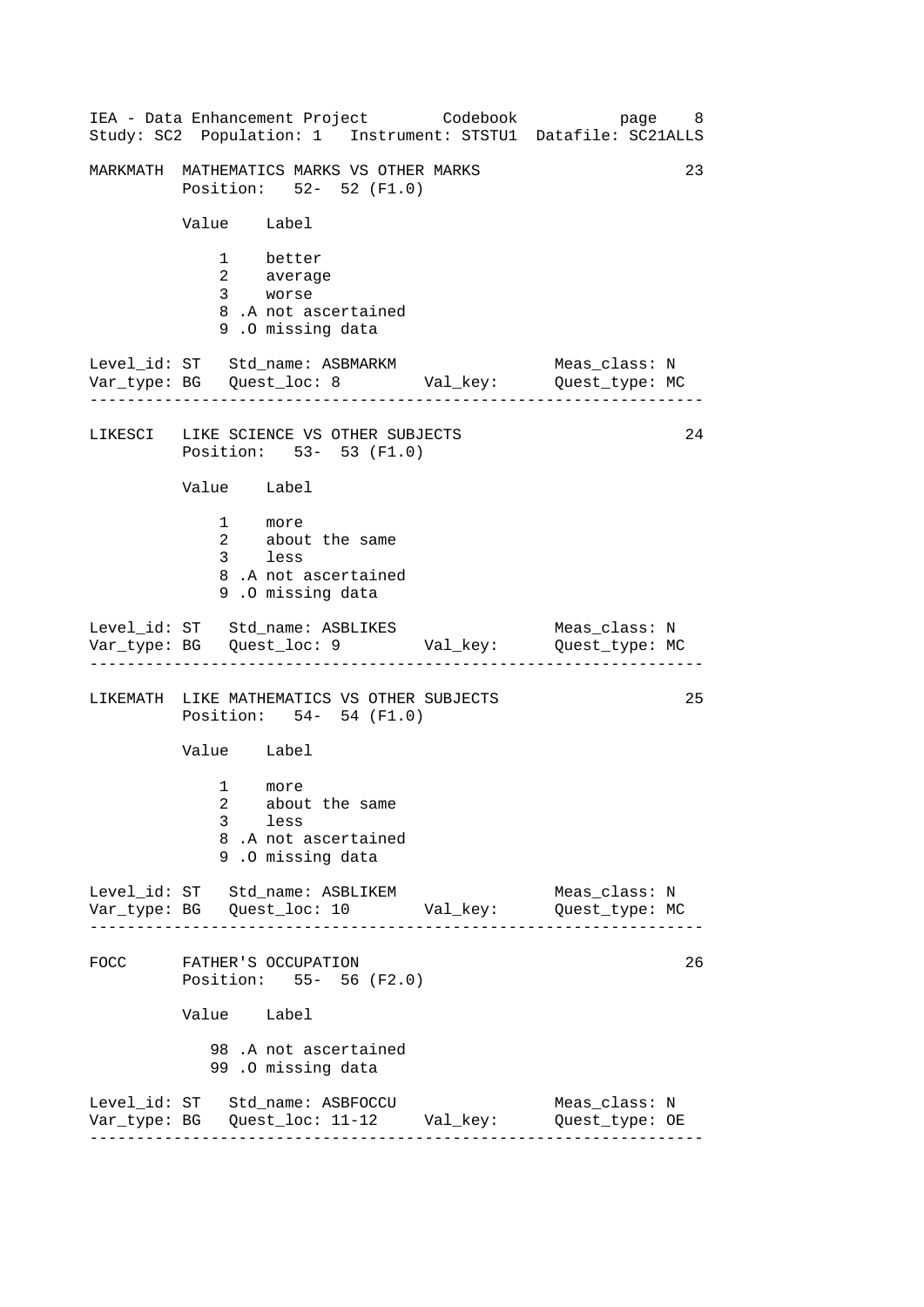|        |                                                               | IEA - Data Enhancement Project Codebook bage 9<br>Study: SC2 Population: 1 Instrument: STSTU1 Datafile: SC21ALLS      |  |               |  |
|--------|---------------------------------------------------------------|-----------------------------------------------------------------------------------------------------------------------|--|---------------|--|
| FSECED | 27<br>FATHER'S SECONDARY EDUCATION<br>Position: 57- 58 (F2.0) |                                                                                                                       |  |               |  |
|        | Value Label                                                   |                                                                                                                       |  |               |  |
|        |                                                               | 1 before grade 10<br>2 grade 10<br>3 grade 11<br>$\frac{5}{4}$ grade 12<br>98 .A not ascertained<br>99.0 missing data |  |               |  |
|        |                                                               | Level_id: ST Std_name: ASBFSEDU Meas_class: 0<br>Var_type: BG Quest_loc: 13 Val_key: Quest_type: MC                   |  |               |  |
|        |                                                               | FPOSTED FATHER'S POST SECONDARY EDUCATION<br>Position: 59- 59 (F1.0)                                                  |  | 28            |  |
|        | Value Label                                                   |                                                                                                                       |  |               |  |
|        |                                                               | 1 no further<br>2 1-2 years<br>3 3-4 years<br>4 more than 4 years<br>8.A not ascertained<br>9.0 missing data          |  |               |  |
|        |                                                               | Level_id: ST Std_name: ASBFPEDU Meas_class: 0<br>Var_type: BG Quest_loc: 14 Val_key: Quest_type: MC                   |  |               |  |
| MOCC   |                                                               | MOTHER'S OCCUPATION<br>Position: 60- 61 (F2.0)                                                                        |  | 29            |  |
|        | Value Label                                                   |                                                                                                                       |  |               |  |
|        |                                                               | 98.A not ascertained<br>99 .0 missing data                                                                            |  |               |  |
|        |                                                               | Level_id: ST Std_name: ASBMOCCU<br>Var_type: BG    Quest_loc: 15-16    Val_key:    Quest_type: OE                     |  | Meas_class: N |  |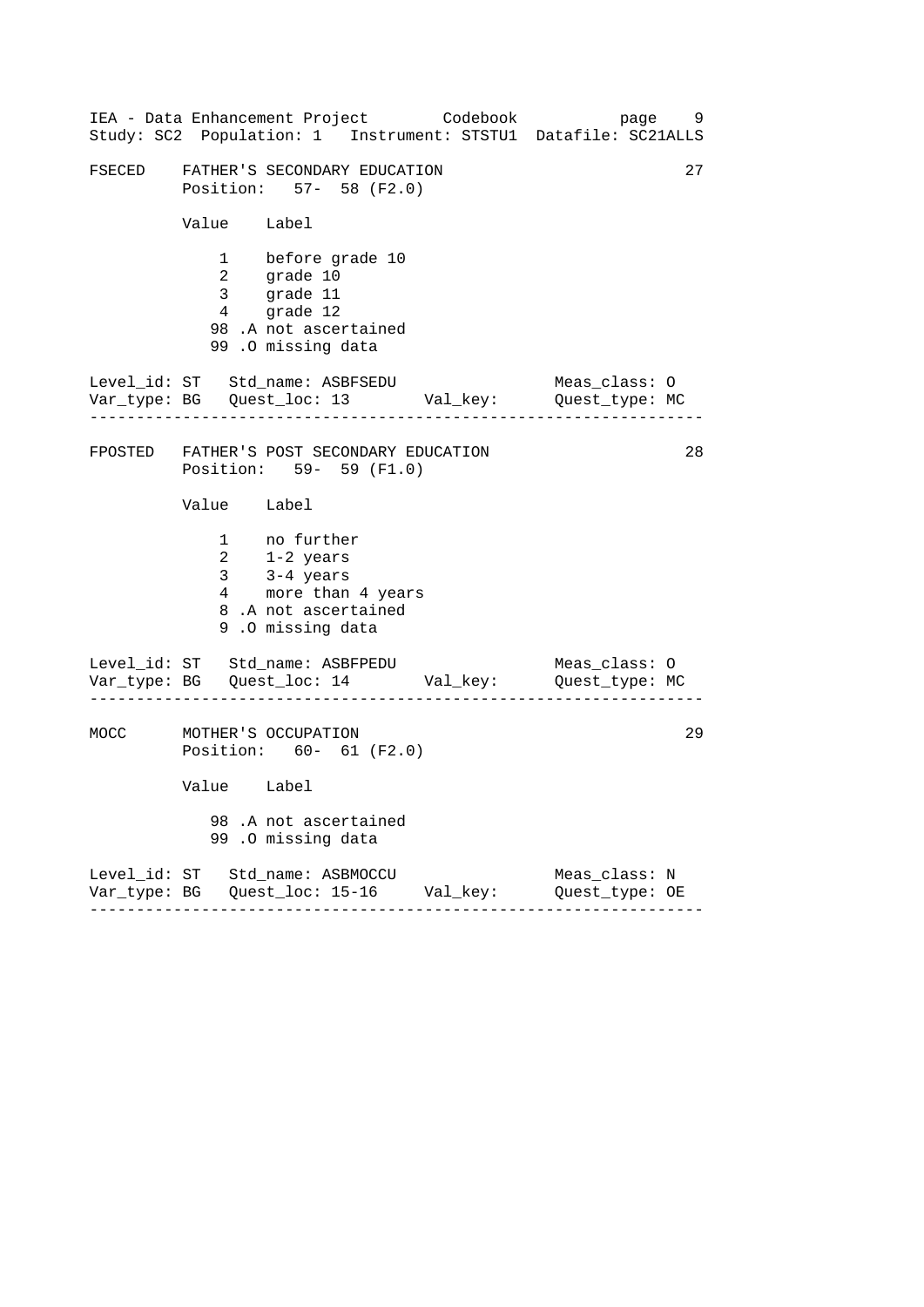|                                           |                           |                                                                                                                           | IEA - Data Enhancement Project Codebook | page<br>Study: SC2 Population: 1 Instrument: STSTU1 Datafile: SC21ALLS       | 10 |
|-------------------------------------------|---------------------------|---------------------------------------------------------------------------------------------------------------------------|-----------------------------------------|------------------------------------------------------------------------------|----|
| MSECED                                    |                           | MOTHER'S SECONDARY EDUCATION<br>Position: 62- 63 (F2.0)                                                                   |                                         |                                                                              | 30 |
|                                           | Value Label               |                                                                                                                           |                                         |                                                                              |    |
|                                           | $4\overline{ }$           | 1 before grade 10<br>2 grade 10<br>3 grade 11<br>grade 12<br>98.A not ascertained<br>99.0 missing data                    |                                         |                                                                              |    |
| Level_id: ST Std_name: ASBMSEDU           | - - - - - - - - - - - - - |                                                                                                                           |                                         | Meas_class: O<br>Var_type: BG    Quest_loc: 17    Val_key:    Quest_type: MC |    |
| MPOSTED MOTHER'S POST SECONDARY EDUCATION |                           | Position: 64- 64 (F1.0)                                                                                                   |                                         |                                                                              | 31 |
|                                           | Value Label               |                                                                                                                           |                                         |                                                                              |    |
|                                           |                           | 1 no further<br>$2 \t 1-2 \text{ years}$<br>3 3-4 years<br>4 more than 4 years<br>8.A not ascertained<br>9.0 missing data |                                         |                                                                              |    |
| Level_id: ST Std_name: ASBMPEDU           |                           |                                                                                                                           |                                         | Meas_class: 0<br>Var_type: BG    Quest_loc: 18    Val_key:    Quest_type: MC |    |
| CNTRY                                     |                           | COUNTRY OF BIRTH/STUDENT<br>Position: 65- 66 (F2.0)                                                                       |                                         |                                                                              | 32 |
|                                           | Value Label               |                                                                                                                           |                                         |                                                                              |    |
|                                           |                           | 98.A not ascertained<br>99.0 missing data                                                                                 |                                         |                                                                              |    |
| Level_id: ST Std_name: ASBCNTB            |                           |                                                                                                                           |                                         | Meas_class: N                                                                |    |
| FCNTRY COUNTRY OF BIRTH/FATHER            |                           | Position: 67- 68 (F2.0)                                                                                                   |                                         |                                                                              | 33 |
|                                           | Value Label               |                                                                                                                           |                                         |                                                                              |    |
|                                           |                           | 98.A not ascertained<br>99.0 missing data                                                                                 |                                         |                                                                              |    |
| Level_id: ST Std_name: ASBCNTBF           |                           |                                                                                                                           | Var_type: BG Quest_loc: 20 Val_key:     | Meas_class: N<br>Quest_type: FR                                              |    |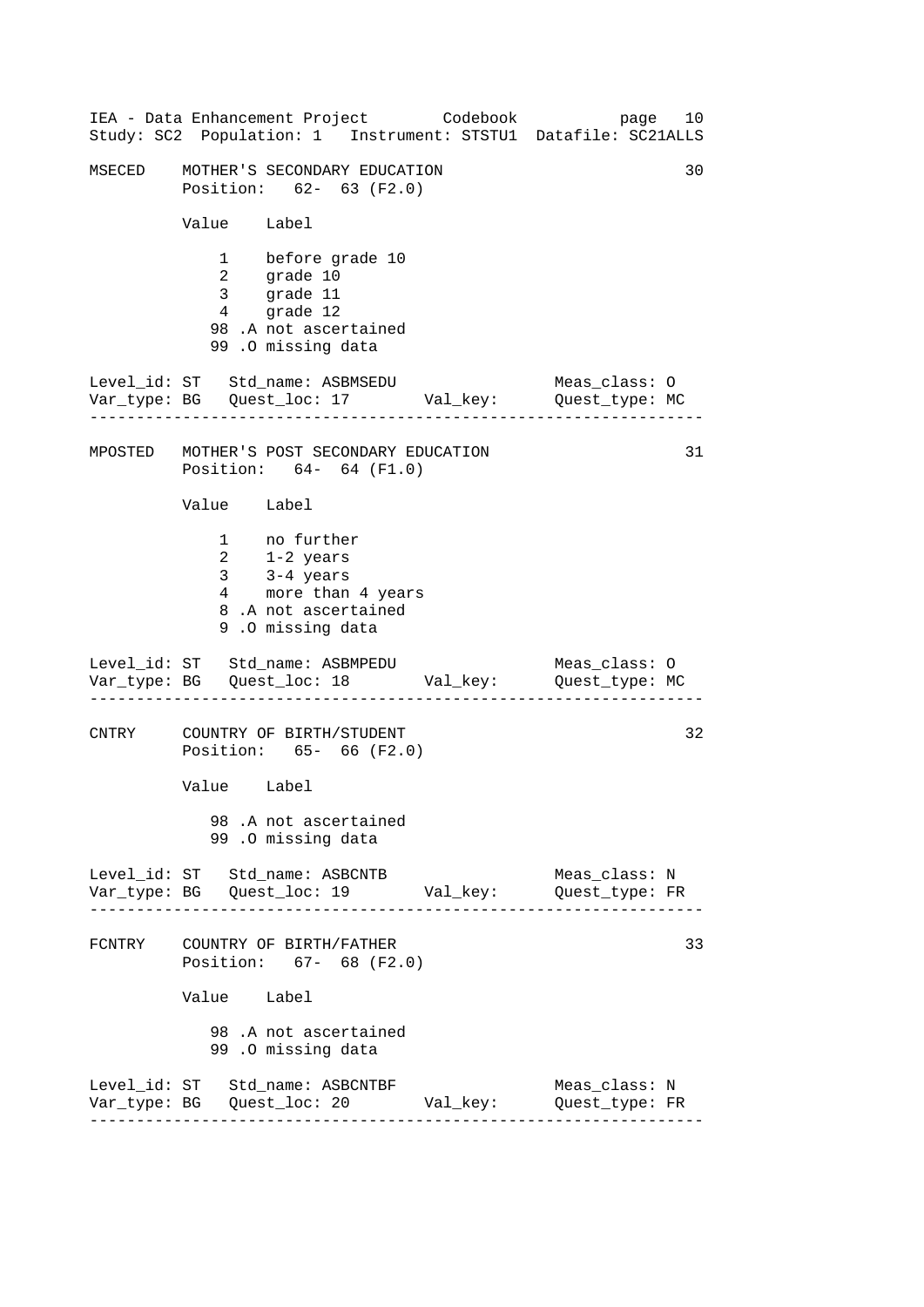| IEA - Data Enhancement Project Codebook<br>Study: SC2 Population: 1 Instrument: STSTU1 Datafile: SC21ALLS                                                                      |          | page 11                         |
|--------------------------------------------------------------------------------------------------------------------------------------------------------------------------------|----------|---------------------------------|
| MCNTRY COUNTRY OF BIRTH/MOTHER<br>Position: 69- 70 (F2.0)                                                                                                                      |          | 34                              |
| Value Label                                                                                                                                                                    |          |                                 |
| 98.A not ascertained<br>99.0 missing data                                                                                                                                      |          |                                 |
| Level_id: ST Std_name: ASBCNTBM<br>Var_type: BG    Quest_loc: 21    Val_key:    Quest_type: FR<br>. _ _ _ _ _ _ _ _ _ .                                                        |          | Meas_class: N                   |
| YRSCNTRY YEARS LIVED IN country<br>Position: 71- 72 (F2.0)                                                                                                                     |          | 35                              |
| Value Label                                                                                                                                                                    |          |                                 |
| 98. A not ascertained<br>99.0 missing data                                                                                                                                     |          |                                 |
| Level_id: ST Std_name: ASBCNTYR                                                                                                                                                |          | Meas_class: R                   |
| HOMELANG LANGUAGE OF HOME<br>Position: 73- 74 (F2.0)                                                                                                                           |          | 36                              |
| Value Label                                                                                                                                                                    |          |                                 |
| 98.A not ascertained<br>99.0 missing data                                                                                                                                      |          |                                 |
|                                                                                                                                                                                |          |                                 |
| HOMEBOOK NUMBER OF BOOKS AT HOME<br>75- 75 (F1.0)<br>Position:                                                                                                                 |          | 37                              |
| Value<br>Label                                                                                                                                                                 |          |                                 |
| $1 - 10$<br>1<br>$\overline{2}$<br>$11 - 25$<br>3<br>$26 - 100$<br>4<br>$101 - 250$<br>5<br>$251 - 500$<br>6 —<br>more than 500<br>8.A not ascertained<br>.O missing data<br>9 |          |                                 |
| Level_id: ST Std_name: ASBBOOKS                                                                                                                                                | Val_key: | Meas_class: N<br>Quest_type: MC |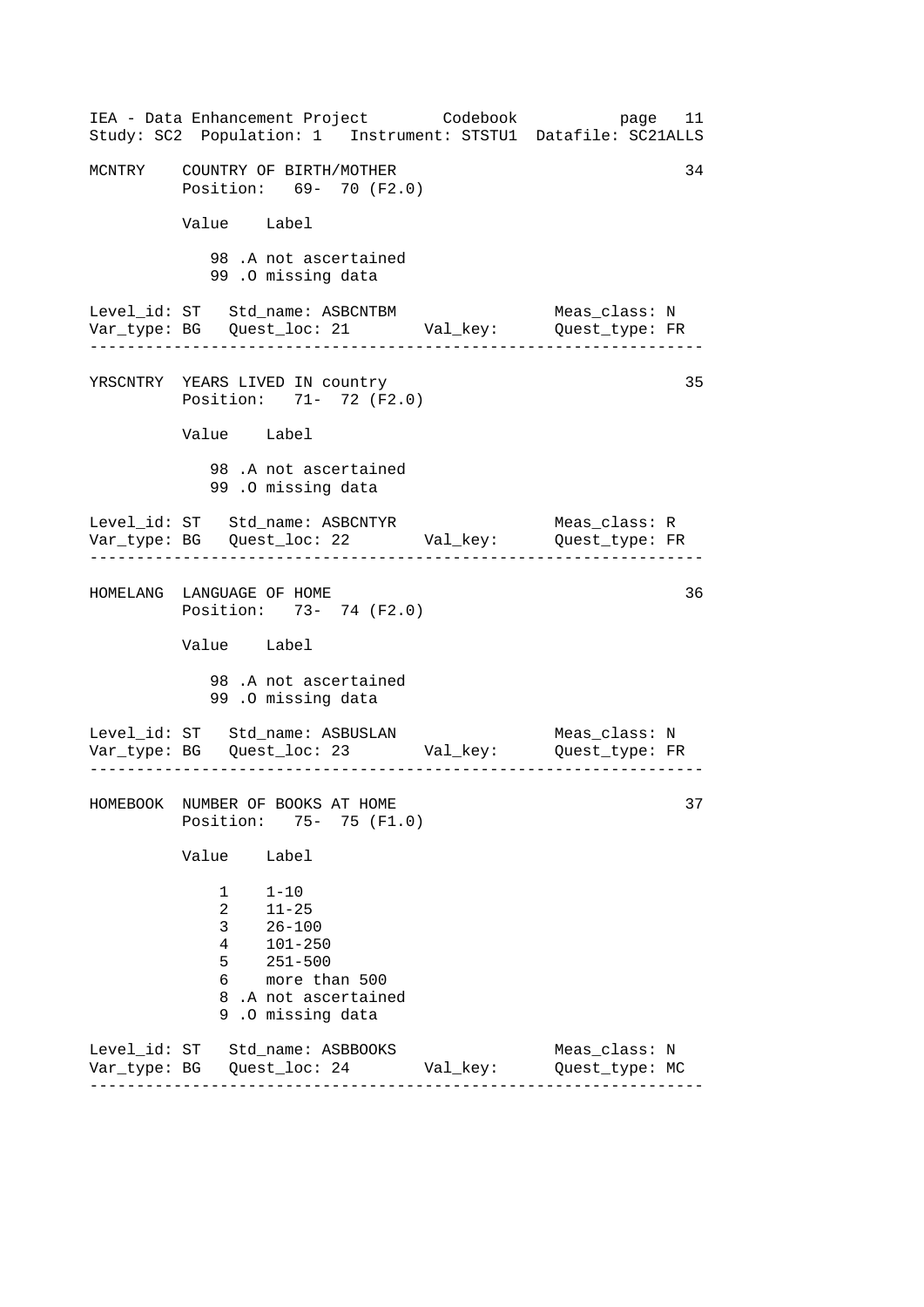| IEA - Data Enhancement Project                               |                                              |                                                                           | Codebook                                                       |                                 | page 12 |
|--------------------------------------------------------------|----------------------------------------------|---------------------------------------------------------------------------|----------------------------------------------------------------|---------------------------------|---------|
|                                                              |                                              |                                                                           | Study: SC2 Population: 1 Instrument: STSTU1 Datafile: SC21ALLS |                                 |         |
| DICTUSE                                                      | USE OF DICTIONARY<br>Position: 76- 76 (F1.0) |                                                                           |                                                                |                                 | 38      |
|                                                              | Value                                        | Label                                                                     |                                                                |                                 |         |
|                                                              | $\mathbf{1}$<br>2<br>3                       | often<br>occasionally<br>never<br>8.A not ascertained<br>9.0 missing data |                                                                |                                 |         |
| Level id: ST Std name: ASBDICT<br>Var type: BG Ouest loc: 25 |                                              |                                                                           | Val key:                                                       | Meas class: N<br>Ouest type: MC |         |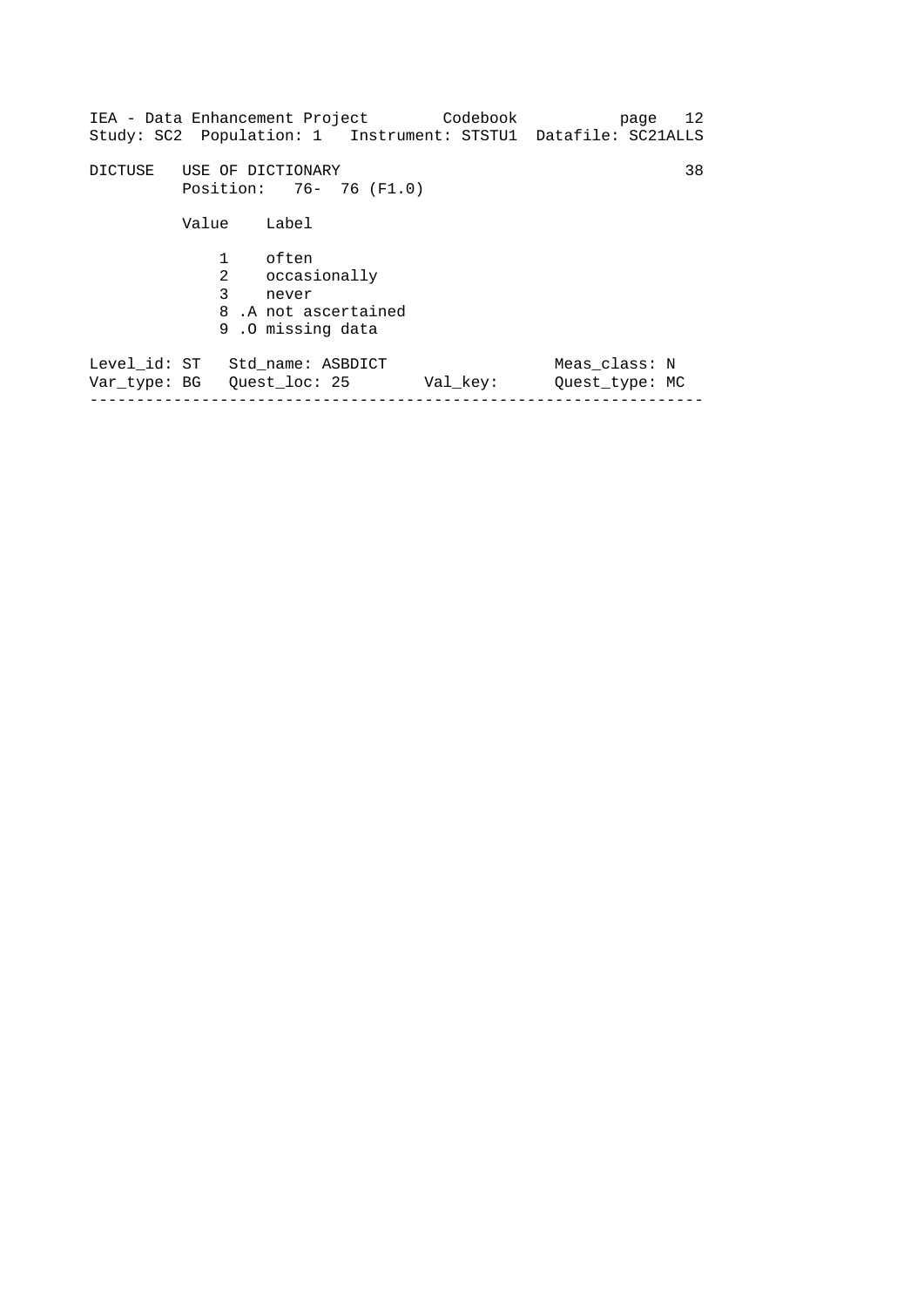------------------------------------------------------------------ ------------------------------------------------------------------ ------------------------------------------------------------------ IEA - Data Enhancement Project Codebook page 13 Study: SC2 Population: 1 Instrument: STATT1 Datafile: SC21ALLS P1ATT01 SCIENCE ENJOYABLE SUBJECT 39 Position: 77- 77 (F1.0) Value Label 1 agree 2 disagree 3 uncertain 8 .A not ascertained 9 .O missing data Level\_id: ST Std\_name: ASBATT01 Meas\_class: N Var\_type: BG Quest\_loc: 1 Val\_key: Quest\_type: MC P1ATT02 SCHOOL CHALLENGING 40 Position: 78- 78 (F1.0) Value Label 1 agree 2 disagree 3 uncertain 8 .A not ascertained 9 .O missing data Level\_id: ST Std\_name: ASBATT02 Meas\_class: N Var\_type: BG Quest\_loc: 2 Val\_key: Quest\_type: MC P1ATT03 SCIENTIFIC INVENTIONS IMPROVE STANDARDS 41 Position: 79- 79 (F1.0) Value Label 1 agree 2 disagree 3 uncertain 8 .A not ascertained 9 .O missing data Level\_id: ST Std\_name: ASBATT03 Meas\_class: N Var\_type: BG Quest\_loc: 3 Val\_key: Quest\_type: MC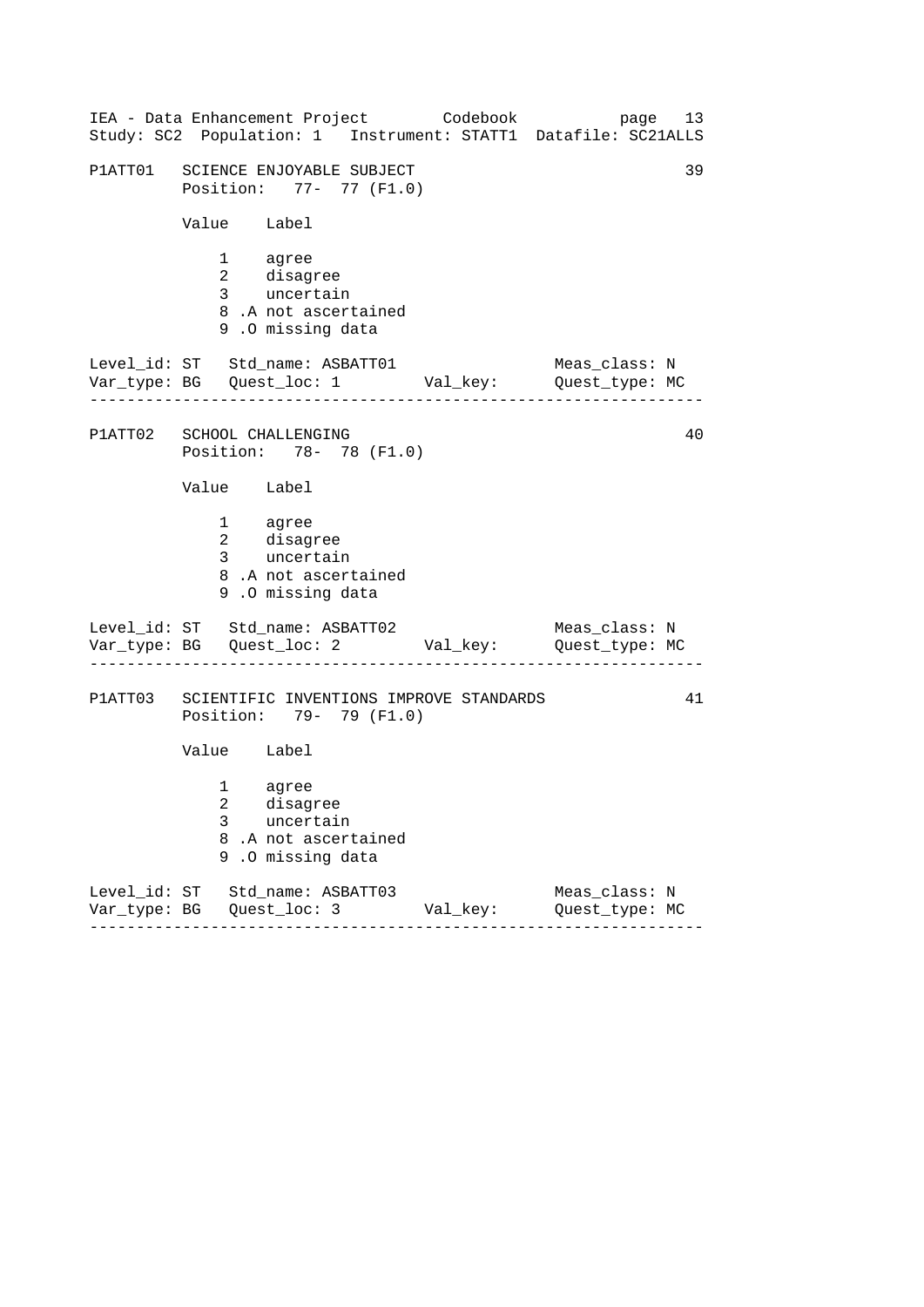------------------------------------------------------------------ ------------------------------------------------------------------ ------------------------------------------------------------------ IEA - Data Enhancement Project Codebook page 14 Study: SC2 Population: 1 Instrument: STATT1 Datafile: SC21ALLS P1ATT04 DISLIKE SCHOOL WORK 42 Position: 80- 80 (F1.0) Value Label 1 agree 2 disagree 3 uncertain 8 .A not ascertained 9 .O missing data Level\_id: ST Std\_name: ASBATT04 Meas\_class: N Var\_type: BG Quest\_loc: 4 Val\_key: Quest\_type: MC P1ATT05 SCIENCE RUINED ENVIRONMENT 43 Position: 81- 81 (F1.0) Value Label 1 agree 2 disagree 3 uncertain 8 .A not ascertained 9 .O missing data Level\_id: ST Std\_name: ASBATT05 Meas\_class: N Var\_type: BG Quest\_loc: 5 Val\_key: Quest\_type: MC P1ATT06 SCHOOL SCIENCE INTERESTING 44 Position: 82- 82 (F1.0) Value Label 1 agree 2 disagree 3 uncertain 8 .A not ascertained 9 .O missing data Level\_id: ST Std\_name: ASBATT06 Meas\_class: N Var\_type: BG Quest\_loc: 6 Val\_key: Quest\_type: MC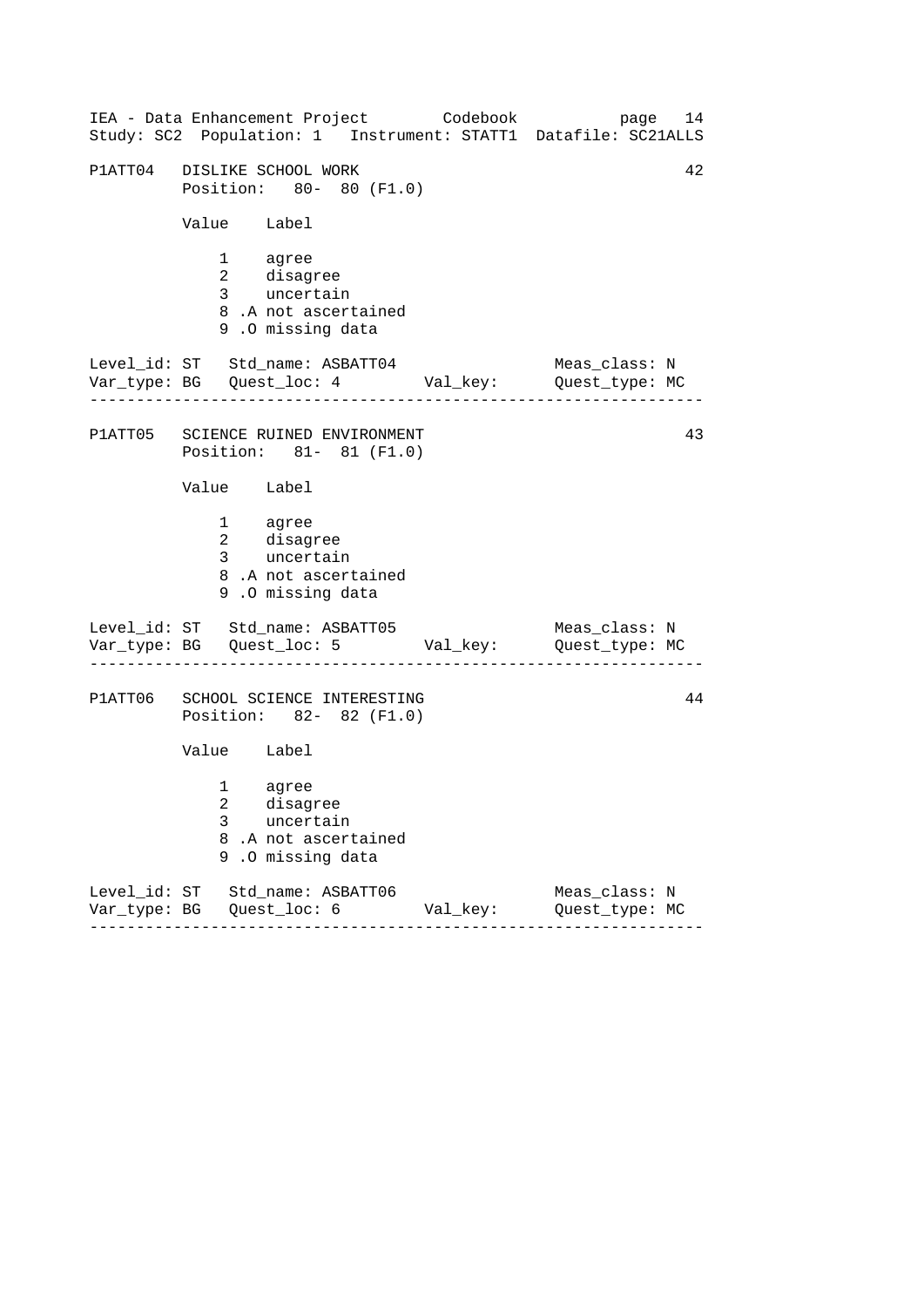| IEA - Data Enhancement Project Codebook<br>Study: SC2 Population: 1 Instrument: STATT1 Datafile: SC21ALLS |          | 15<br>page                      |
|-----------------------------------------------------------------------------------------------------------|----------|---------------------------------|
| P1ATT07 SCHOOL NOT ENJOYABLE<br>Position: 83- 83 (F1.0)                                                   |          | 45                              |
| Value Label                                                                                               |          |                                 |
| 1 agree<br>2 disagree<br>3 uncertain<br>8.A not ascertained<br>9.0 missing data                           |          |                                 |
| Level_id: ST Std_name: ASBATT07<br>Var_type: BG    Quest_loc: 7    Val_key:    Quest_type: MC             |          | Meas_class: N                   |
| P1ATT08 SCIENCE DIFFICULT SUBJECT<br>Position: 84- 84 (F1.0)                                              |          | 46                              |
| Value Label                                                                                               |          |                                 |
| 1 agree<br>2 disagree<br>3 uncertain<br>8.A not ascertained<br>9.0 missing data                           |          |                                 |
| Level_id: ST Std_name: ASBATT08<br>Var_type: BG    Quest_loc: 8    Val_key:    Quest_type: MC             |          | Meas_class: N                   |
| P1ATT09 WANT MUCH EDUCATION<br>Position: 85- 85 (F1.0)                                                    |          | 47                              |
| Value Label                                                                                               |          |                                 |
| agree<br>1<br>2 disagree<br>3<br>uncertain<br>8<br>.A not ascertained<br>.O missing data<br>9             |          |                                 |
| Level_id: ST Std_name: ASBATT09<br>---------                                                              | Val_key: | Meas_class: N<br>Quest_type: MC |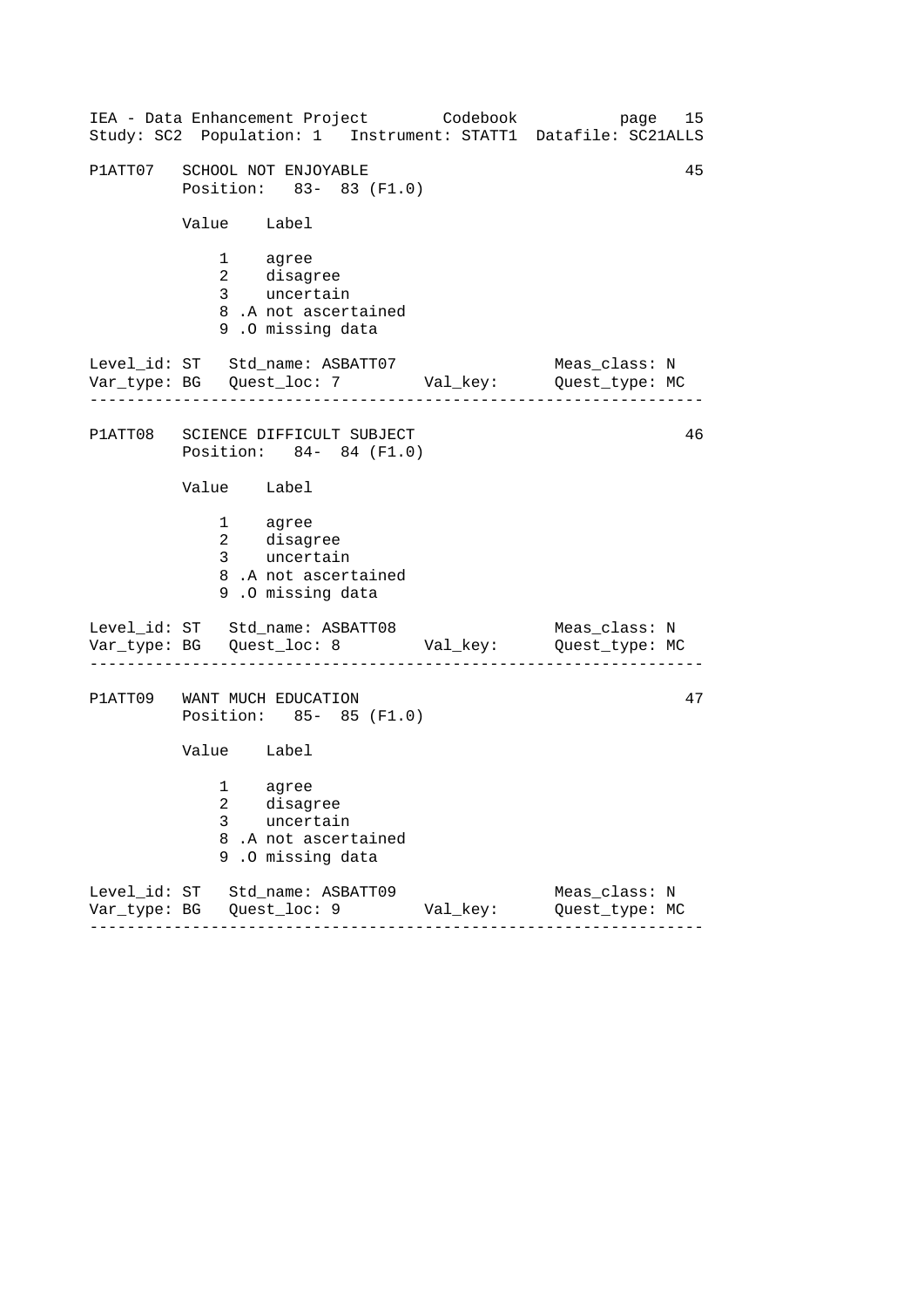| IEA - Data Enhancement Project Codebook<br>Study: SC2 Population: 1 Instrument: STATT1 Datafile: SC21ALLS                            | page 16                         |
|--------------------------------------------------------------------------------------------------------------------------------------|---------------------------------|
| P1ATT10 SCIENCE HELPS WORLD BETTER FUTURE<br>Position: 86- 86 (F1.0)                                                                 | 48                              |
| Value Label                                                                                                                          |                                 |
| 1 agree<br>2 disagree<br>3 uncertain<br>8.A not ascertained<br>9.0 missing data                                                      |                                 |
| Level_id: ST Std_name: ASBATT10<br>Var_type: BG    Quest_loc: 10    Val_key:    Quest_type: MC                                       | Meas_class: N                   |
| P1ATT11 ENJOY EVERYTHING AT SCHOOL<br>Position: 87- 87 (F1.0)                                                                        | 49                              |
| Value Label                                                                                                                          |                                 |
| 1 agree<br>2 disagree<br>3 uncertain<br>8.A not ascertained<br>9.0 missing data                                                      |                                 |
| Level_id: ST Std_name: ASBATT11 Meas_class: N<br>Var_type: BG Quest_loc: 11 Val_key: Quest_type: MC                                  |                                 |
| P1ATT12 SCIENTIFIC DISCOVERIES DO HARM<br>Position: 88- 88 (F1.0)                                                                    | 50                              |
| Value Label                                                                                                                          |                                 |
| $1 \quad \blacksquare$<br>agree<br>$\overline{2}$<br>disagree<br>$3^{\circ}$<br>uncertain<br>8.A not ascertained<br>9.0 missing data |                                 |
| Level_id: ST Std_name: ASBATT12<br>Val_key:                                                                                          | Meas_class: N<br>Quest_type: MC |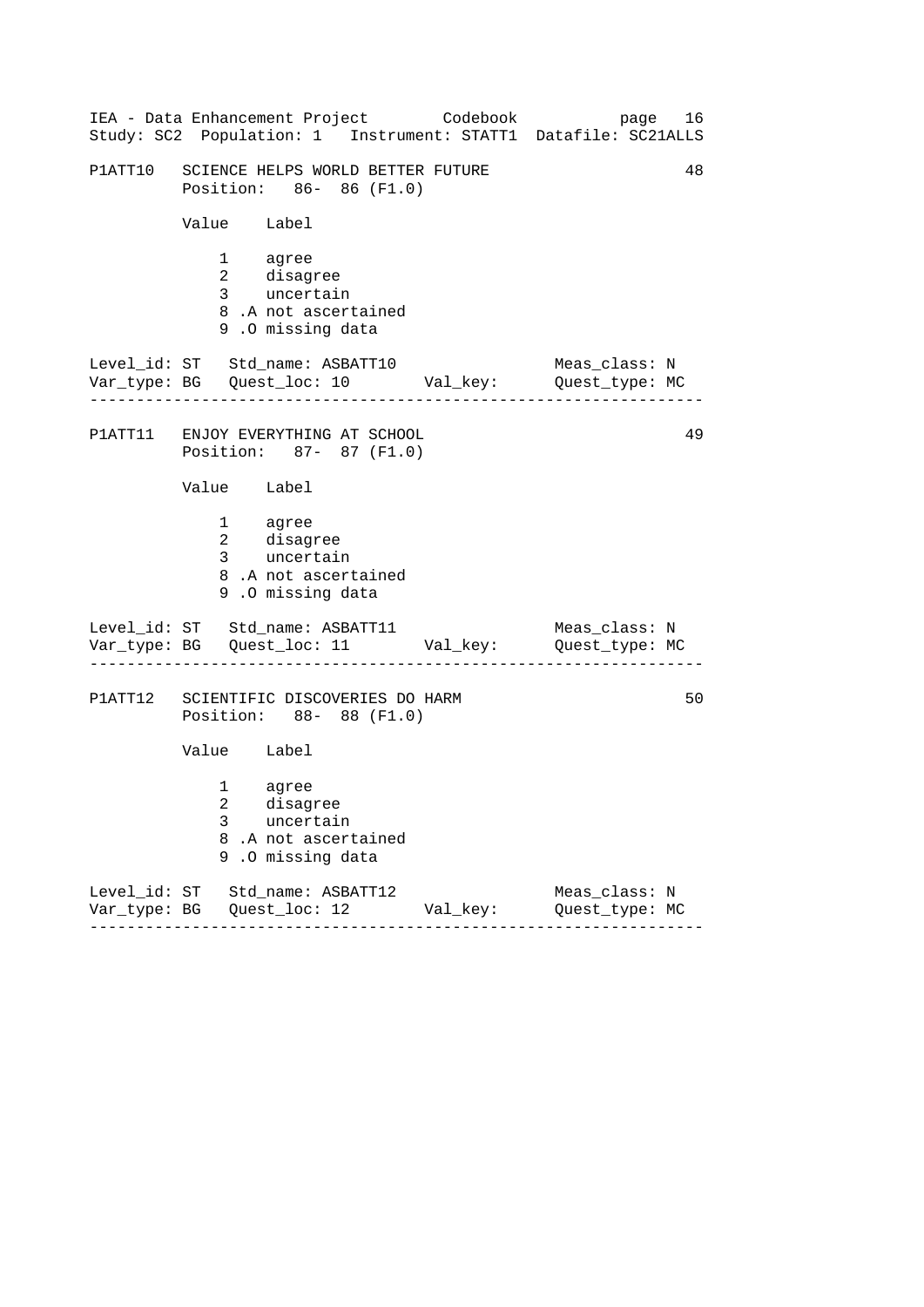------------------------------------------------------------------ ------------------------------------------------------------------ ------------------------------------------------------------------ IEA - Data Enhancement Project Codebook page 17 Study: SC2 Population: 1 Instrument: STATT1 Datafile: SC21ALLS P1ATT13 BORED AT SCHOOL 51 S1 Position: 89- 89 (F1.0) Value Label 1 agree 2 disagree 3 uncertain 8 .A not ascertained 9 .O missing data Level\_id: ST Std\_name: ASBATT13 Meas\_class: N Var\_type: BG Quest\_loc: 13 Val\_key: Quest\_type: MC P1ATT14 TOO MANY FACTS IN SCIENCE 62 Position: 90- 90 (F1.0) Value Label 1 agree 2 disagree 3 uncertain 8 .A not ascertained 9 .O missing data Level\_id: ST Std\_name: ASBATT14 Meas\_class: N Var\_type: BG Quest\_loc: 14 Val\_key: Quest\_type: MC P1ATT15 SCI IMPORTANT FOR COUNTRY DEVELOPMENT 53 Position: 91- 91 (F1.0) Value Label 1 agree 2 disagree 3 uncertain 8 .A not ascertained 9 .O missing data Level\_id: ST Std\_name: ASBATT15 Meas\_class: N Var\_type: BG Quest\_loc: 15 Val\_key: Quest\_type: MC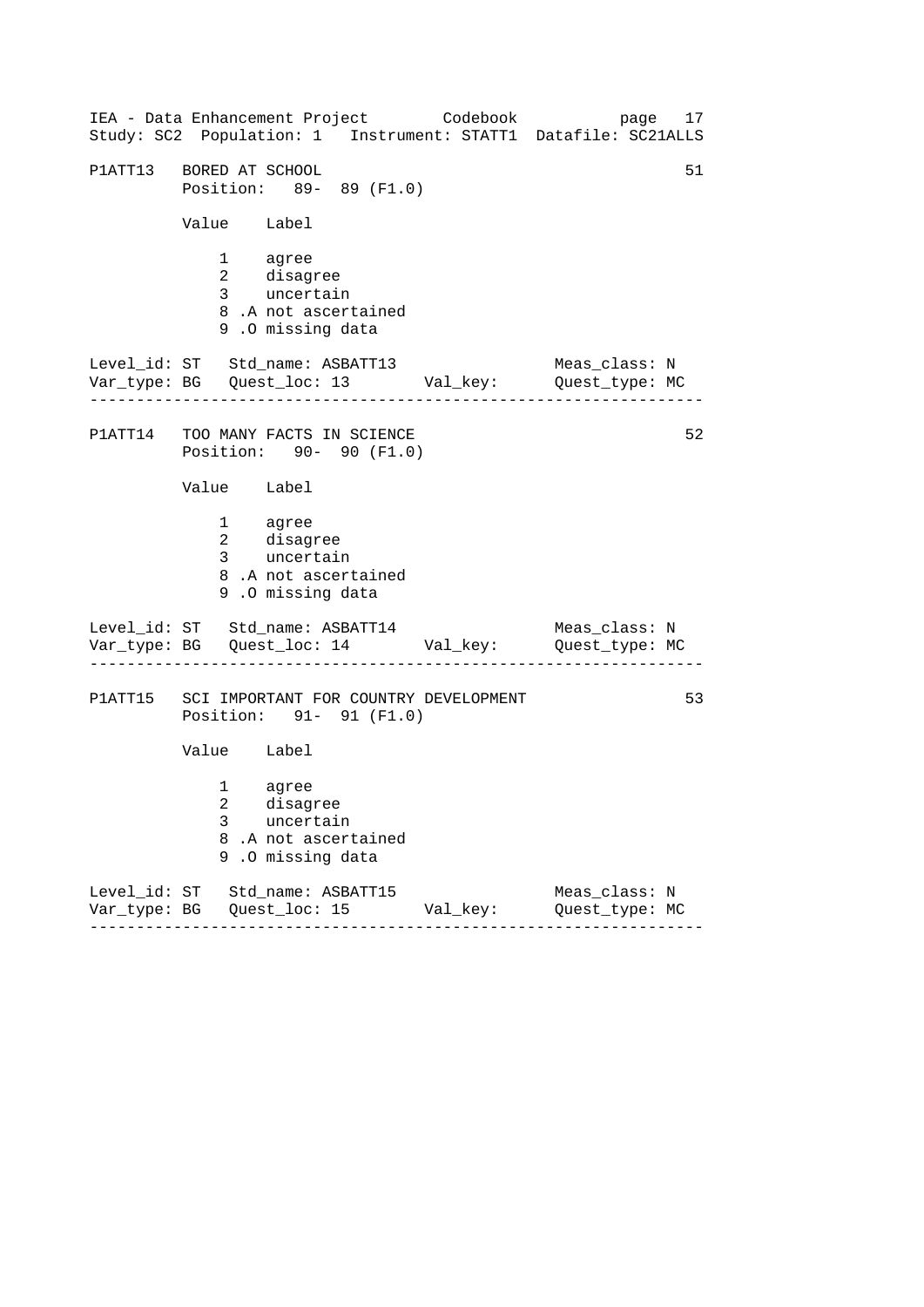| IEA - Data Enhancement Project Codebook<br>Study: SC2 Population: 1 Instrument: STATT1 Datafile: SC21ALLS |          | 18<br>page                      |
|-----------------------------------------------------------------------------------------------------------|----------|---------------------------------|
| P1ATT16 DONT LIKE MANY SUBJECTS<br>Position: 92- 92 (F1.0)                                                |          | 54                              |
| Value Label                                                                                               |          |                                 |
| 1 agree<br>2 disagree<br>3 uncertain<br>8.A not ascertained<br>9.0 missing data                           |          |                                 |
| Level_id: ST Std_name: ASBATT16<br>Var_type: BG    Quest_loc: 16    Val_key:    Quest_type: MC            |          | Meas_class: N                   |
| P1ATT17 SPEND MORE ON SCIENCE RESEARCH<br>Position: 93- 93 (F1.0)                                         |          | 55                              |
| Value Label                                                                                               |          |                                 |
| 1 agree<br>2 disagree<br>3 uncertain<br>8.A not ascertained<br>9.0 missing data                           |          |                                 |
| Level_id: ST Std_name: ASBATT17<br>Var_type: BG    Quest_loc: 17    Val_key:    Quest_type: MC            |          | Meas_class: N                   |
| P1ATT18 SCHOOL MOST ENJOYABLE<br>Position: 94- 94 (F1.0)                                                  |          | 56                              |
| Value Label                                                                                               |          |                                 |
| agree<br>1<br>2 disagree<br>3<br>uncertain<br>8<br>.A not ascertained<br>.O missing data<br>9             |          |                                 |
| Level_id: ST Std_name: ASBATT18<br>.                                                                      | Val_key: | Meas_class: N<br>Quest_type: MC |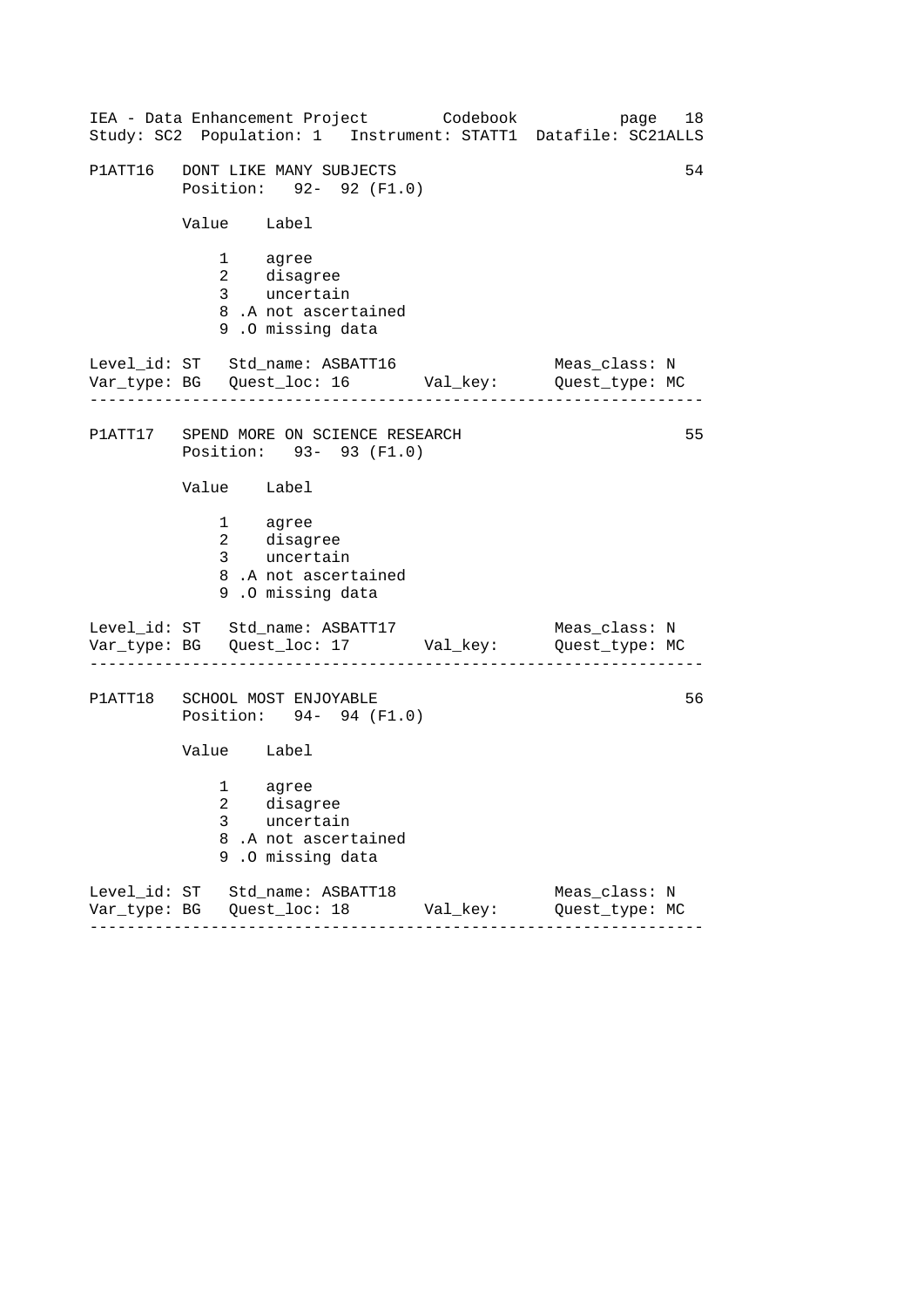------------------------------------------------------------------ ------------------------------------------------------------------ ------------------------------------------------------------------ IEA - Data Enhancement Project Codebook page 19 Study: SC2 Population: 1 Instrument: STDES1 Datafile: SC21ALLS P1DES01 USE TEXTBOOK 57 Position: 95- 95 (F1.0) Value Label 1 Often 2 Sometimes 3 Never 8 .A not ascertained 9 .O missing data Level\_id: ST Std\_name: ASBDES01 Meas\_class: 0 Var\_type: BG Quest\_loc: 1 Val\_key: Quest\_type: MC P1DES02 USE LIBRARY BOOKS Position: 96- 96 (F1.0) Value Label 1 Often 2 Sometimes 3 Never 8 .A not ascertained 9 .O missing data Level\_id: ST Std\_name: ASBDES02 Var\_type: BG Quest\_loc: 2 Val\_key: Quest\_type: MC Meas\_class: O P1DES03 CHOOSE TOPICS FOR STUDY Position: 97- 97 (F1.0) Value Label 1 Often 2 Sometimes 3 Never 8 .A not ascertained 9 .O missing data Level\_id: ST Std\_name: ASBDES03 Meas\_class: O Var\_type: BG Quest\_loc: 3 Val\_key: Quest\_type: MC 58 59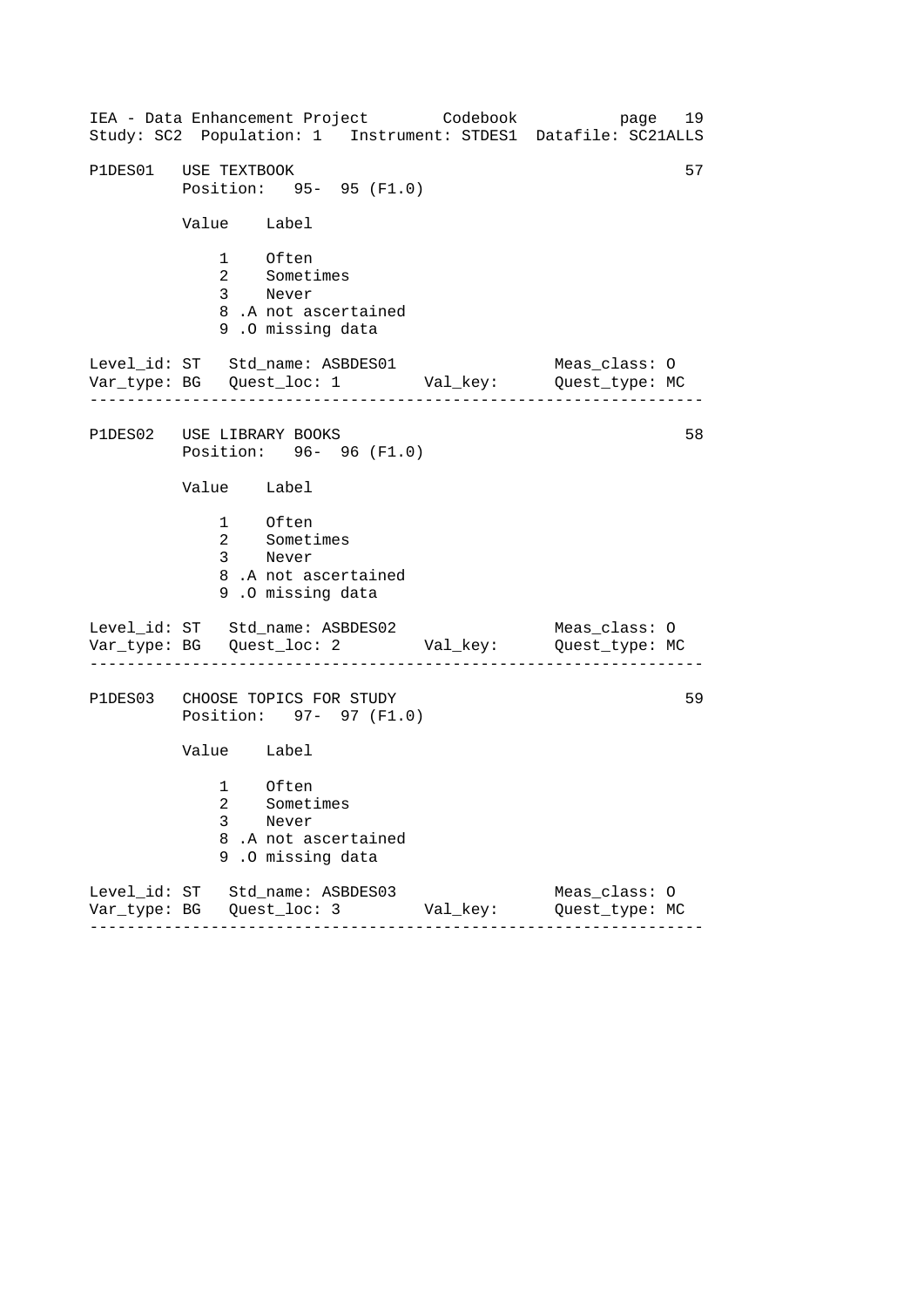| IEA - Data Enhancement Project Codebook<br>Study: SC2 Population: 1 Instrument: STDES1 Datafile: SC21ALLS |          | 20<br>page                      |
|-----------------------------------------------------------------------------------------------------------|----------|---------------------------------|
| P1DES04 TEACHER USES IDEAS<br>Position: 98- 98 (F1.0)                                                     |          | 60                              |
| Value Label                                                                                               |          |                                 |
| 1 Often<br>2 Sometimes<br>3 Never<br>8.A not ascertained<br>9.0 missing data                              |          |                                 |
| Level_id: ST Std_name: ASBDES04<br>Var_type: BG    Quest_loc: 4    Val_key:    Quest_type: MC             |          | Meas_class: O                   |
| P1DES05 WATCH TEACHER EXPERIMENTS<br>Position: 99- 99 (F1.0)                                              |          | 61                              |
| Value Label                                                                                               |          |                                 |
| 1 Often<br>2 Sometimes<br>3 Never<br>8.A not ascertained<br>9.0 missing data                              |          |                                 |
| Level_id: ST Std_name: ASBDES05<br>Var_type: BG    Quest_loc: 5    Val_key:    Quest_type: MC             |          | Meas_class: O                   |
| P1DES06 SCIENCE LESSONS INTERESTING<br>Position: 100- 100 (F1.0)                                          |          | 62                              |
| Value Label                                                                                               |          |                                 |
| 1 Often<br>2 Sometimes<br>3<br>Never<br>8<br>.A not ascertained<br>.O missing data<br>9                   |          |                                 |
| Level_id: ST Std_name: ASBDES06<br>.                                                                      | Val_key: | Meas_class: 0<br>Quest_type: MC |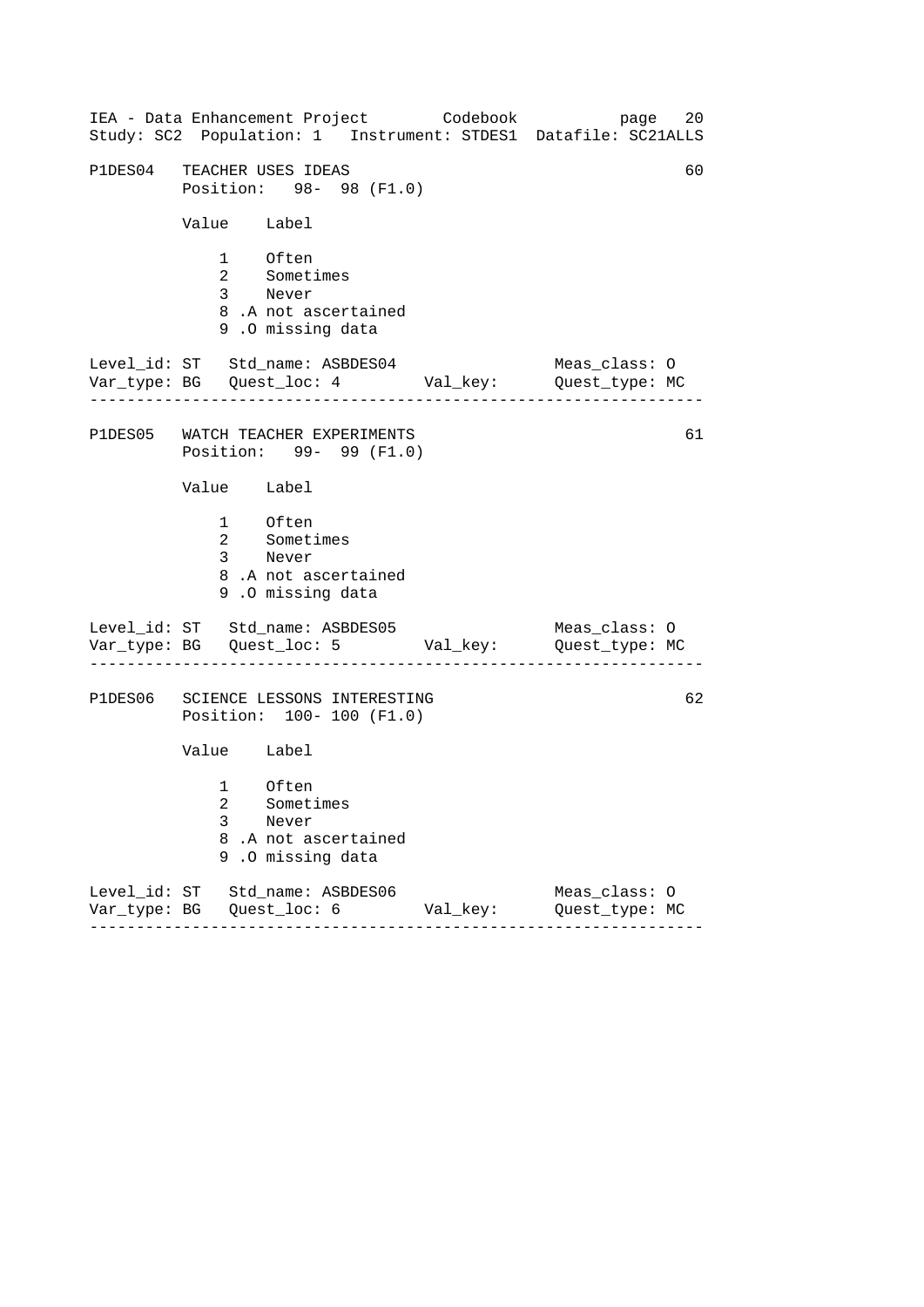|                       |              | IEA - Data Enhancement Project Codebook                                                       |          | 21<br>page<br>Study: SC2 Population: 1 Instrument: STDES1 Datafile: SC21ALLS |
|-----------------------|--------------|-----------------------------------------------------------------------------------------------|----------|------------------------------------------------------------------------------|
|                       |              | P1DES07 COPY BLACKBOARD NOTES<br>Position: 101- 101 (F1.0)                                    |          | 63                                                                           |
|                       | Value Label  |                                                                                               |          |                                                                              |
|                       |              | 1 Often<br>2 Sometimes<br>3 Never<br>8.A not ascertained<br>9.0 missing data                  |          |                                                                              |
|                       |              | Level_id: ST Std_name: ASBDES07<br>Var_type: BG    Quest_loc: 7    Val_key:    Quest_type: MC |          | Meas_class: O                                                                |
| P1DES08 SCIENCE TESTS |              | Position: 102- 102 (F1.0)                                                                     |          | 64                                                                           |
|                       | Value Label  |                                                                                               |          |                                                                              |
|                       |              | 1 Often<br>2 Sometimes<br>3 Never<br>8.A not ascertained<br>9.0 missing data                  |          |                                                                              |
|                       |              | Level_id: ST Std_name: ASBDES08<br>Var_type: BG    Quest_loc: 8    Val_key:    Quest_type: MC |          | Meas_class: O                                                                |
|                       |              | P1DES09 STUDENTS DO EXPERIMENTS<br>Position: 103- 103 (F1.0)                                  |          | 65                                                                           |
|                       | Value Label  |                                                                                               |          |                                                                              |
|                       | 3<br>8<br>9. | 1 Often<br>2 Sometimes<br>Never<br>.A not ascertained<br>.O missing data                      |          |                                                                              |
|                       |              | Level_id: ST Std_name: ASBDES09                                                               | Val_key: | Meas_class: 0<br>Quest_type: MC                                              |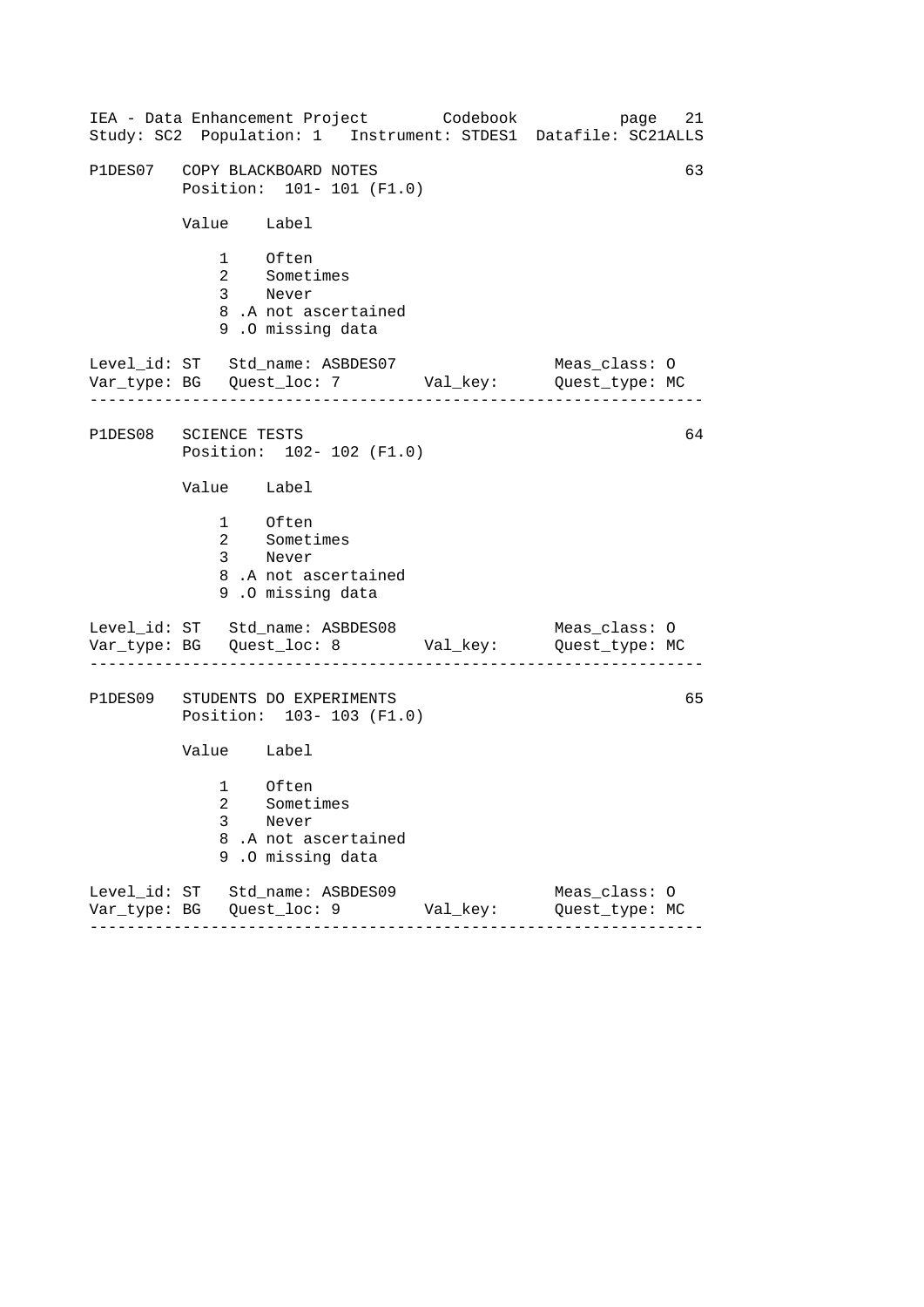| IEA - Data Enhancement Project                                |                          |                                                                        | Codebook<br>Study: SC2 Population: 1 Instrument: STDES1 Datafile: SC21ALLS |                                 | 22<br>page |
|---------------------------------------------------------------|--------------------------|------------------------------------------------------------------------|----------------------------------------------------------------------------|---------------------------------|------------|
|                                                               |                          |                                                                        |                                                                            |                                 |            |
| P1DES10                                                       | Position: 104-104 (F1.0) | SMALL GROUP EXPERIMENTS                                                |                                                                            |                                 | 66         |
|                                                               | Value                    | Label                                                                  |                                                                            |                                 |            |
|                                                               | $\mathbf{1}$<br>2<br>3   | Often<br>Sometimes<br>Never<br>8.A not ascertained<br>9.0 missing data |                                                                            |                                 |            |
| Level id: ST Std name: ASBDES10<br>Var type: BG Ouest loc: 10 |                          |                                                                        | Val key:                                                                   | Meas class: 0<br>Ouest type: MC |            |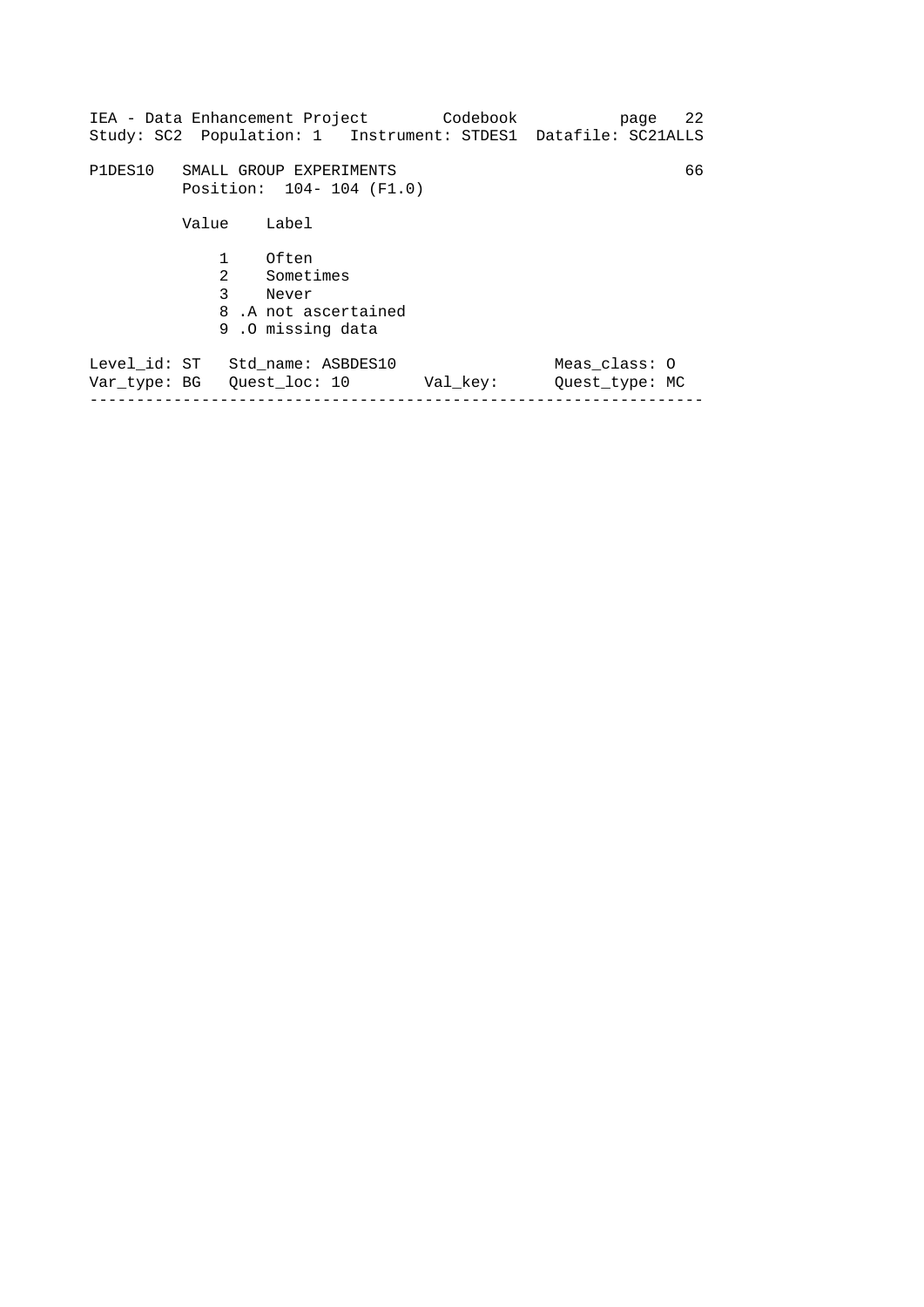------------------------------------------------------------------ ------------------------------------------------------------------ ------------------------------------------------------------------ ------------------------------------------------------------------ IEA - Data Enhancement Project Codebook page 23 Study: SC2 Population: 1 Instrument: STV\_1 Datafile: SC21ALLS P1V01 OUICK/SLOW 67 Position: 105- 105 (F1.0) Value Label 1 Same<br>2 Oppos Opposite 8 .A not ascertained 9 .O missing data Level\_id: ST Std\_name: ASTV01 Meas\_class: N Var\_type: TI Quest\_loc: 1 Val\_key: 2 Quest\_type: MC P1V02 OPEN/SHUT Position: 106- 106 (F1.0) Value Label 1 Same 2 Opposite 8 .A not ascertained 9 .O missing data Level\_id: ST Std\_name: ASTV02 Meas\_class: N Var\_type: TI Quest\_loc: 2 Val\_key: 2 Quest\_type: MC P1V03 ORDERED/CONFUSED 69 Position: 107- 107 (F1.0) Value Label 1 Same 2 Opposite 8 .A not ascertained 9 .O missing data Level\_id: ST Std\_name: ASTV03 Meas\_class: N Var\_type: TI Quest\_loc: 3 Val\_key: 2 Quest\_type: MC P1V04 SORROW/JOY 70 Position: 108- 108 (F1.0) Value Label 1 Same 2 Opposite 8 .A not ascertained 9 .O missing data Level\_id: ST Std\_name: ASTV04 Meas\_class: N Var\_type: TI Quest\_loc: 4 Val\_key: 2 Quest\_type: MC 68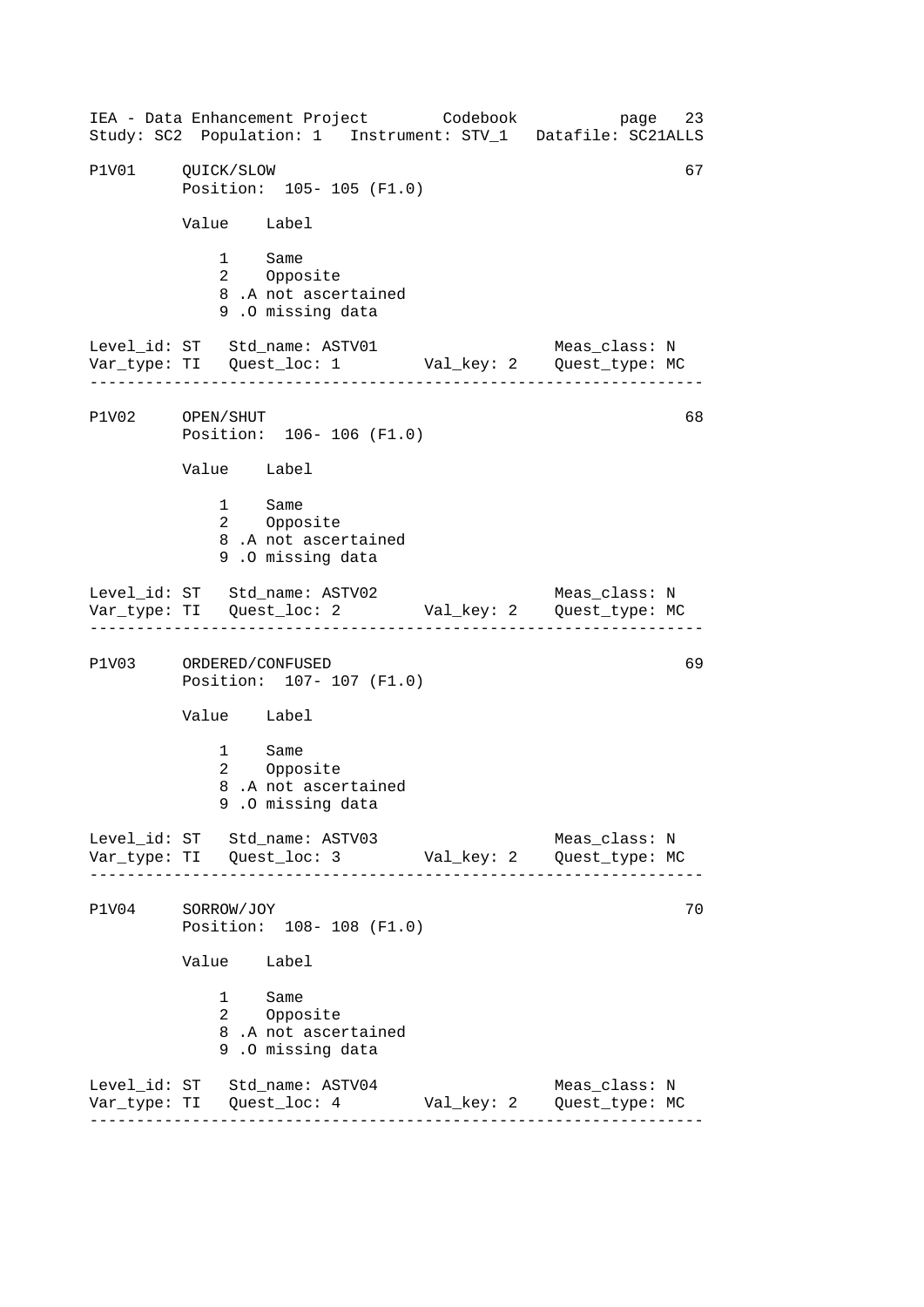------------------------------------------------------------------ ------------------------------------------------------------------ ------------------------------------------------------------------ ------------------------------------------------------------------ IEA - Data Enhancement Project Codebook page 24 Study: SC2 Population: 1 Instrument: STV\_1 Datafile: SC21ALLS P1V05 CREATE/ORIGINATE 71 Position: 109- 109 (F1.0) Value Label 1 Same<br>2 Oppos Opposite 8 .A not ascertained 9 .O missing data Level\_id: ST Std\_name: ASTV05 Meas\_class: N Var\_type: TI Quest\_loc: 5 Val\_key: 1 Quest\_type: MC P1V06 PUNISH/REWARD Position: 110- 110 (F1.0) Value Label 1 Same 2 Opposite 8 .A not ascertained 9 .O missing data Level\_id: ST Std\_name: ASTV06 Meas\_class: N Var\_type: TI Quest\_loc: 6 Val\_key: 2 Quest\_type: MC P1V07 TAME/WILD 73 Position: 111- 111 (F1.0) Value Label 1 Same 2 Opposite 8 .A not ascertained 9 .O missing data Level\_id: ST Std\_name: ASTV07 Meas\_class: N Var\_type: TI Quest\_loc: 7 Val\_key: 2 Quest\_type: MC P1V08 BRAVE/BOLD 74 Position: 112- 112 (F1.0) Value Label 1 Same 2 Opposite 8 .A not ascertained 9 .O missing data Level\_id: ST Std\_name: ASTV08 Meas\_class: N Var\_type: TI Quest\_loc: 8 Val\_key: 1 Quest\_type: MC 72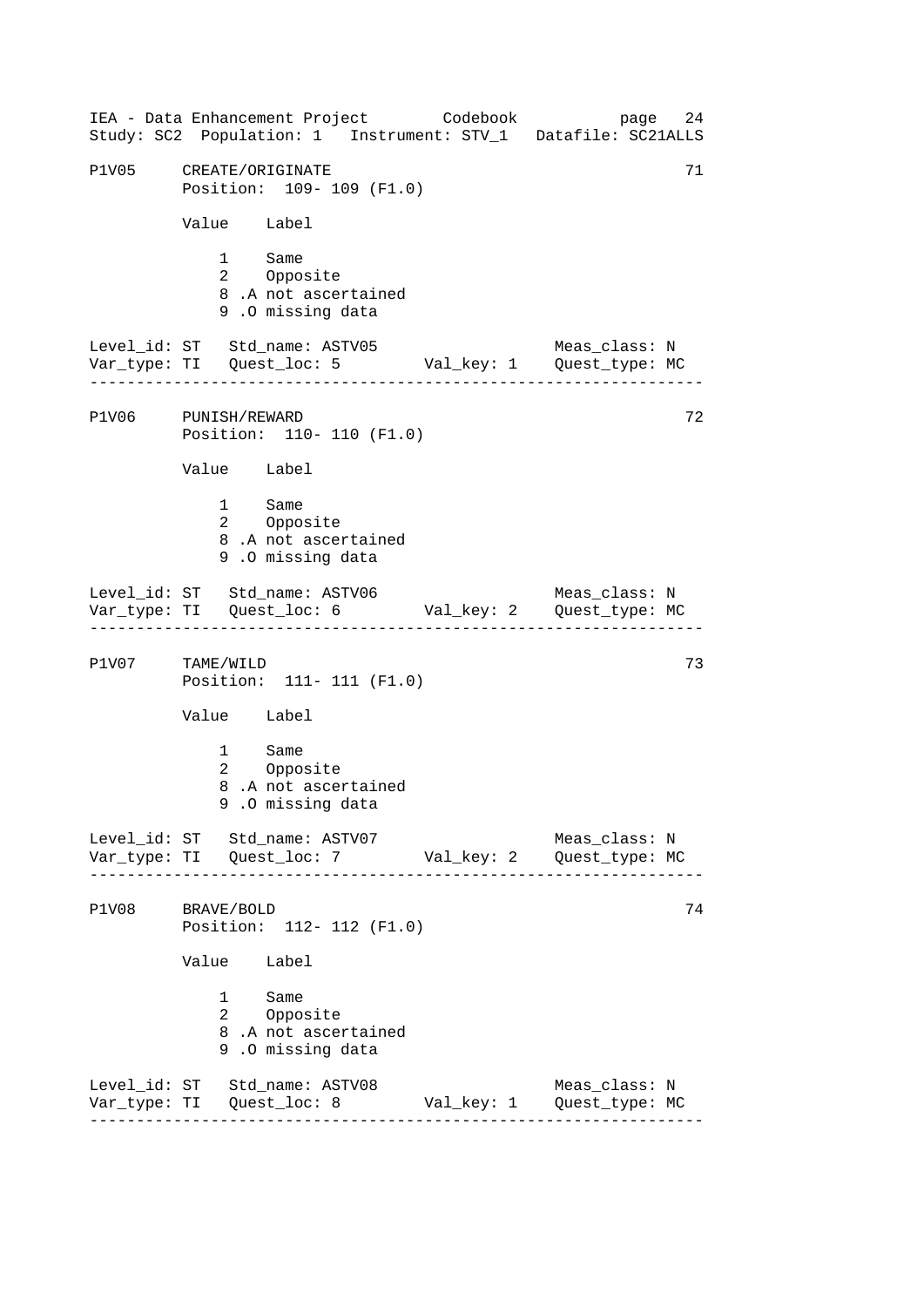------------------------------------------------------------------ ------------------------------------------------------------------ ------------------------------------------------------------------ ------------------------------------------------------------------ IEA - Data Enhancement Project Codebook page 25 Study: SC2 Population: 1 Instrument: STV\_1 Datafile: SC21ALLS P1V09 AMIABLE/CHARMING 75 Position: 113- 113 (F1.0) Value Label 1 Same<br>2 Oppos Opposite 8 .A not ascertained 9 .O missing data Level\_id: ST Std\_name: ASTV09 Meas\_class: N Var\_type: TI Quest\_loc: 9 Val\_key: 1 Quest\_type: MC P1V10 HARMONY/DISCORD Position: 114- 114 (F1.0) Value Label 1 Same 2 Opposite 8 .A not ascertained 9 .O missing data Level\_id: ST Std\_name: ASTV10 Meas\_class: N Var\_type: TI Quest\_loc: 10 Val\_key: 2 Quest\_type: MC P1V11 BENEVOLENT/INTOLERANT 77 Position: 115- 115 (F1.0) Value Label 1 Same 2 Opposite 8 .A not ascertained 9 .O missing data Level\_id: ST Std\_name: ASTV11 Meas\_class: N Var\_type: TI Quest\_loc: 11 Val\_key: 2 Quest\_type: MC P1V12 IGNORANT/WISE 78 Position: 116- 116 (F1.0) Value Label 1 Same 2 Opposite 8 .A not ascertained 9 .O missing data Level\_id: ST Std\_name: ASTV12 Meas\_class: N Var\_type: TI Quest\_loc: 12 Val\_key: 2 Quest\_type: MC 76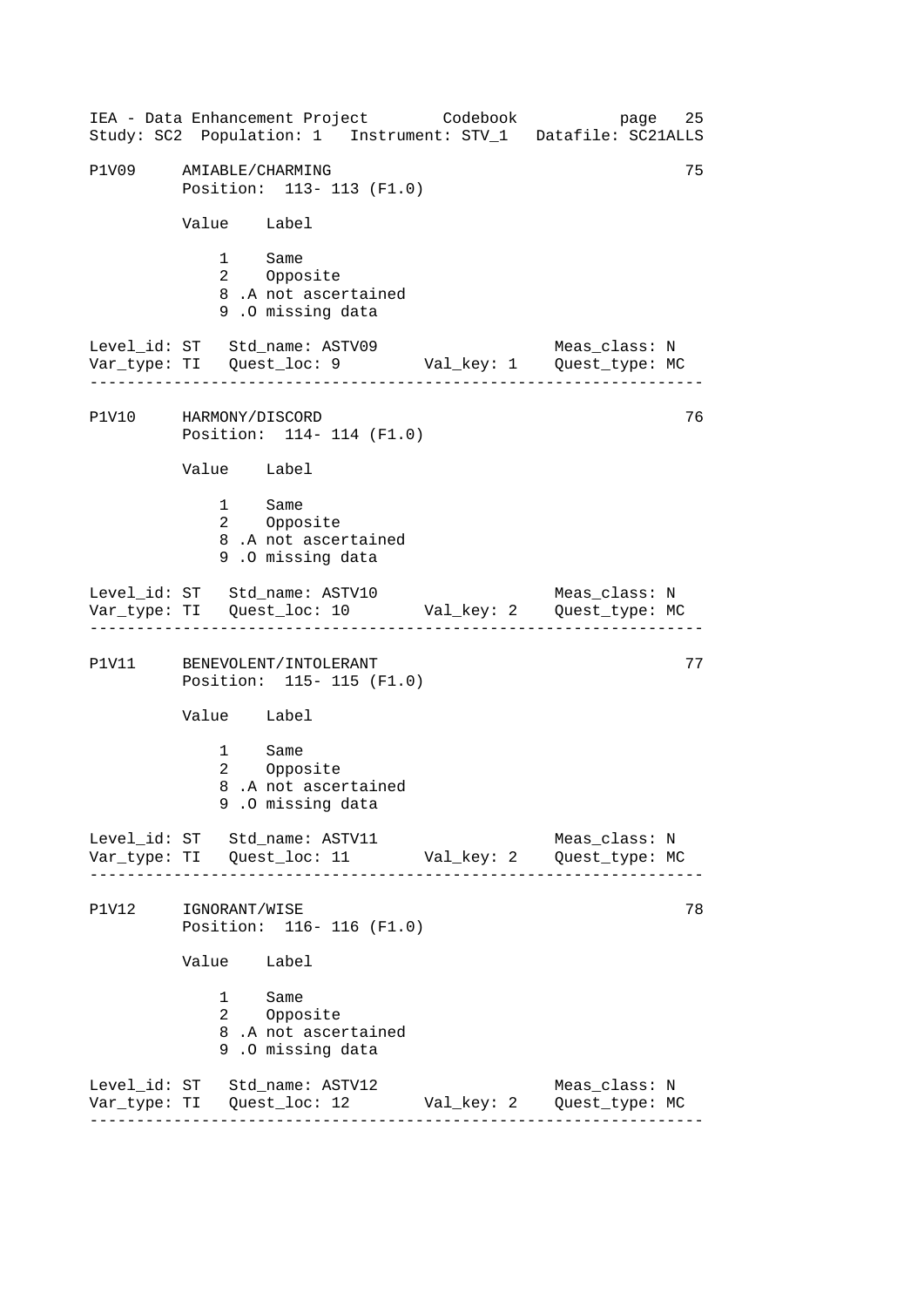------------------------------------------------------------------ ------------------------------------------------------------------ ------------------------------------------------------------------ ------------------------------------------------------------------ IEA - Data Enhancement Project Codebook page 26 Study: SC2 Population: 1 Instrument: STV\_1 Datafile: SC21ALLS P1V13 UNEASY/COMFORTABLE 79 Position: 117- 117 (F1.0) Value Label 1 Same<br>2 Oppos Opposite 8 .A not ascertained 9 .O missing data Level\_id: ST Std\_name: ASTV13 Meas\_class: N Var\_type: TI Quest\_loc: 13 Val\_key: 2 Quest\_type: MC P1V14 VAGUE/PRECISE Position: 118- 118 (F1.0) Value Label 1 Same 2 Opposite 8 .A not ascertained 9 .O missing data Level\_id: ST Std\_name: ASTV14 Meas\_class: N Var\_type: TI Quest\_loc: 14 Val\_key: 2 Quest\_type: MC P1V15 HINDER/HELP 81 Position: 119- 119 (F1.0) Value Label 1 Same 2 Opposite 8 .A not ascertained 9 .O missing data Level\_id: ST Std\_name: ASTV15 Meas\_class: N Var\_type: TI Quest\_loc: 15 Val\_key: 2 Quest\_type: MC P1V16 GRIEVE/REJOICE 82 Position: 120- 120 (F1.0) Value Label 1 Same 2 Opposite 8 .A not ascertained 9 .O missing data Level\_id: ST Std\_name: ASTV16 Meas\_class: N Var\_type: TI Quest\_loc: 16 Val\_key: 2 Quest\_type: MC 80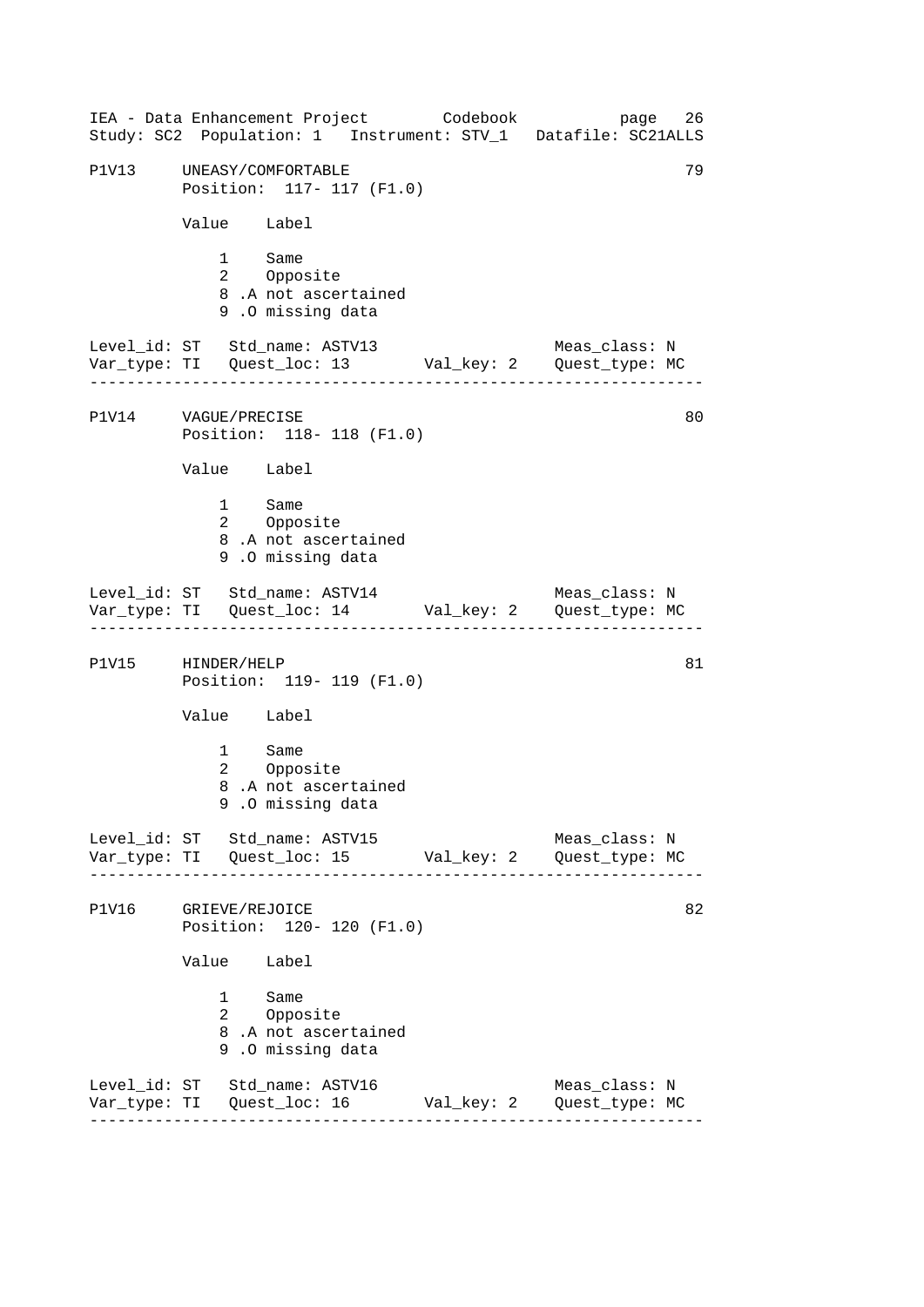------------------------------------------------------------------ ------------------------------------------------------------------ ------------------------------------------------------------------ ------------------------------------------------------------------ IEA - Data Enhancement Project Codebook page 27 Study: SC2 Population: 1 Instrument: STV\_1 Datafile: SC21ALLS P1V17 GENUINE/FALSE 83 Position: 121- 121 (F1.0) Value Label 1 Same<br>2 Oppos Opposite 8 .A not ascertained 9 .O missing data Level\_id: ST Std\_name: ASTV17 Meas\_class: N Var\_type: TI Quest\_loc: 17 Val\_key: 2 Quest\_type: MC P1V18 ACQUIRE/DISPEL Position: 122- 122 (F1.0) Value Label 1 Same 2 Opposite 8 .A not ascertained 9 .O missing data Level\_id: ST Std\_name: ASTV18 Meas\_class: N Var\_type: TI Quest\_loc: 18 Val\_key: 2 Quest\_type: MC P1V19 COMPLETE/WHOLE 85 Position: 123- 123 (F1.0) Value Label 1 Same 2 Opposite 8 .A not ascertained 9 .O missing data Level\_id: ST Std\_name: ASTV19 Meas\_class: N Var\_type: TI Quest\_loc: 19 Val\_key: 1 Quest\_type: MC P1V20 FIGHT/STRUGGLE 86 Position: 124- 124 (F1.0) Value Label 1 Same 2 Opposite 8 .A not ascertained 9 .O missing data Level\_id: ST Std\_name: ASTV20 Meas\_class: N Var\_type: TI Quest\_loc: 20 Val\_key: 1 Quest\_type: MC 84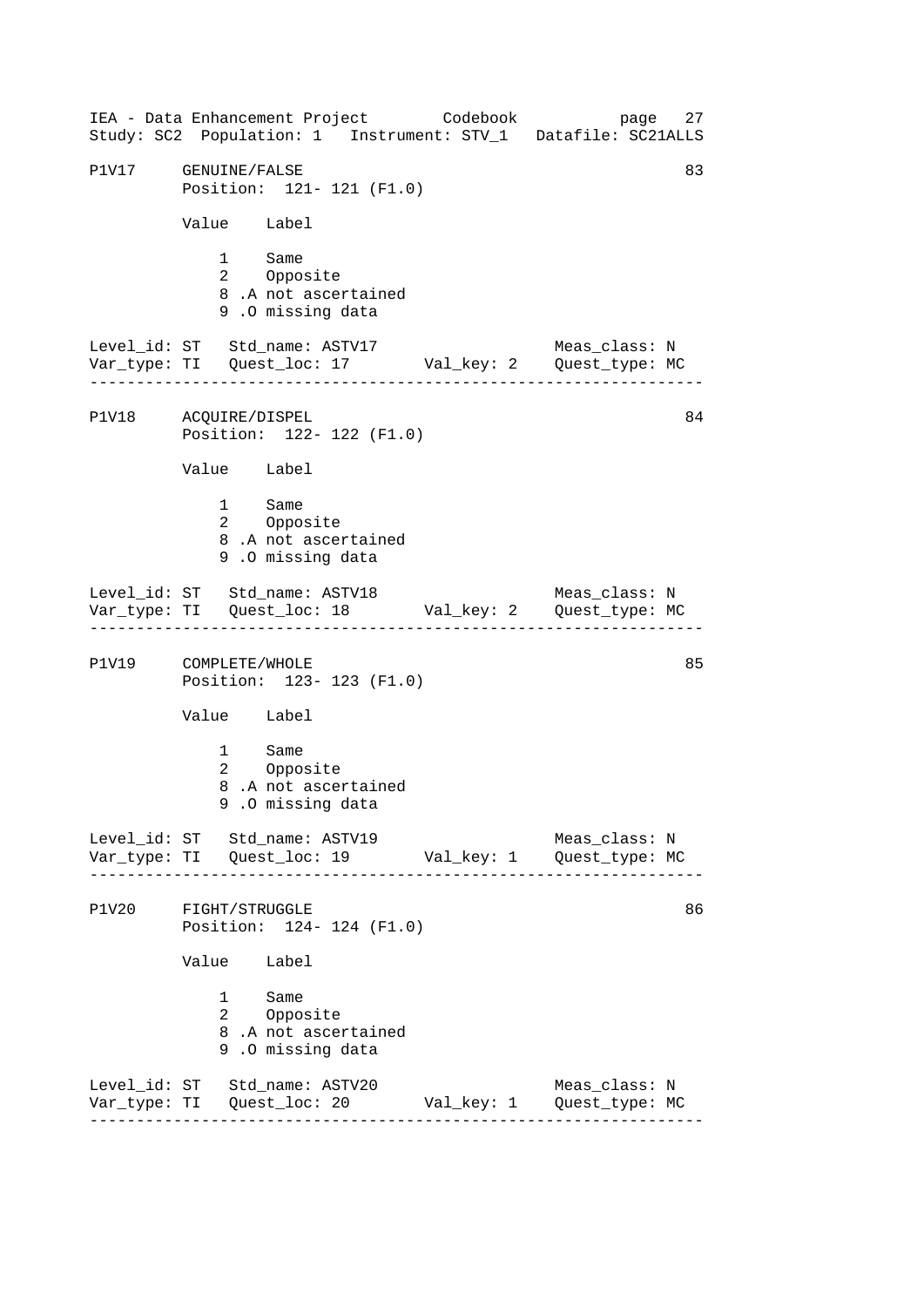------------------------------------------------------------------ ------------------------------------------------------------------ ------------------------------------------------------------------ ------------------------------------------------------------------ IEA - Data Enhancement Project Codebook page 28 Study: SC2 Population: 1 Instrument: STV\_1 Datafile: SC21ALLS P1V21 INFORMED/UNAWARE 87 Position: 125- 125 (F1.0) Value Label 1 Same<br>2 Oppos Opposite 8 .A not ascertained 9 .O missing data Level\_id: ST Std\_name: ASTV21 Meas\_class: N Var\_type: TI Quest\_loc: 21 Val\_key: 2 Quest\_type: MC P1V22 PUNY/ROBUST Position: 126- 126 (F1.0) Value Label 1 Same 2 Opposite 8 .A not ascertained 9 .O missing data Level\_id: ST Std\_name: ASTV22 Meas\_class: N Var\_type: TI Quest\_loc: 22 Val\_key: 2 Quest\_type: MC P1V23 DESPISE/SCORN 89 Position: 127- 127 (F1.0) Value Label 1 Same 2 Opposite 8 .A not ascertained 9 .O missing data Level\_id: ST Std\_name: ASTV23 Meas\_class: N Var\_type: TI Quest\_loc: 23 Val\_key: 1 Quest\_type: MC P1V24 CONFIDENT/SUSPICIOUS 90 Position: 128- 128 (F1.0) Value Label 1 Same 2 Opposite 8 .A not ascertained 9 .O missing data Level\_id: ST Std\_name: ASTV24 Meas\_class: N Var\_type: TI Quest\_loc: 24 Val\_key: 2 Quest\_type: MC 88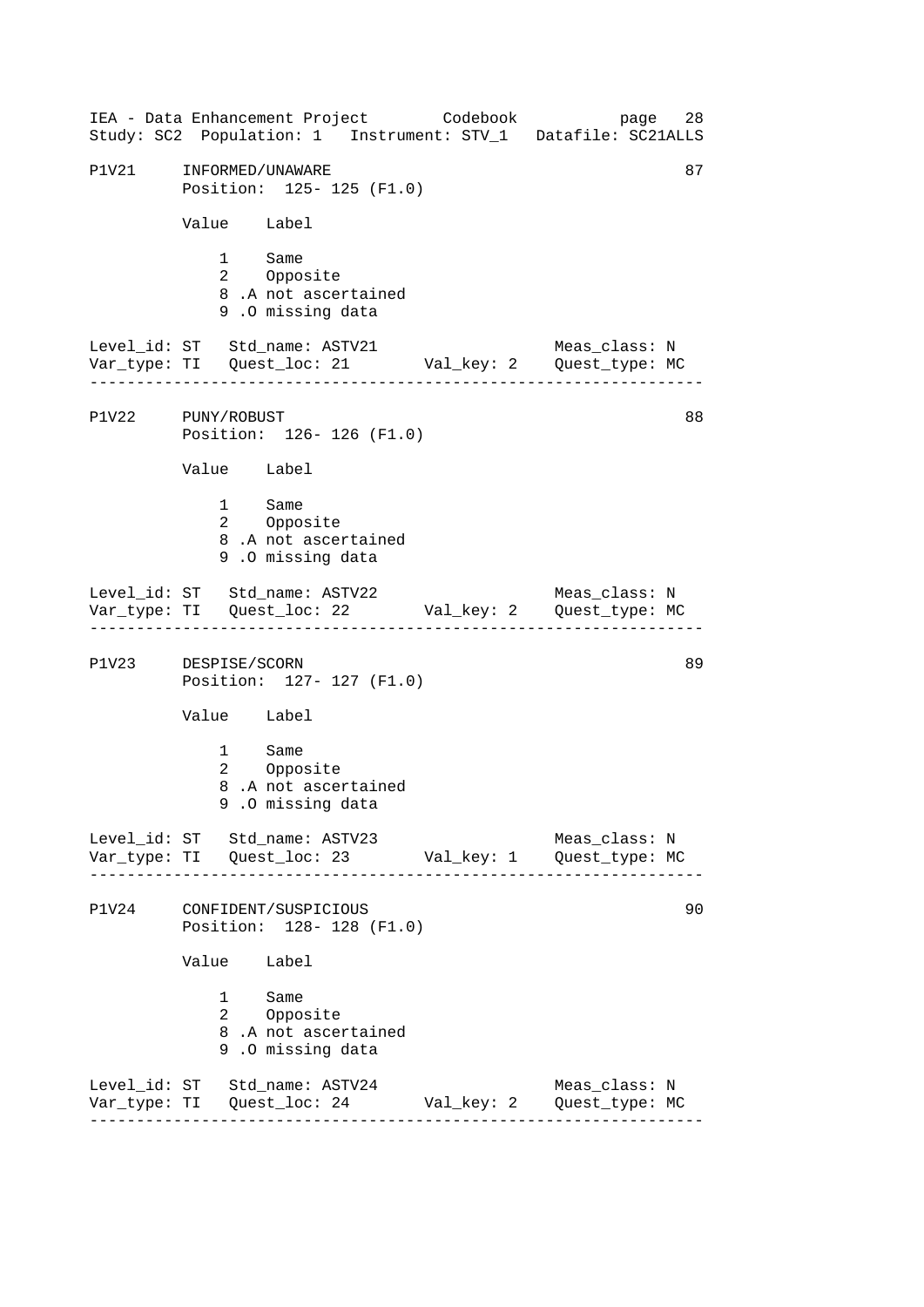------------------------------------------------------------------ ------------------------------------------------------------------ ------------------------------------------------------------------ ------------------------------------------------------------------ IEA - Data Enhancement Project Codebook page 29 Study: SC2 Population: 1 Instrument: STV\_1 Datafile: SC21ALLS P1V25 MAJOR/MINOR 91 Position: 129- 129 (F1.0) Value Label 1 Same<br>2 Oppos Opposite 8 .A not ascertained 9 .O missing data Level\_id: ST Std\_name: ASTV25 Meas\_class: N Var\_type: TI Quest\_loc: 25 Val\_key: 2 Quest\_type: MC P1V26 EXPEL/RETAIN Position: 130- 130 (F1.0) Value Label 1 Same 2 Opposite 8 .A not ascertained 9 .O missing data Level\_id: ST Std\_name: ASTV26 Meas\_class: N Var\_type: TI Quest\_loc: 26 Val\_key: 2 Quest\_type: MC P1V27 SHARE/DIVIDE 93 Position: 131- 131 (F1.0) Value Label 1 Same 2 Opposite 8 .A not ascertained 9 .O missing data Level\_id: ST Std\_name: ASTV27 Meas\_class: N Var\_type: TI Quest\_loc: 27 Val\_key: 1 Quest\_type: MC P1V28 RAPID/SLUGGISH 94 Position: 132- 132 (F1.0) Value Label 1 Same 2 Opposite 8 .A not ascertained 9 .O missing data Level\_id: ST Std\_name: ASTV28 Meas\_class: N Var\_type: TI Quest\_loc: 28 Val\_key: 2 Quest\_type: MC 92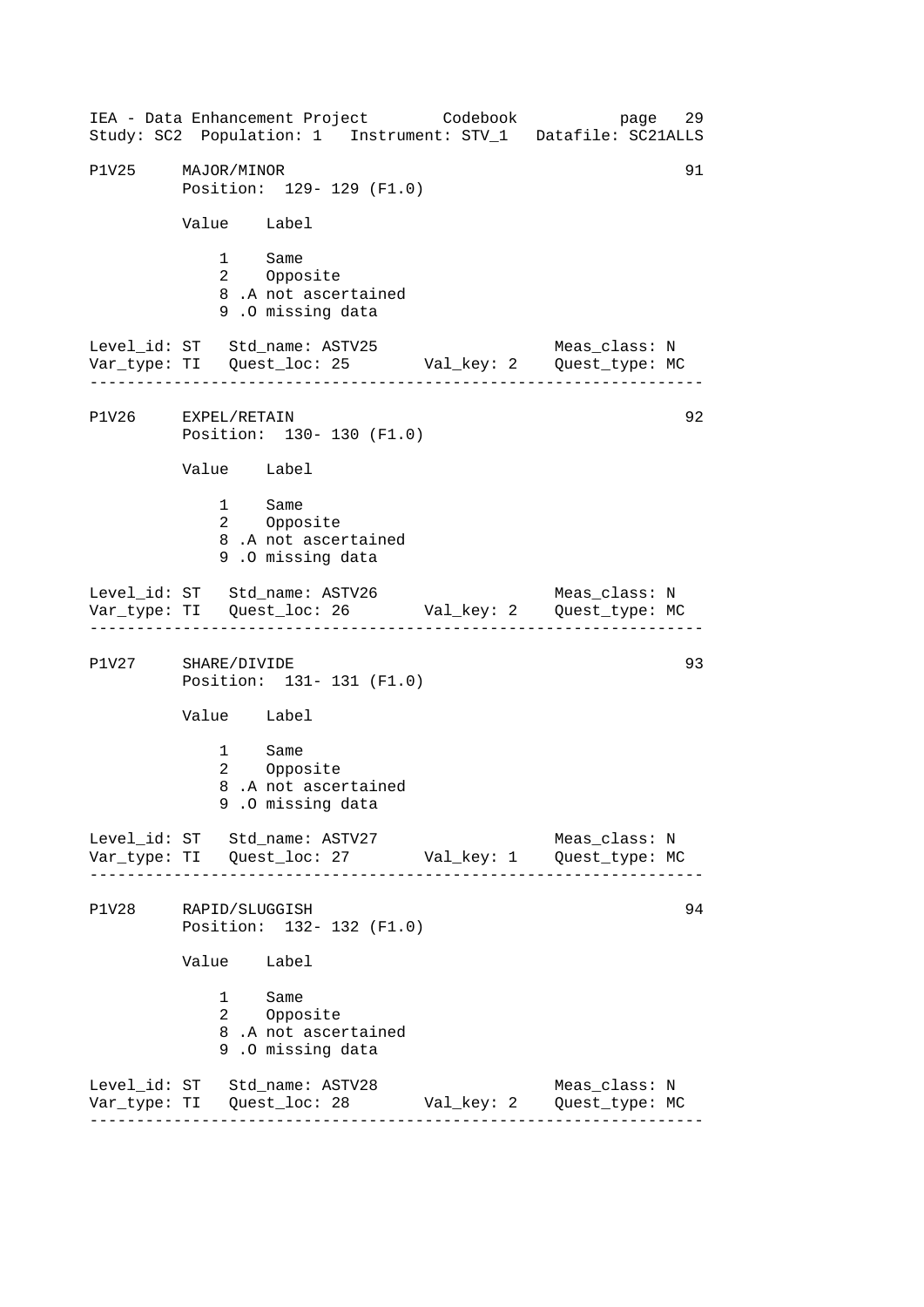------------------------------------------------------------------ ------------------------------------------------------------------ ------------------------------------------------------------------ ------------------------------------------------------------------ IEA - Data Enhancement Project Codebook page 30 Study: SC2 Population: 1 Instrument: STV\_1 Datafile: SC21ALLS P1V29 ASSOCIATE/PARTNER 95 Position: 133- 133 (F1.0) Value Label 1 Same<br>2 Oppos Opposite 8 .A not ascertained 9 .O missing data Level\_id: ST Std\_name: ASTV29 Meas\_class: N Var\_type: TI Quest\_loc: 29 Val\_key: 1 Quest\_type: MC P1V30 CLEANSE/PURIFY Position: 134- 134 (F1.0) Value Label 1 Same 2 Opposite 8 .A not ascertained 9 .O missing data Level\_id: ST Std\_name: ASTV30 Meas\_class: N Var\_type: TI Quest\_loc: 30 Val\_key: 1 Quest\_type: MC P1V31 ABANDONED/LEFT 97 Position: 135- 135 (F1.0) Value Label 1 Same 2 Opposite 8 .A not ascertained 9 .O missing data Level\_id: ST Std\_name: ASTV31 Meas\_class: N Var\_type: TI Quest\_loc: 31 Val\_key: 1 Quest\_type: MC P1V32 DARE/ATTEMPT 98 Position: 136- 136 (F1.0) Value Label 1 Same 2 Opposite 8 .A not ascertained 9 .O missing data Level\_id: ST Std\_name: ASTV32 Meas\_class: N Var\_type: TI Quest\_loc: 32 Val\_key: 1 Quest\_type: MC 96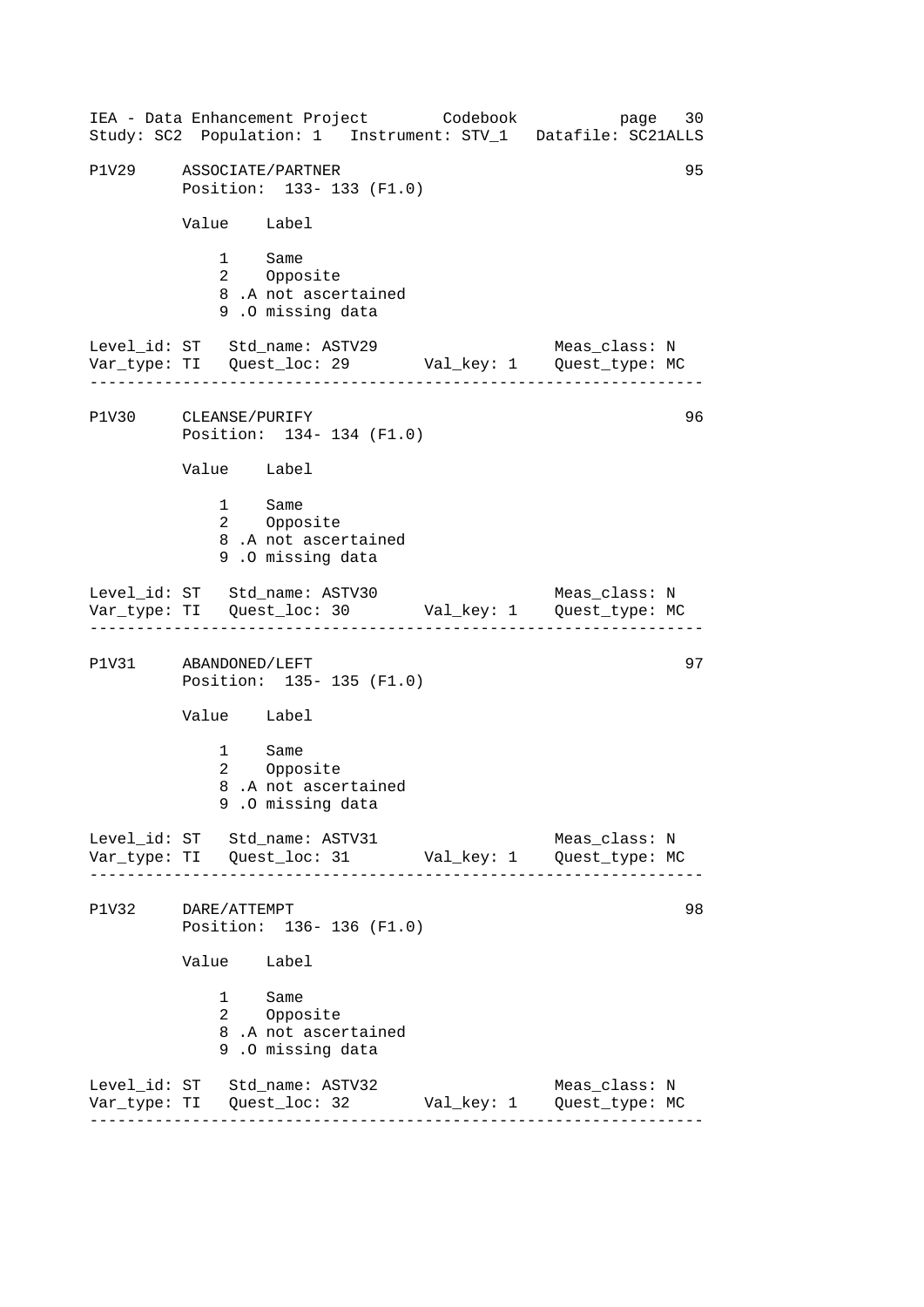------------------------------------------------------------------ ------------------------------------------------------------------ ------------------------------------------------------------------ ------------------------------------------------------------------ IEA - Data Enhancement Project Codebook page 31 Study: SC2 Population: 1 Instrument: STV\_1 Datafile: SC21ALLS P1V33 EVERLASTING/PERMANENT 99 Position: 137- 137 (F1.0) Value Label 1 Same<br>2 Oppos Opposite 8 .A not ascertained 9 .O missing data Level\_id: ST Std\_name: ASTV33 Meas\_class: N Var\_type: TI Quest\_loc: 33 Val\_key: 1 Quest\_type: MC P1V34 PRECISE/EXACT Position: 138- 138 (F1.0) Value Label 1 Same 2 Opposite 8 .A not ascertained 9 .O missing data Level\_id: ST Std\_name: ASTV34 Meas\_class: N Var\_type: TI Quest\_loc: 34 Val\_key: 1 Quest\_type: MC P1V35 PROHIBITED/FORBIDDEN 101 Position: 139- 139 (F1.0) Value Label 1 Same 2 Opposite 8 .A not ascertained 9 .O missing data Level id: ST Std name: ASTV35 Meas class: N Var\_type: TI Quest\_loc: 35 Val\_key: 1 Quest\_type: MC P1V36 BOASTFULNESS/MODESTY 102 Position: 140- 140 (F1.0) Value Label 1 Same 2 Opposite 8 .A not ascertained 9 .O missing data Level\_id: ST Std\_name: ASTV36 Meas\_class: N Var\_type: TI Quest\_loc: 36 Val\_key: 2 Quest\_type: MC 100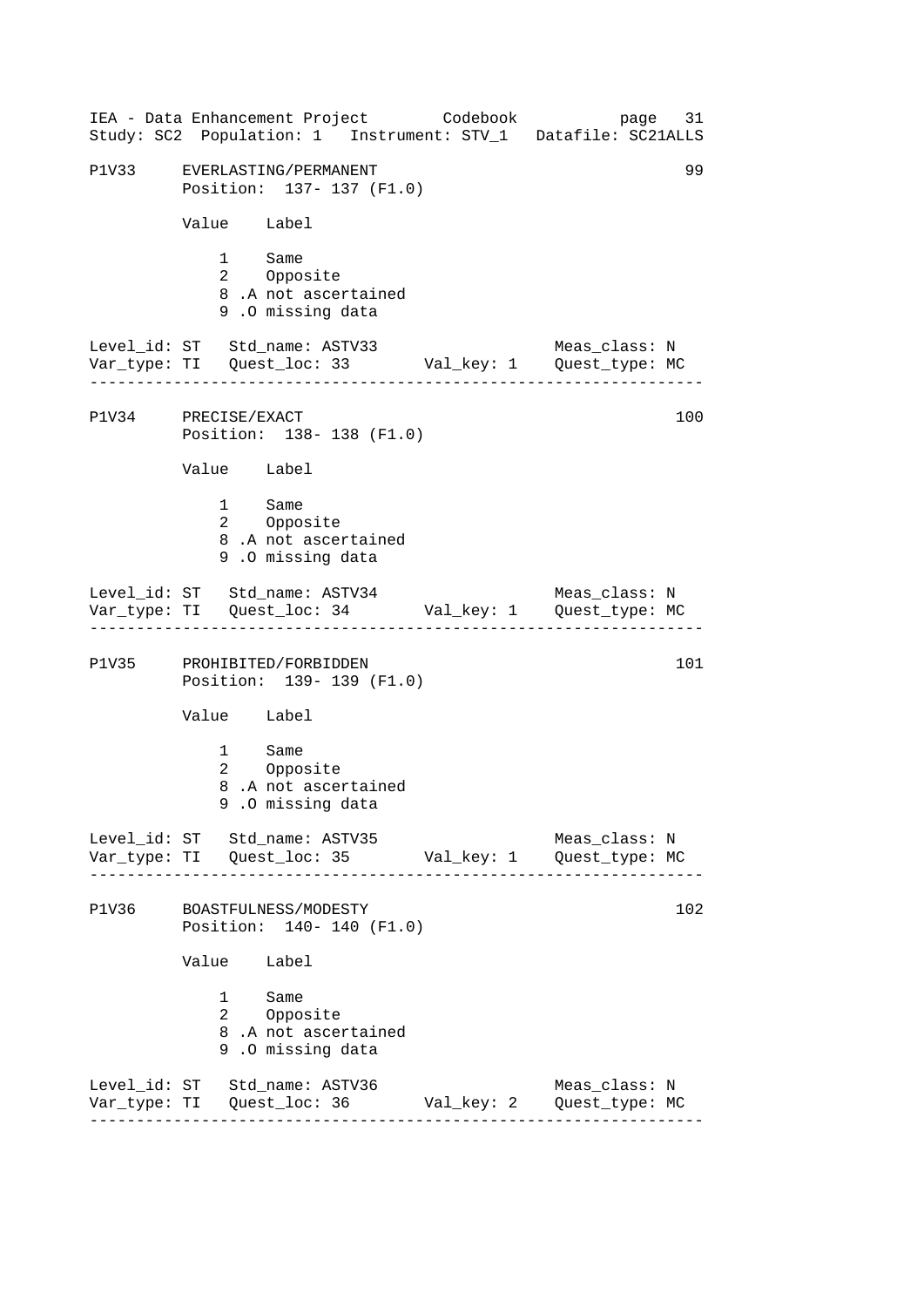------------------------------------------------------------------ ------------------------------------------------------------------ ------------------------------------------------------------------ ------------------------------------------------------------------ IEA - Data Enhancement Project Codebook page 32 Study: SC2 Population: 1 Instrument: STV\_1 Datafile: SC21ALLS P1V37 EXTENT/LENGTH 103 Position: 141- 141 (F1.0) Value Label 1 Same<br>2 Oppos Opposite 8 .A not ascertained 9 .O missing data Level\_id: ST Std\_name: ASTV37 Meas\_class: N Var\_type: TI Quest\_loc: 37 Val\_key: 1 Quest\_type: MC P1V38 ABSOLUTE/RELATIVE Position: 142- 142 (F1.0) Value Label 1 Same 2 Opposite 8 .A not ascertained 9 .O missing data Level\_id: ST Std\_name: ASTV38 Meas\_class: N Var\_type: TI Quest\_loc: 38 Val\_key: 2 Quest\_type: MC P1V39 RESULT/EFFECT 105 Position: 143- 143 (F1.0) Value Label 1 Same 2 Opposite 8 .A not ascertained 9 .O missing data Level\_id: ST Std\_name: ASTV39 Meas\_class: N Var\_type: TI Quest\_loc: 39 Val\_key: 1 Quest\_type: MC P1V40 SCARCE/RARE 106 Position: 144- 144 (F1.0) Value Label 1 Same 2 Opposite 8 .A not ascertained 9 .O missing data Level\_id: ST Std\_name: ASTV40 Meas\_class: N Var\_type: TI Quest\_loc: 40 Val\_key: 1 Quest\_type: MC 104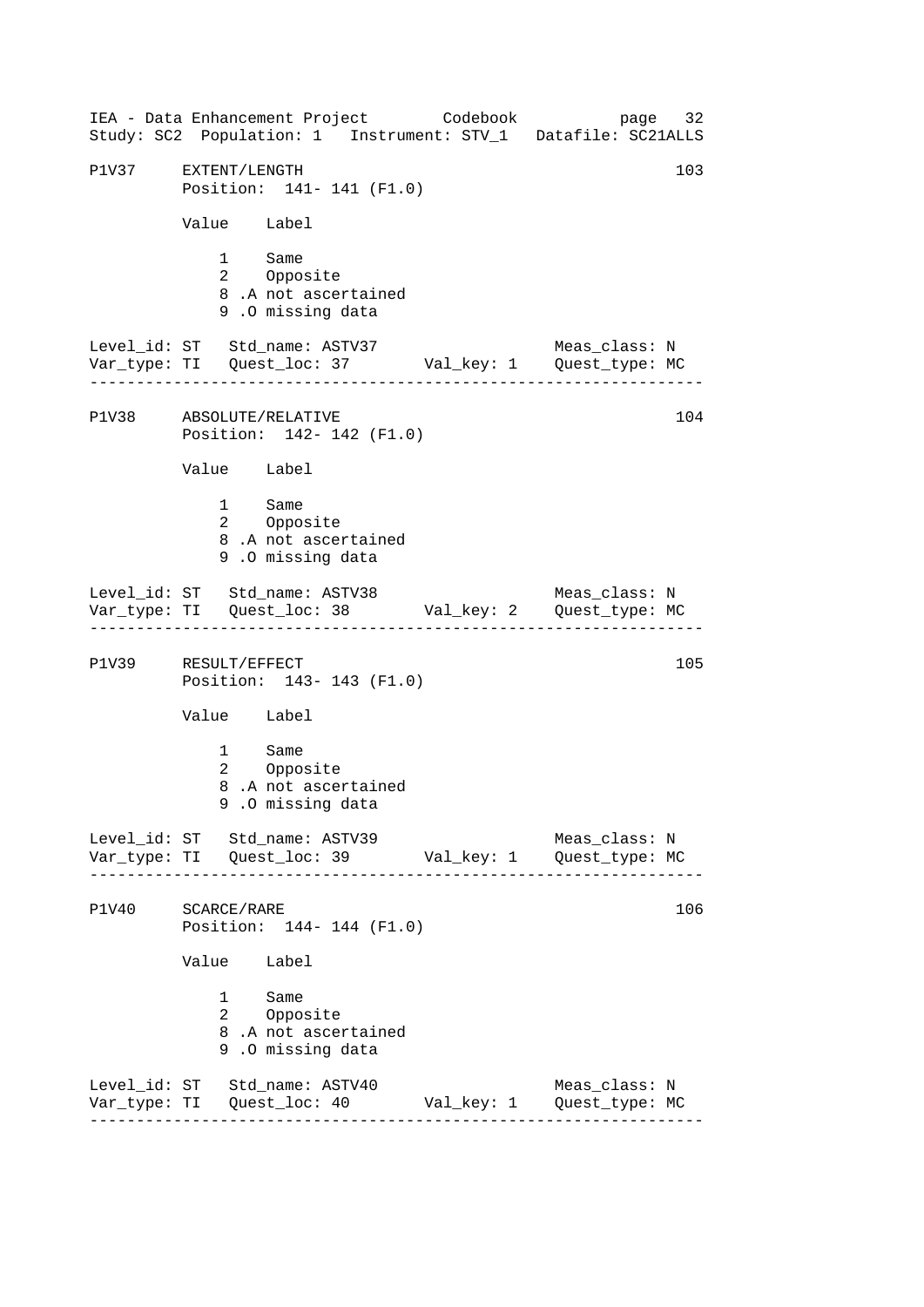------------------------------------------------------------------ ------------------------------------------------------------------ IEA - Data Enhancement Project Codebook page 33 Study: SC2 Population: 1 Instrument: STQ\_1 Datafile: SC21ALLS P1001 600 + 30 + 5 107 Position: 145- 145 (F1.0) Value Label 1 608 2 635 3 653 4 680 5 950 8 .A not ascertained 9 .O missing data Level\_id: ST Std\_name: ASTQ01 Meas\_class: N Var\_type: TI Quest\_loc: 1 Val\_key: 2 Quest\_type: MC P1Q02 1.27+2.91 ETC Position: 146- 146 (F1.0) Value Label 1 14.36 2 14.46 3 15.46 4 27.16 5 54.06 8 .A not ascertained 9 .O missing data Level\_id: ST Std\_name: ASTQ02 Var\_type: TI Quest\_loc: 2 Val\_key: 3 Quest\_type: MC Meas\_class: N P1Q03 MORE THAN 99999 Position: 147- 147 (F1.0) Value Label 1 100 000 2 100 001 3 999 910 4 999 991 5 1 000 000 8 .A not ascertained 9 .O missing data Level\_id: ST Std\_name: ASTQ03 Meas\_class: N Var\_type: TI Quest\_loc: 3 Val\_key: 1 Quest\_type: MC 108 109

------------------------------------------------------------------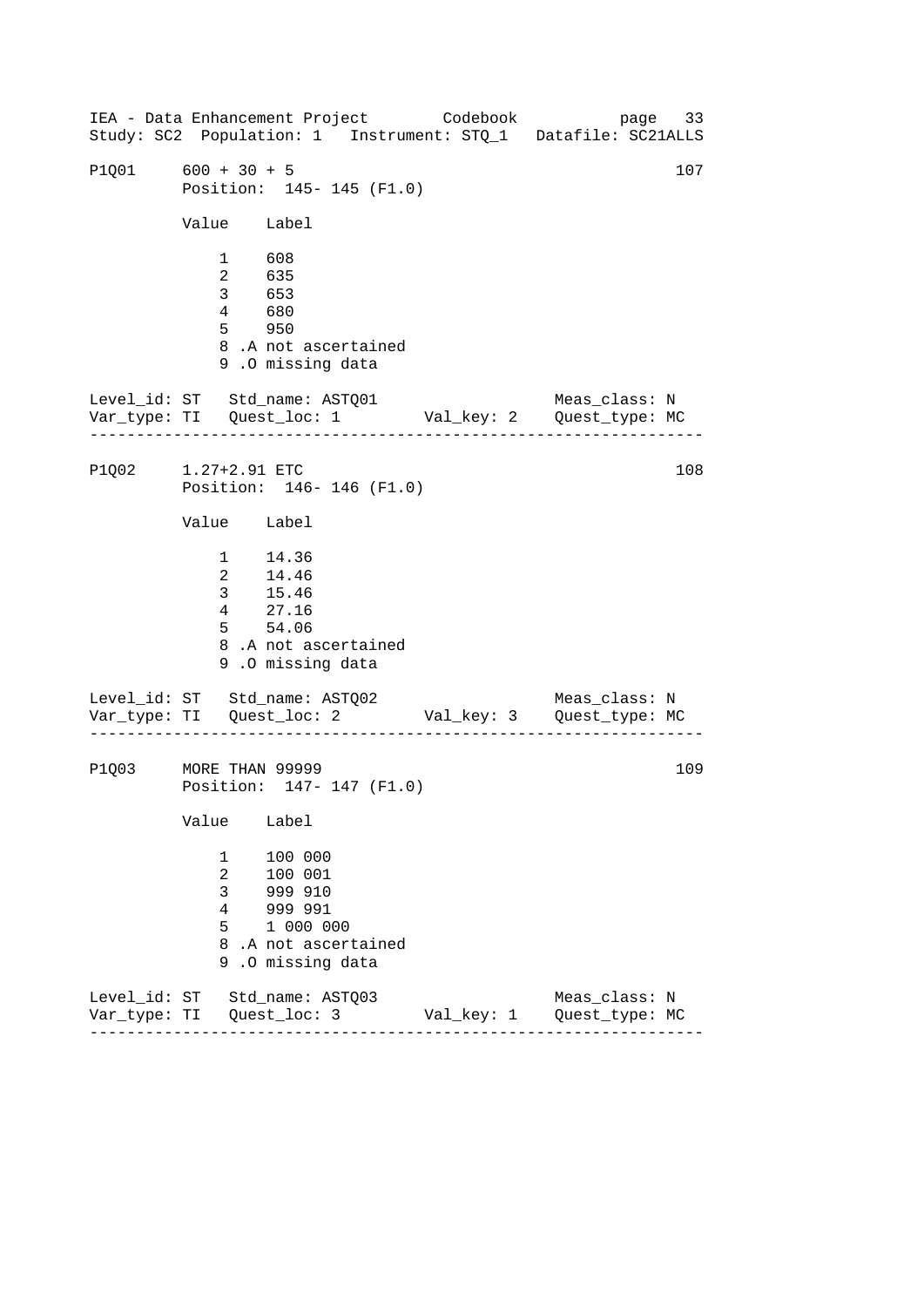------------------------------------------------------------------ ------------------------------------------------------------------ ------------------------------------------------------------------ IEA - Data Enhancement Project Codebook page 34 Study: SC2 Population: 1 Instrument: STQ\_1 Datafile: SC21ALLS P1004 NOT EQUAL 13 110 Position: 148- 148 (F1.0) Value Label 1 6 + 7  $2 \t 5 + 8$ 3 7 + 8 4 4 + 9 5 3 + 10 8 .A not ascertained 9 .O missing data Level\_id: ST Std\_name: ASTQ04 Meas\_class: N Var\_type: TI Quest\_loc: 4 Val\_key: 3 Quest\_type: MC P1Q05 13 BOOKS GAVE 6 Position: 149- 149 (F1.0) Value Label 1 0  $\begin{array}{ccc} 2 & 3 \\ 3 & 6 \end{array}$ 3 6 4 7 5 19 8 .A not ascertained 9 .O missing data Level\_id: ST Std\_name: ASTQ05 Var\_type: TI Quest\_loc: 5 Val\_key: 4 Quest\_type: MC Meas\_class: N P1Q06 95 - 72 Position: 150- 150 (F1.0) Value Label 1 23 2 25 3 27 4 32 5 33 8 .A not ascertained 9 .O missing data Level\_id: ST Std\_name: ASTQ06 Meas\_class: N Var\_type: TI Quest\_loc: 6 Val\_key: 1 Quest\_type: MC 111 112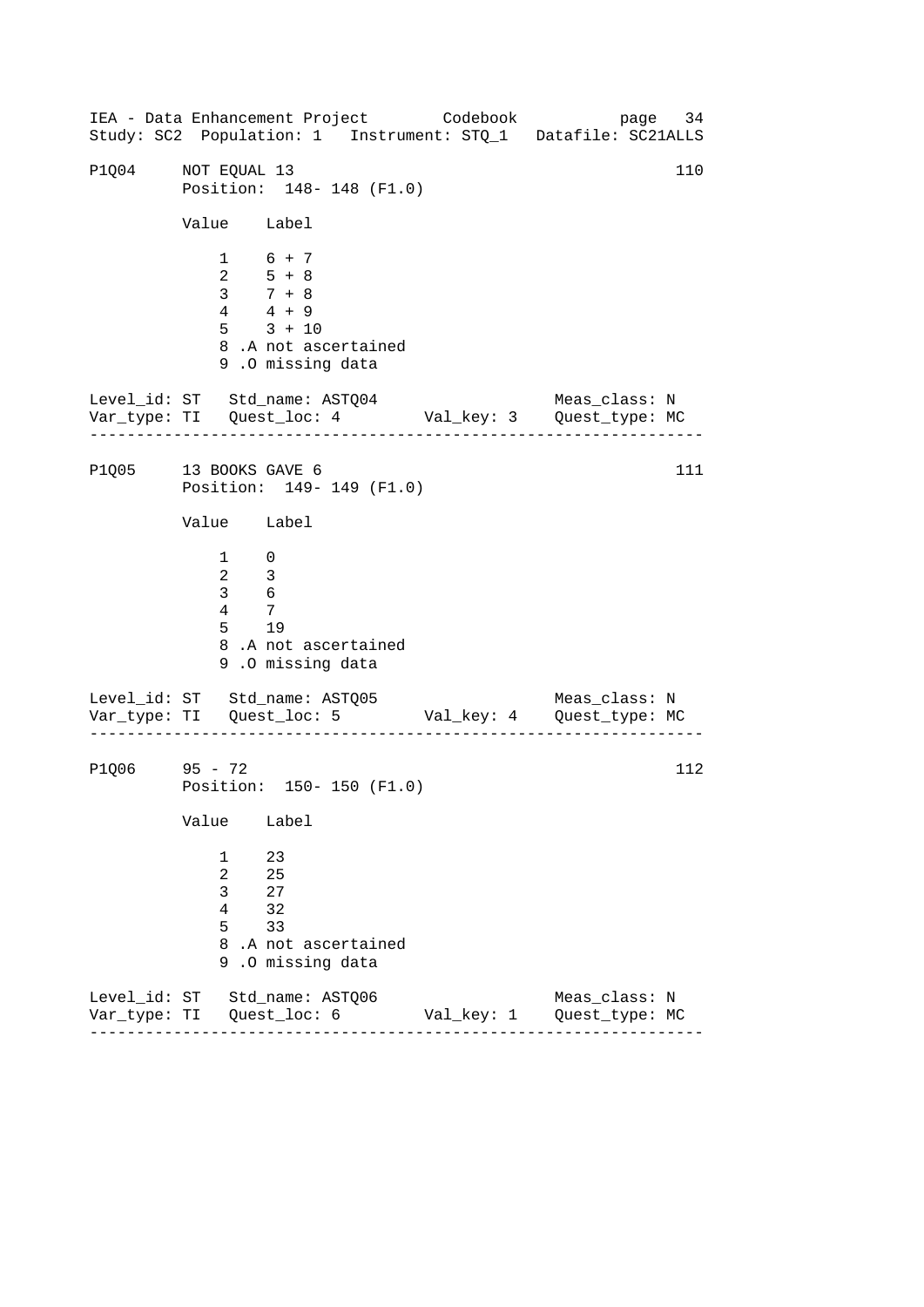------------------------------------------------------------------ ------------------------------------------------------------------ IEA - Data Enhancement Project Codebook page 35 Study: SC2 Population: 1 Instrument: STQ\_1 Datafile: SC21ALLS P1007 ESTIMATE 29 X 32 113 Position: 151- 151 (F1.0) Value Label 1 600 2 700 3 900 4 1100 5 1300 8 .A not ascertained 9 .O missing data Level\_id: ST Std\_name: ASTQ07 Meas\_class: N Var\_type: TI Quest\_loc: 7 Val\_key: 3 Quest\_type: MC P1Q08 2 CUBED X 3 SQ Position: 152- 152 (F1.0) Value Label  $\frac{1}{2}$  30 2 36 3 64 4 72<br>5 noi none of these 8 .A not ascertained 9 .O missing data Level\_id: ST Std\_name: ASTQ08 Var\_type: TI Quest\_loc: 8 Val\_key: 4 Quest\_type: MC Meas\_class: N P1Q09 78 / 6 Position: 153- 153 (F1.0) Value Label  $1 \t 78/6 = 12$ 2 78/6 = 13 3 78/6 = 14  $4 \t 78/6 = 15$  $5 \t 78/6 = 16$ 8 .A not ascertained 9 .O missing data Level\_id: ST Std\_name: ASTQ09 Meas\_class: N Var\_type: TI Quest\_loc: 9 Val\_key: 2 Quest\_type: MC 114 115

------------------------------------------------------------------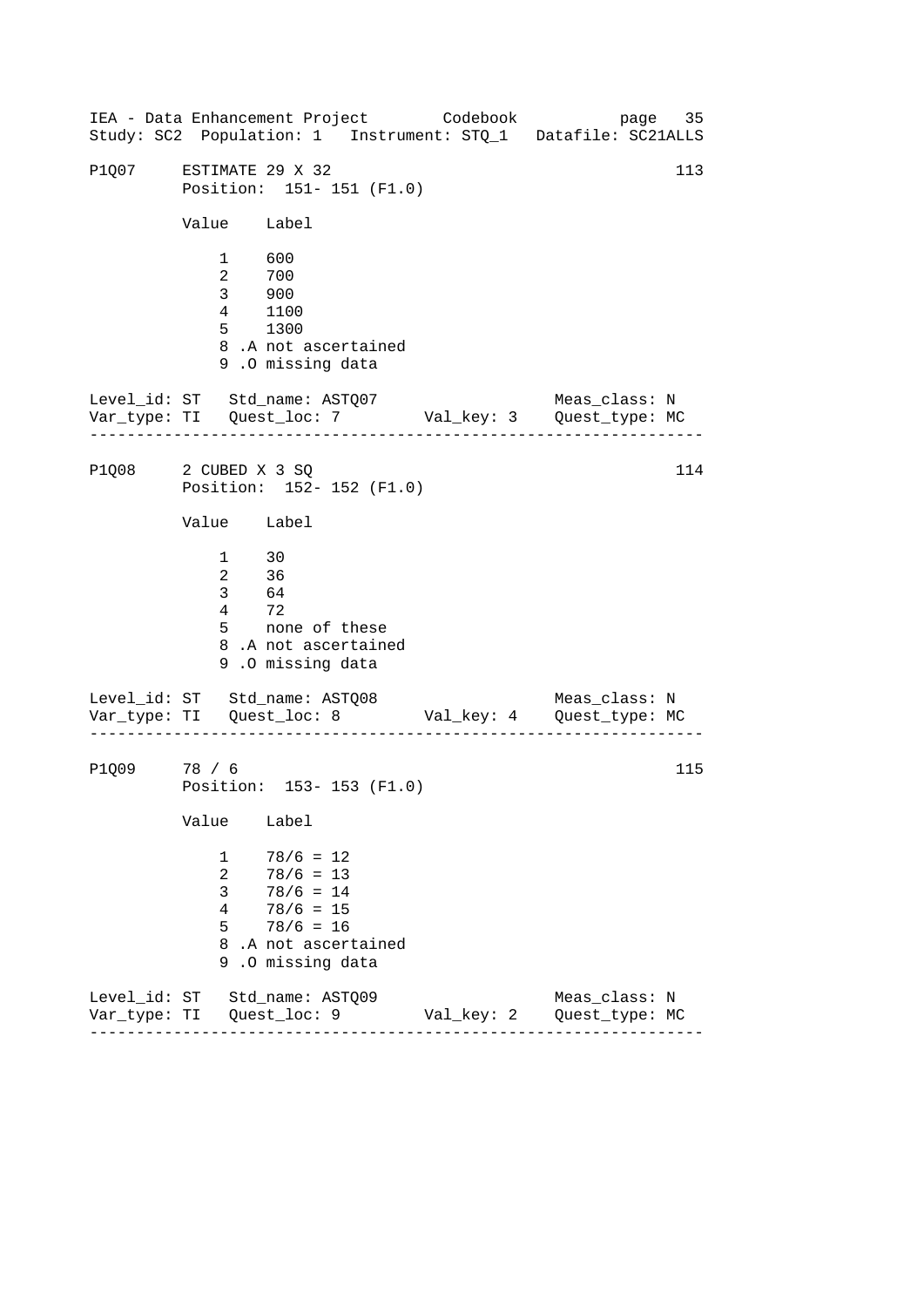------------------------------------------------------------------ ------------------------------------------------------------------ ------------------------------------------------------------------ IEA - Data Enhancement Project Codebook page 36 Study: SC2 Population: 1 Instrument: STQ\_1 Datafile: SC21ALLS P1010 WHICH CORRECT 116 Position: 154- 154 (F1.0) Value Label  $1 64/9 = 8$ 2  $0/7 = 7$  $3 \t 12/6 = 6$ 4 81/9 = 8  $5 \t 48/6 = 8$ 8 .A not ascertained 9 .O missing data Level\_id: ST Std\_name: ASTQ10 Meas\_class: N Var\_type: TI Quest\_loc: 10 Val\_key: 5 Quest\_type: MC P1Q11 52.01 / 7 Position: 155- 155 (F1.0) Value Label 1 7.04 2 7.33 3 7.40 4 7.43 5 7.50 8 .A not ascertained 9 .O missing data Level\_id: ST Std\_name: ASTQ11 Var\_type: TI Quest\_loc: 11 Val\_key: 4 Quest\_type: MC Meas\_class: N P1Q12 24.56 / 0.004 Position: 156- 156 (F1.0) Value Label 1 0.0614 2 6.14 3 61.4 4 614 5 6140 8 .A not ascertained 9 .O missing data Level\_id: ST Std\_name: ASTQ12 Meas\_class: N Var\_type: TI Quest\_loc: 12 Val\_key: 5 Quest\_type: MC 117 118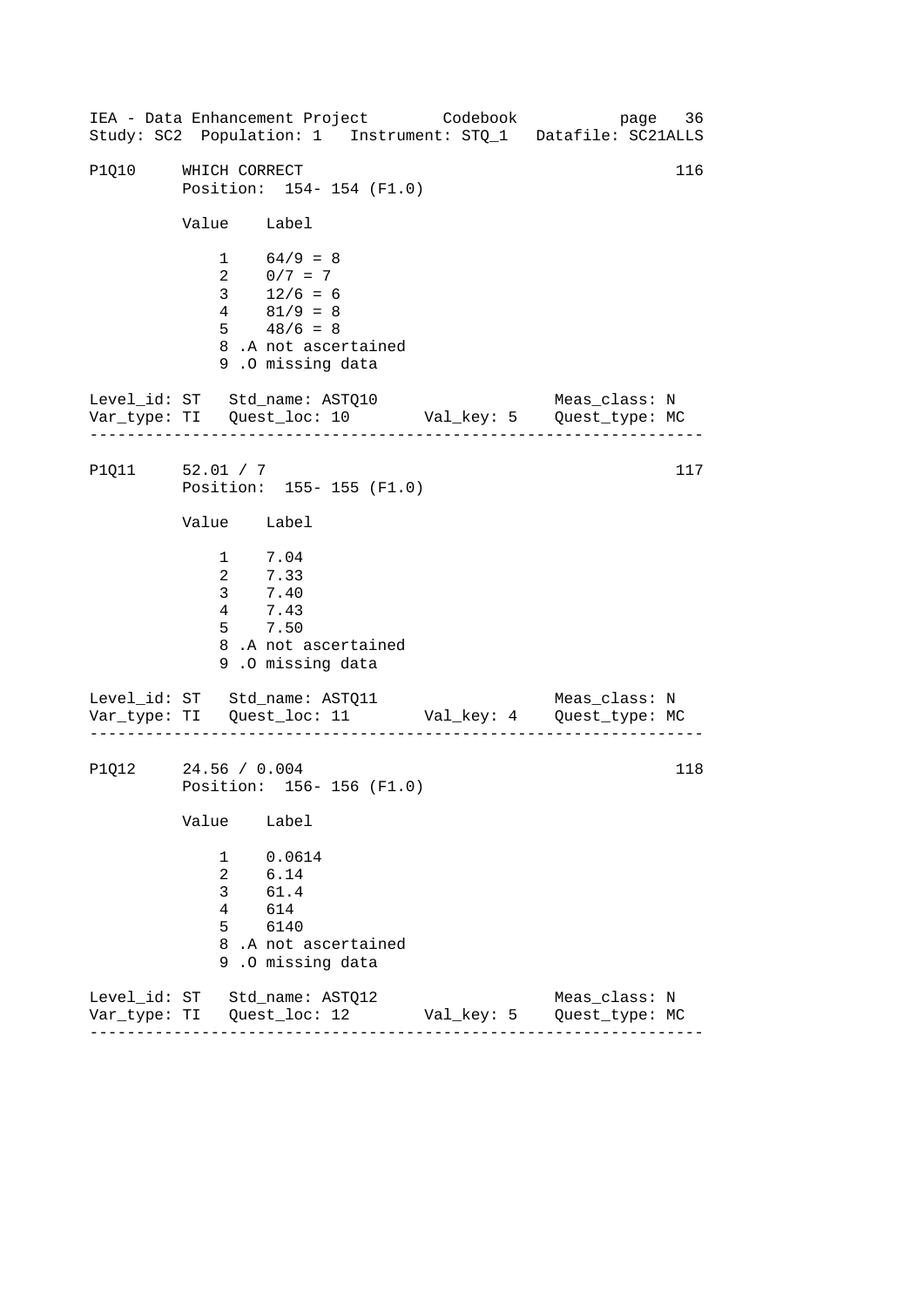------------------------------------------------------------------ ------------------------------------------------------------------ ------------------------------------------------------------------ IEA - Data Enhancement Project Codebook page 37 Study: SC2 Population: 1 Instrument: STQ\_1 Datafile: SC21ALLS P1013 DIVIDE 48 SWEETS 119 Position: 157- 157 (F1.0) Value Label 1 16 2 12 3 8 4 6 5 4 8 .A not ascertained 9 .O missing data Level\_id: ST Std\_name: ASTQ13 Meas\_class: N Var\_type: TI Quest\_loc: 13 Val\_key: 3 Quest\_type: MC P1Q14 22 X 18 ETC Position: 158- 158 (F1.0) Value Label 1 290 2 300 3 384 4 408 5 502 8 .A not ascertained 9 .O missing data Level\_id: ST Std\_name: ASTQ14 Var\_type: TI Quest\_loc: 14 Val\_key: 1 Quest\_type: MC Meas\_class: N P1Q15 SNAIL CRAWL Position: 159- 159 (F1.0) Value Label 1 3 2 30 3 87 4 93 5 270 8 .A not ascertained 9 .O missing data Level\_id: ST Std\_name: ASTQ15 Meas\_class: N Var\_type: TI Quest\_loc: 15 Val\_key: 2 Quest\_type: MC 120 121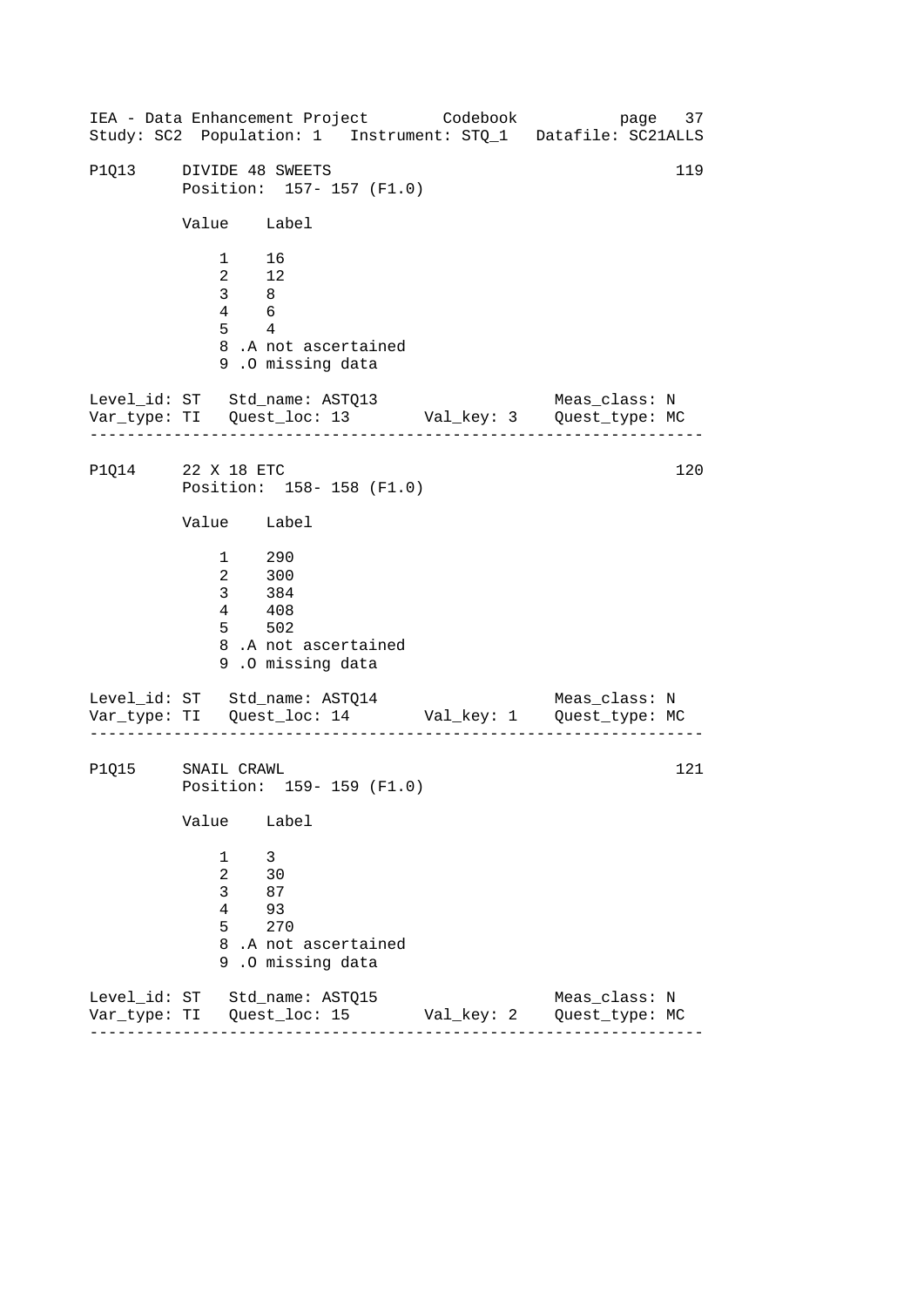------------------------------------------------------------------ ------------------------------------------------------------------ IEA - Data Enhancement Project Codebook page 38 Study: SC2 Population: 1 Instrument: STQ\_1 Datafile: SC21ALLS P1016 SEVEN-MAN TEAMS 122 Position: 160- 160 (F1.0) Value Label 1 7  $\overline{2}$  8 3 9 4 16 5 63 8 .A not ascertained 9 .O missing data Level\_id: ST Std\_name: ASTQ16 Meas\_class: N Var\_type: TI Quest\_loc: 16 Val\_key: 3 Quest\_type: MC P1Q17 SQUARES IN RECTANGLE Position: 161- 161 (F1.0) Value Label  $1$  2/15 2 1/3 3 2/5 4 3/8 5 1/2 8 .A not ascertained 9 .O missing data Level\_id: ST Std\_name: ASTQ17 Var\_type: TI Quest\_loc: 17 Val\_key: 3 Quest\_type: MC Meas\_class: N P1Q18 LOWEST TEMP Position: 162- 162 (F1.0) Value Label 1 Tuesday 2 Wednesday 3 Thursday 4 Friday 5 Saturday 8 .A not ascertained 9 .O missing data Level\_id: ST Std\_name: ASTQ18 Meas\_class: N Var\_type: TI Quest\_loc: 18 Val\_key: 5 Quest\_type: MC 123 124

------------------------------------------------------------------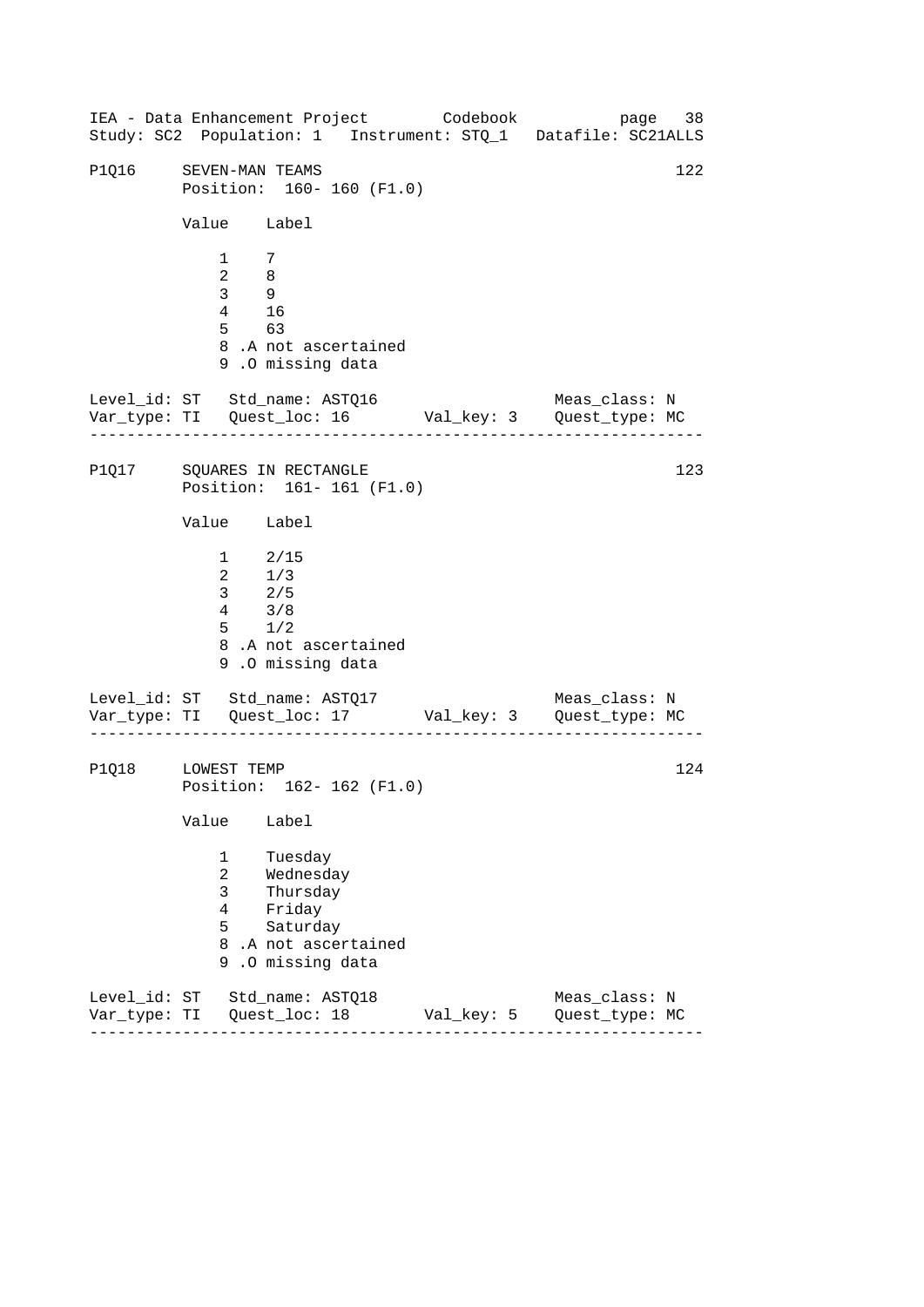| IEA - Data Enhancement Project Codebook                               |                                                                    |                                                                                                                    |  | page 39<br>Study: SC2 Population: 1 Instrument: STQ_1 Datafile: SC21ALLS                           |     |
|-----------------------------------------------------------------------|--------------------------------------------------------------------|--------------------------------------------------------------------------------------------------------------------|--|----------------------------------------------------------------------------------------------------|-----|
|                                                                       |                                                                    |                                                                                                                    |  |                                                                                                    |     |
| P1Q19 CUBES IN STACK                                                  |                                                                    | Position: 163-163 (F1.0)                                                                                           |  |                                                                                                    | 125 |
|                                                                       | Value Label                                                        |                                                                                                                    |  |                                                                                                    |     |
|                                                                       | $1 \quad 8$<br>$2 \qquad 20$<br>$333$<br>$4 \overline{40}$<br>5 80 | 8.A not ascertained<br>9.0 missing data                                                                            |  |                                                                                                    |     |
| Level_id: ST Std_name: ASTQ19<br>____________________________________ |                                                                    |                                                                                                                    |  | Meas_class: N<br>Var_type: TI    Quest_loc: 19    Val_key: 4    Quest_type: MC<br>---------------- |     |
| P1Q20 CIRCLE PATTERN                                                  |                                                                    | Position: 164-164 (F1.0)                                                                                           |  |                                                                                                    | 126 |
|                                                                       | Value Label                                                        |                                                                                                                    |  |                                                                                                    |     |
|                                                                       |                                                                    | 1 Picture A<br>2 Picture B<br>3 Picture C<br>4 Picture D<br>5 Picture E<br>8.A not ascertained<br>9.0 missing data |  |                                                                                                    |     |
| Level_id: ST Std_name: ASTQ20                                         |                                                                    |                                                                                                                    |  | Meas_class: N<br>Var_type: TI Quest_loc: 20 Val_key: 2 Quest_type: MC                              |     |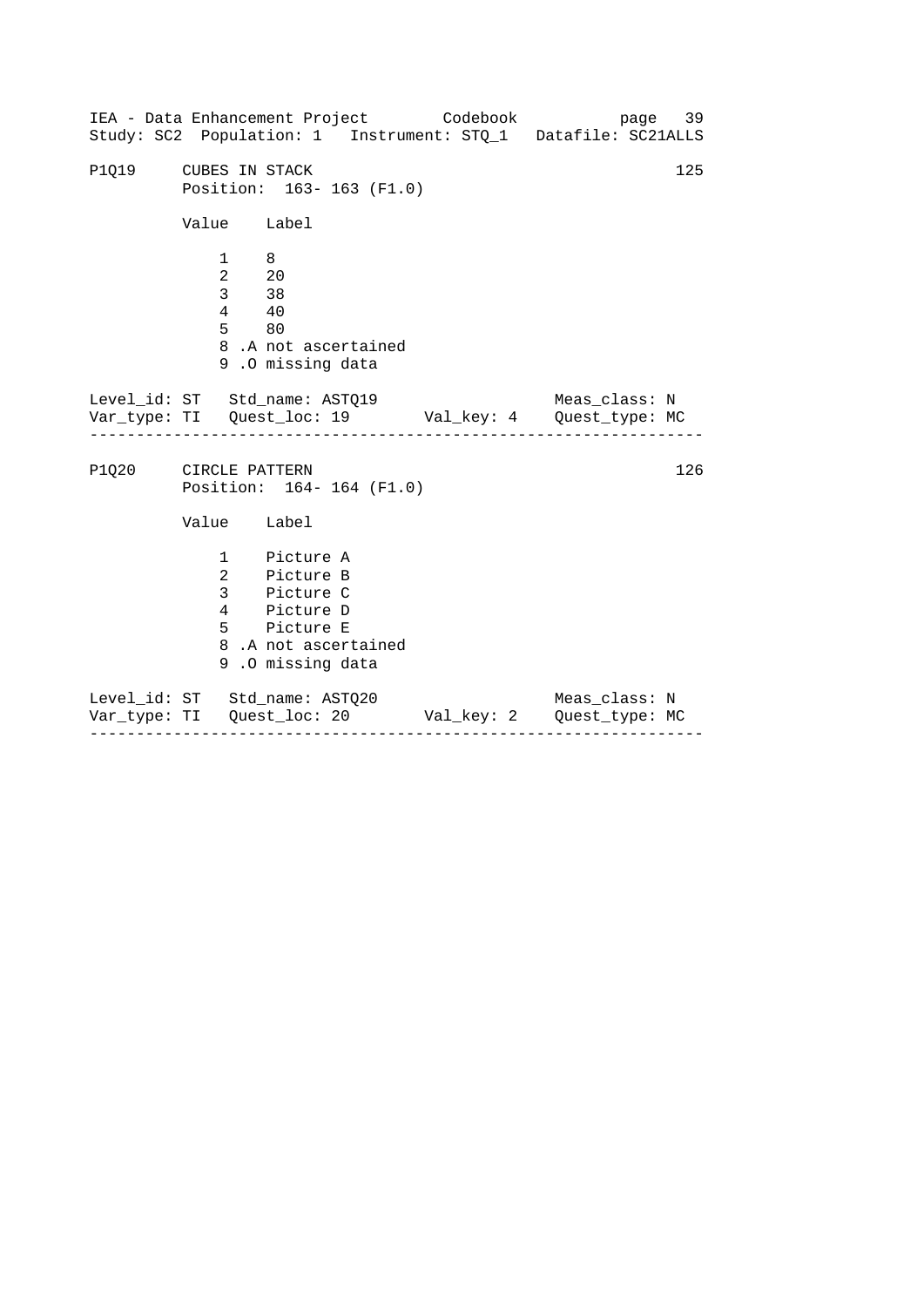|       |                                                                             | IEA - Data Enhancement Project Codebook                                                                                                                             | page 40<br>Study: SC2 Population: 1 Instrument: STM_1 Datafile: SC21ALLS |
|-------|-----------------------------------------------------------------------------|---------------------------------------------------------------------------------------------------------------------------------------------------------------------|--------------------------------------------------------------------------|
| P1M01 |                                                                             | WHY CAN WE SEE THE MOON<br>Position: 165-165 (F1.0)                                                                                                                 | 127                                                                      |
|       | Value Label                                                                 |                                                                                                                                                                     |                                                                          |
|       | 1<br>$\overline{a}$<br>3 <sup>7</sup><br>$4\overline{ }$<br>$5^{\circ}$     | Reflects light from sun<br>Without an atmosphere<br>A star<br>The biggest object<br>Nearer the earth<br>7.I non-standard<br>8.A not ascertained<br>9.0 missing data |                                                                          |
|       |                                                                             | Level_id: ST Std_name: ASTM01                                                                                                                                       | Meas_class: N                                                            |
| P1M02 |                                                                             | ROCKET SHIP TO MOON<br>Position: 166-166 (F1.0)                                                                                                                     | 128                                                                      |
|       | Value Label                                                                 |                                                                                                                                                                     |                                                                          |
|       | $2^{\circ}$<br>3 <sup>7</sup><br>4                                          | 1 Two hours<br>Several hours<br>A few days<br>A light year<br>5 Several years<br>7.I non-standard<br>8.A not ascertained<br>9.0 missing data                        |                                                                          |
|       |                                                                             | Level_id: ST Std_name: ASTM02<br>. <u>.</u> .                                                                                                                       | Meas_class: N                                                            |
| P1M03 | THREE SHADOWS                                                               | Position: 167- 167 (F1.0)                                                                                                                                           | 129                                                                      |
|       | Value                                                                       | Label                                                                                                                                                               |                                                                          |
|       | $1 \quad$<br>$\mathbf{2}$<br>$\mathbf{3}$<br>$4\overline{ }$<br>$5^{\circ}$ | Picture A<br>Picture B<br>--<br>Picture C<br>Picture D<br>Picture E<br>7.I non-standard<br>8.A not ascertained<br>9.0 missing data                                  |                                                                          |
|       |                                                                             | Level_id: ST Std_name: ASTM03                                                                                                                                       | Meas_class: N<br>Val_key: 3    Quest_type: MC                            |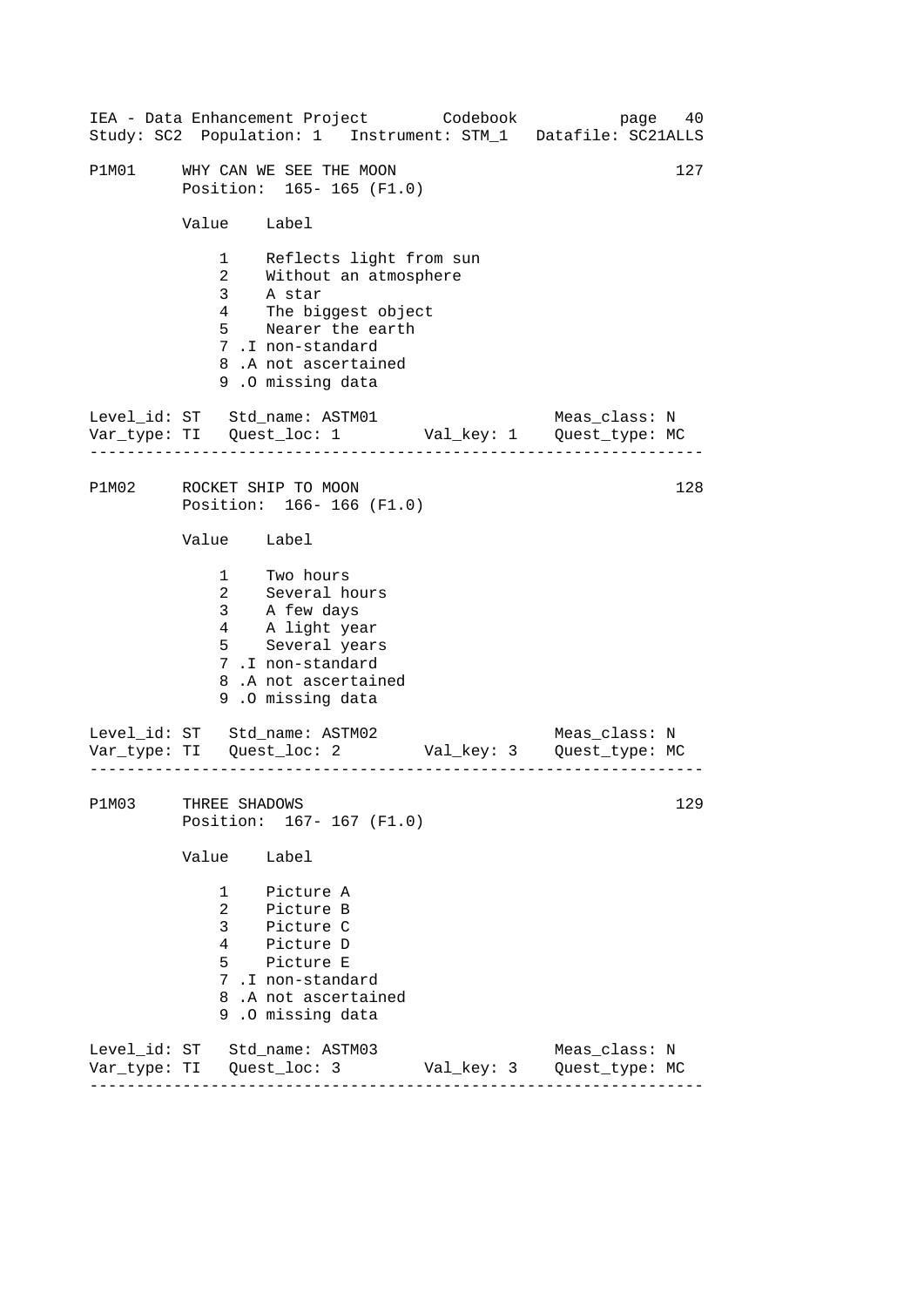|              | IEA - Data Enhancement Project Codebook page 41<br>Study: SC2 Population: 1 Instrument: STM_1 Datafile: SC21ALLS                                                                                           |            |                                 |
|--------------|------------------------------------------------------------------------------------------------------------------------------------------------------------------------------------------------------------|------------|---------------------------------|
| P1M04        | READ TEMP TABLE<br>Position: 168-168 (F1.0)                                                                                                                                                                |            | 130                             |
|              | Value Label                                                                                                                                                                                                |            |                                 |
|              | 1 Noon on Monday<br>2<br>3.0 p.m. on Monday<br>3 Noon on Tuesday<br>4 Noon on Wednesday<br>5 6.0 p.m. on Wednesday<br>7.I non-standard<br>8.A not ascertained<br>9.0 missing data                          |            |                                 |
|              | Level_id: ST Std_name: ASTM04 Meas_class: N<br>Var_type: TI Quest_loc: 4 Val_key: 2 Quest_type: MC<br>.                                                                                                    |            |                                 |
|              | P1M05 READ THERMOMETER<br>Position: 169-169 (F1.0)                                                                                                                                                         |            | 131                             |
|              | Value Label                                                                                                                                                                                                |            |                                 |
|              | 1 Picture A<br>2 Picture B<br>3 Picture C<br>4 Picture D<br>5 Picture E<br>7.I non-standard<br>8.A not ascertained<br>9.0 missing data                                                                     |            |                                 |
|              | Level_id: ST Std_name: ASTM05 Meas_class: N<br>Var_type: TI Quest_loc: 5 Val_key: 1 Quest_type: MC                                                                                                         |            |                                 |
|              | P1M06 WHEN COOL WIND BLOWS<br>Position:<br>$170 - 170$ (F1.0)                                                                                                                                              |            | 132                             |
|              | Value<br>Label                                                                                                                                                                                             |            |                                 |
|              | 1<br>Monday morning<br>$\overline{2}$<br>Monday afternoon<br>3<br>Tuesday morning<br>Tuesday afternoon<br>4<br>5<br>Wednesday afternoon<br>7.I non-standard<br>8.A not ascertained<br>.0 missing data<br>9 |            |                                 |
| Var_type: TI | Level_id: ST Std_name: ASTM06<br>Quest_loc: 6                                                                                                                                                              | Val_key: 4 | Meas_class: N<br>Quest_type: MC |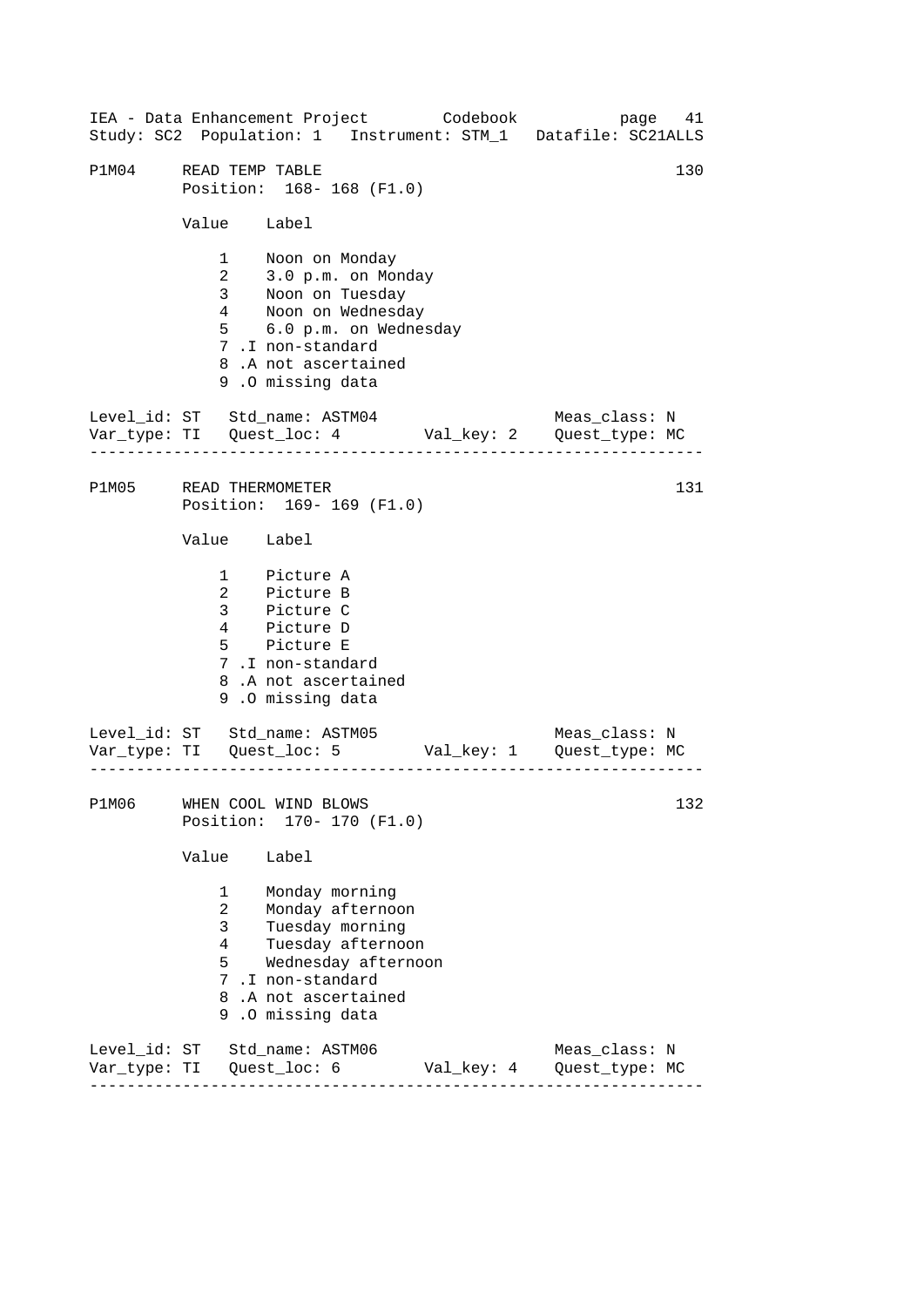------------------------------------------------------------------ ------------------------------------------------------------------ ------------------------------------------------------------------ IEA - Data Enhancement Project Codebook page 42 Study: SC2 Population: 1 Instrument: STM\_1 Datafile: SC21ALLS P1M07 BEAKS 133 Position: 171- 171 (F1.0) Value Label 1 Picture A 2 Picture B 3 Picture C 4 Picture D 5 Picture E 7 .I non-standard 8 .A not ascertained 9 .O missing data Level\_id: ST Std\_name: ASTM07 Meas\_class: N Var\_type: TI Quest\_loc: 7 Val\_key: 2 Quest\_type: MC P1M08 GIRL FOUND SKULL Position: 172- 172 (F1.0) Value Label 1 Eye sockets sideways 2 Long skull 3 Ridge on skull 4 Long pointed teeth 5 Jaws sideways, up and down 7 .I non-standard 8 .A not ascertained 9 .O missing data Level\_id: ST Std\_name: ASTM08 Meas\_class: N Var\_type: TI Quest\_loc: 8 Val\_key: 4 Quest\_type: MC P1M09 50 METRE RACE Position: 173- 173 (F1.0) Value Label 1 Decrease breathing 2 Increase pulse 3 Increase pulse + breathing 4 Decrease pulse + breathing 5 No change in either 7 .I non-standard 8 .A not ascertained 9 .O missing data Level\_id: ST Std\_name: ASTM09 Meas\_class: N Var\_type: TI Quest\_loc: 9 Val\_key: 3 Quest\_type: MC 134 135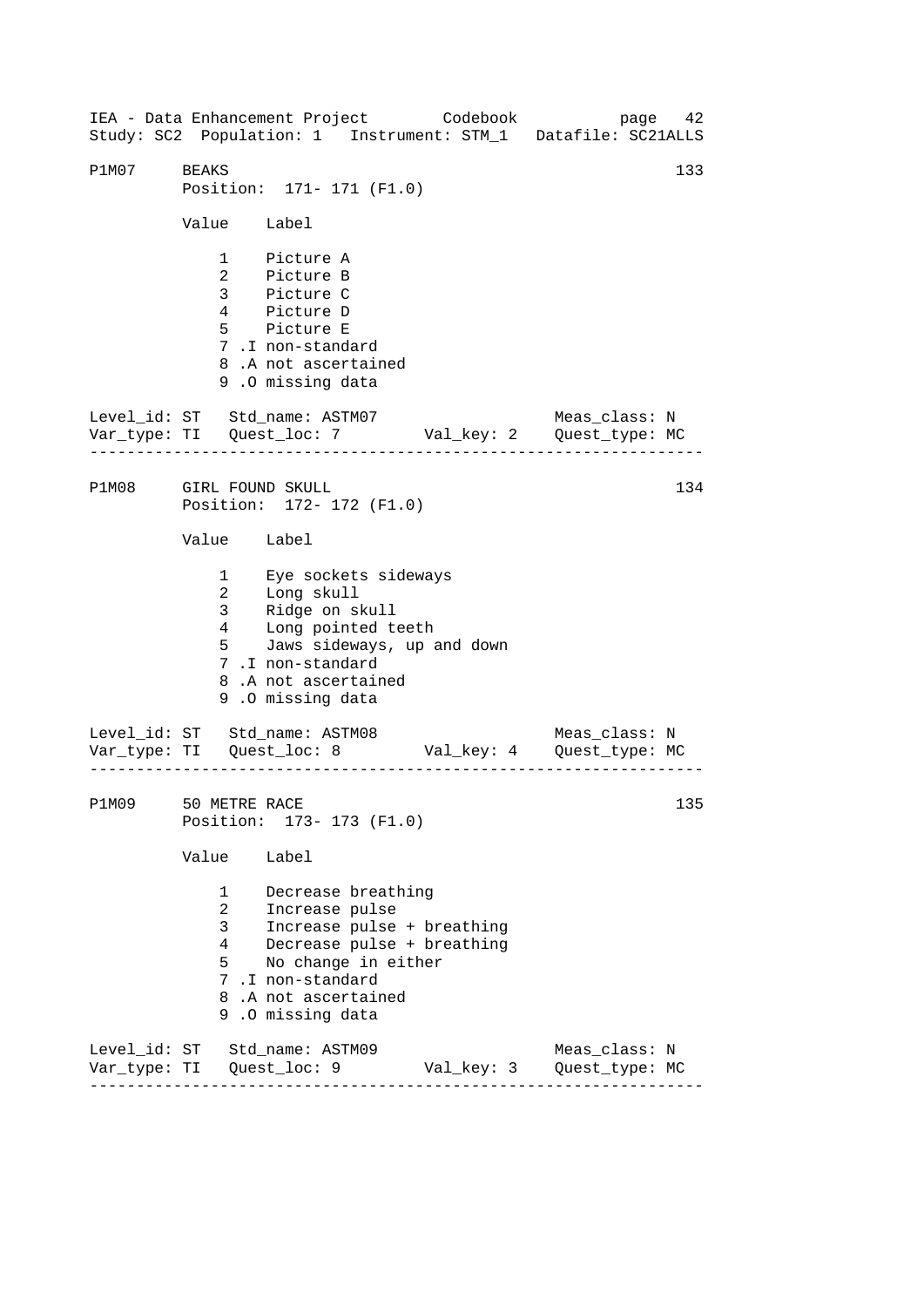|                        |                             | IEA - Data Enhancement Project Codebook                                                                                                                                            |  | page<br>Study: SC2 Population: 1 Instrument: STM_1 Datafile: SC21ALLS | 43  |
|------------------------|-----------------------------|------------------------------------------------------------------------------------------------------------------------------------------------------------------------------------|--|-----------------------------------------------------------------------|-----|
| P1M10                  |                             | BEANS SOWN IN POTS<br>Position: 174- 174 (F1.0)                                                                                                                                    |  |                                                                       | 136 |
|                        | Value Label                 |                                                                                                                                                                                    |  |                                                                       |     |
|                        |                             | 1 More sunlight<br>2 Amount of soil<br>3 Placed in the dark<br>4 Amount of water<br>5 Too hot<br>7.I non-standard<br>8.A not ascertained<br>9.0 missing data                       |  |                                                                       |     |
|                        | .                           | Level_id: ST Std_name: ASTM10                                                                                                                                                      |  | Meas_class: N                                                         |     |
| P1M11 TRUE ABOUT SEEDS |                             | Position: 175- 175 (F1.0)                                                                                                                                                          |  |                                                                       | 137 |
|                        | Value Label                 |                                                                                                                                                                                    |  |                                                                       |     |
|                        |                             | 1 All plants produce<br>2 All fruit contain<br>3 All good too eat<br>4 Seed have young plant<br>5 Food in cotyledon<br>7.I non-standard<br>8.A not ascertained<br>9.0 missing data |  |                                                                       |     |
|                        |                             | Level_id: ST Std_name: ASTM11                                                                                                                                                      |  | Meas_class: N                                                         |     |
|                        |                             | P1M12 NO FLOWER SEEDS UNLESS<br>Position: 176- 176 (F1.0)                                                                                                                          |  |                                                                       | 138 |
|                        | Value                       | Label                                                                                                                                                                              |  |                                                                       |     |
|                        | 1<br>$\mathbf{3}$<br>4<br>5 | Visited by insects<br>2 Appear in summer<br>Growing in good soil<br>Produce nectar<br>Suitable pollen is placed<br>7.I non-standard<br>8.A not ascertained<br>9.0 missing data     |  |                                                                       |     |
|                        |                             | Level_id: ST Std_name: ASTM12                                                                                                                                                      |  | Meas_class: N                                                         |     |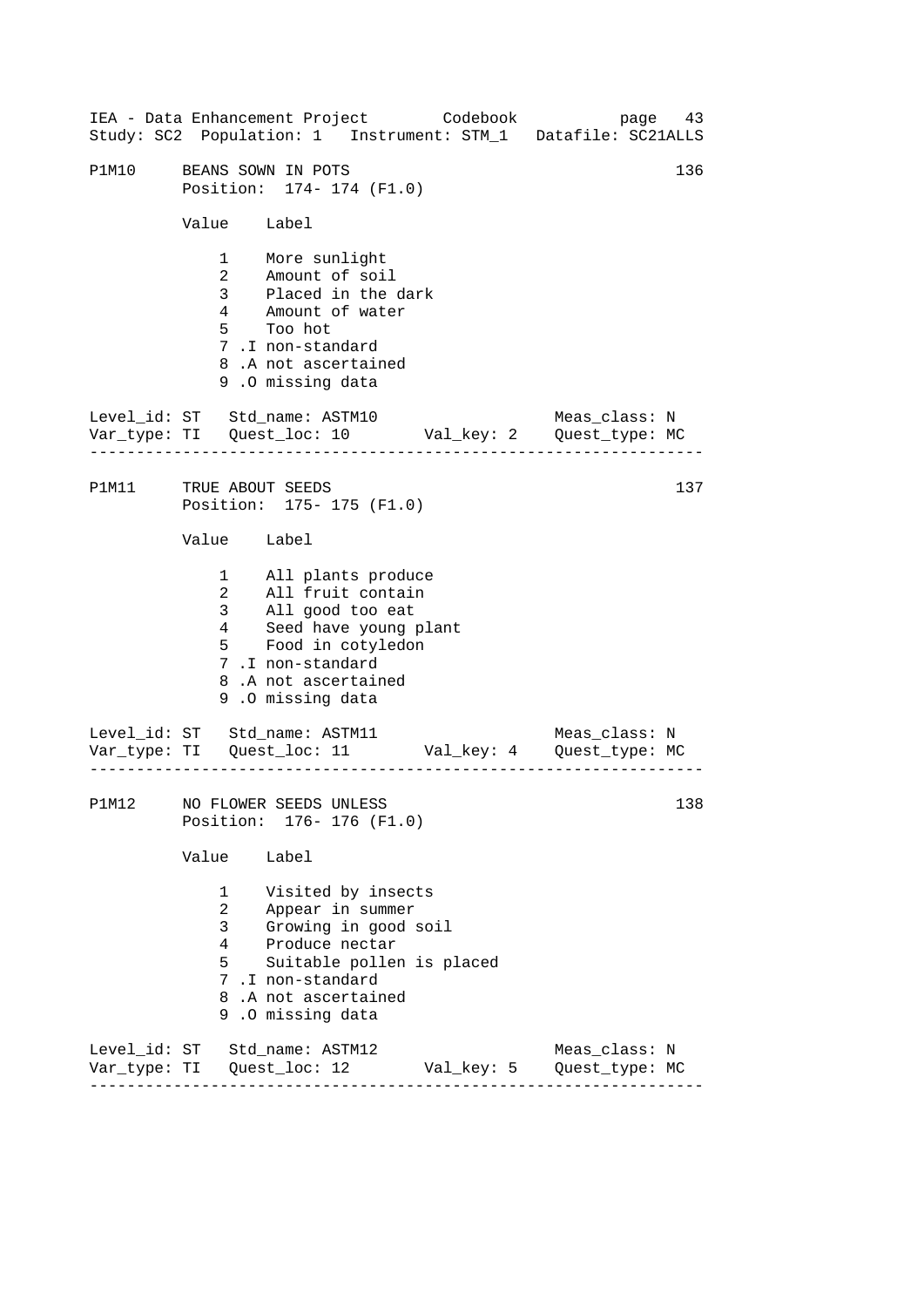------------------------------------------------------------------ ------------------------------------------------------------------ ------------------------------------------------------------------ 139 IEA - Data Enhancement Project Codebook page 44 Study: SC2 Population: 1 Instrument: STM\_1 Datafile: SC21ALLS P1M13 SEEDS GERMINATE Position: 177- 177 (F1.0) Value Label 1 Warm place and dark 2 One light, one dark 3 Warm place and light 4 Dry paper and light 5 Dry paper and dark 7 .I non-standard 8 .A not ascertained 9 .O missing data Level id: ST Std name: ASTM13 Meas class: N Var\_type: TI Quest\_loc: 13 Val\_key: 2 Quest\_type: MC P1M14 MILK IN REFRIGERATOR Position: 178- 178 (F1.0) Value Label 1 2 3 Water changes into ice Cream seperates Action bacteria slows down 4 5 Flies are kept away<br>Flies are kept away Skin on the surface 7 .I non-standard 8 .A not ascertained 9 .O missing data Level\_id: ST Std\_name: ASTM14 Meas\_class: N Var\_type: TI Quest\_loc: 14 Val\_key: 3 Quest\_type: MC P1M15 CANDLES GO OUT Position: 179- 179 (F1.0) Value Label 1 1, 2, 3 2 2, 1, 3 3 2, 3, 1 4 1, 3, 2 5 3, 2, 1 7 .I non-standard 8 .A not ascertained 9 .O missing data Level\_id: ST Std\_name: ASTM15 Meas\_class: N Var\_type: TI Quest\_loc: 15 Val\_key: 2 Quest\_type: MC 140 141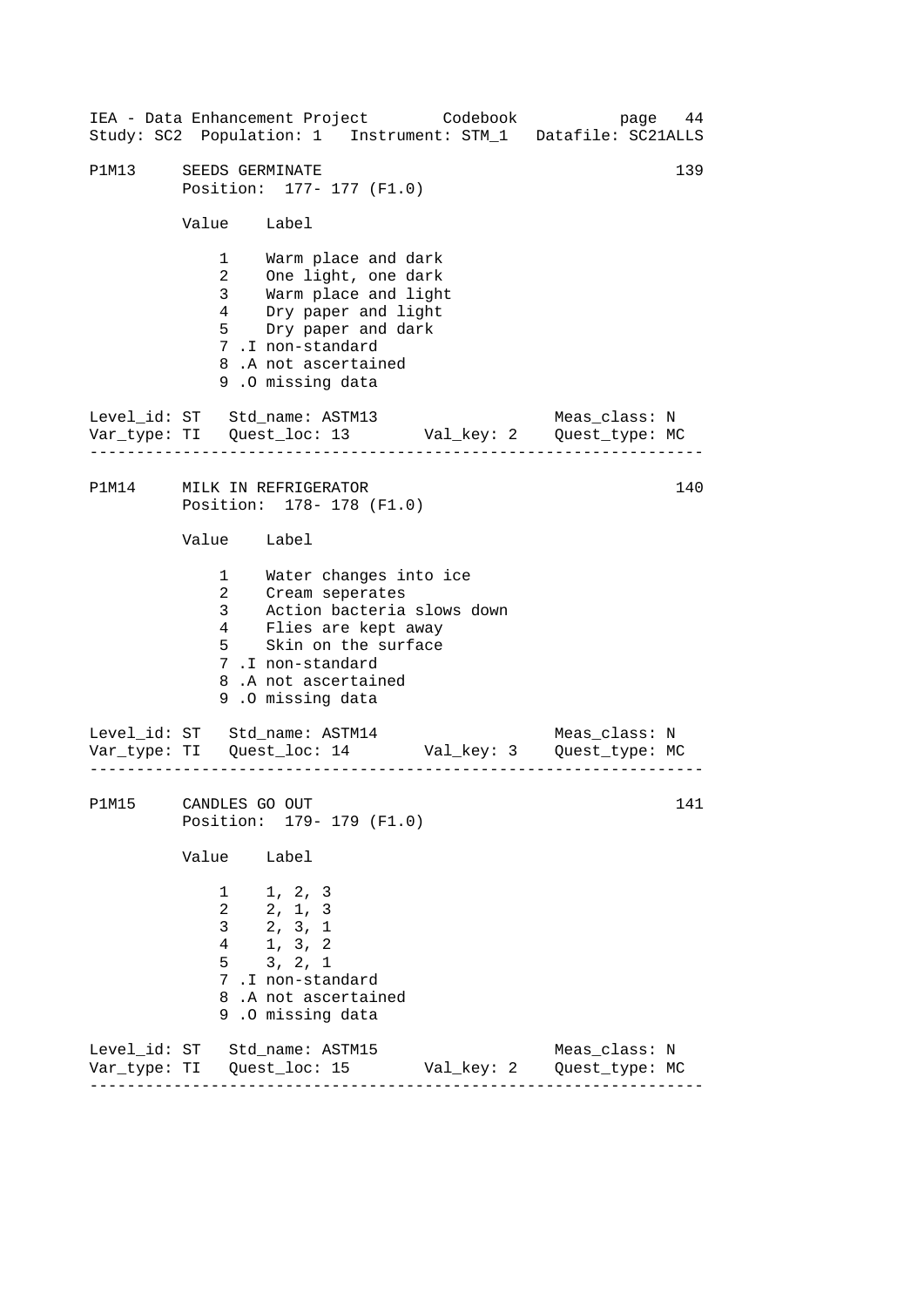------------------------------------------------------------------ ------------------------------------------------------------------ ------------------------------------------------------------------ IEA - Data Enhancement Project Codebook page 45 Study: SC2 Population: 1 Instrument: STM\_1 Datafile: SC21ALLS P1M16 PAINT ON IRON 142 Position: 180- 180 (F1.0) Value Label 1 No nitrogen 2 React chemically 3 No carbon dioxide 4 Smoother surface 5 No oxygen and moisture 7 .I non-standard 8 .A not ascertained 9 .O missing data Level id: ST Std name: ASTM16 Meas class: N Var\_type: TI Quest\_loc: 16 Val\_key: 5 Quest\_type: MC P1M17 LENGTH OF WOOD BLOCK Position: 181- 181 (F1.0) Value Label 1 10 cm 2 20 cm 3 25 cm  $\frac{25}{4}$  30 cm 5 35 cm 7 .I non-standard 8 .A not ascertained 9 .O missing data Level\_id: ST Std\_name: ASTM17 Var\_type: TI Quest\_loc: 17 Val\_key: 3 Quest\_type: MC Meas\_class: N P1M18 BOUNCE RUBBER BALLS Position: 182- 182 (F1.0) Value Label 1 Same height 2 Against a wall 3 Different height 4 Against the floor 5 Feel by hand 7 .I non-standard 8 .A not ascertained 9 .O missing data Level\_id: ST Std\_name: ASTM18 Meas\_class: N Var\_type: TI Quest\_loc: 18 Val\_key: 1 Quest\_type: MC 143 144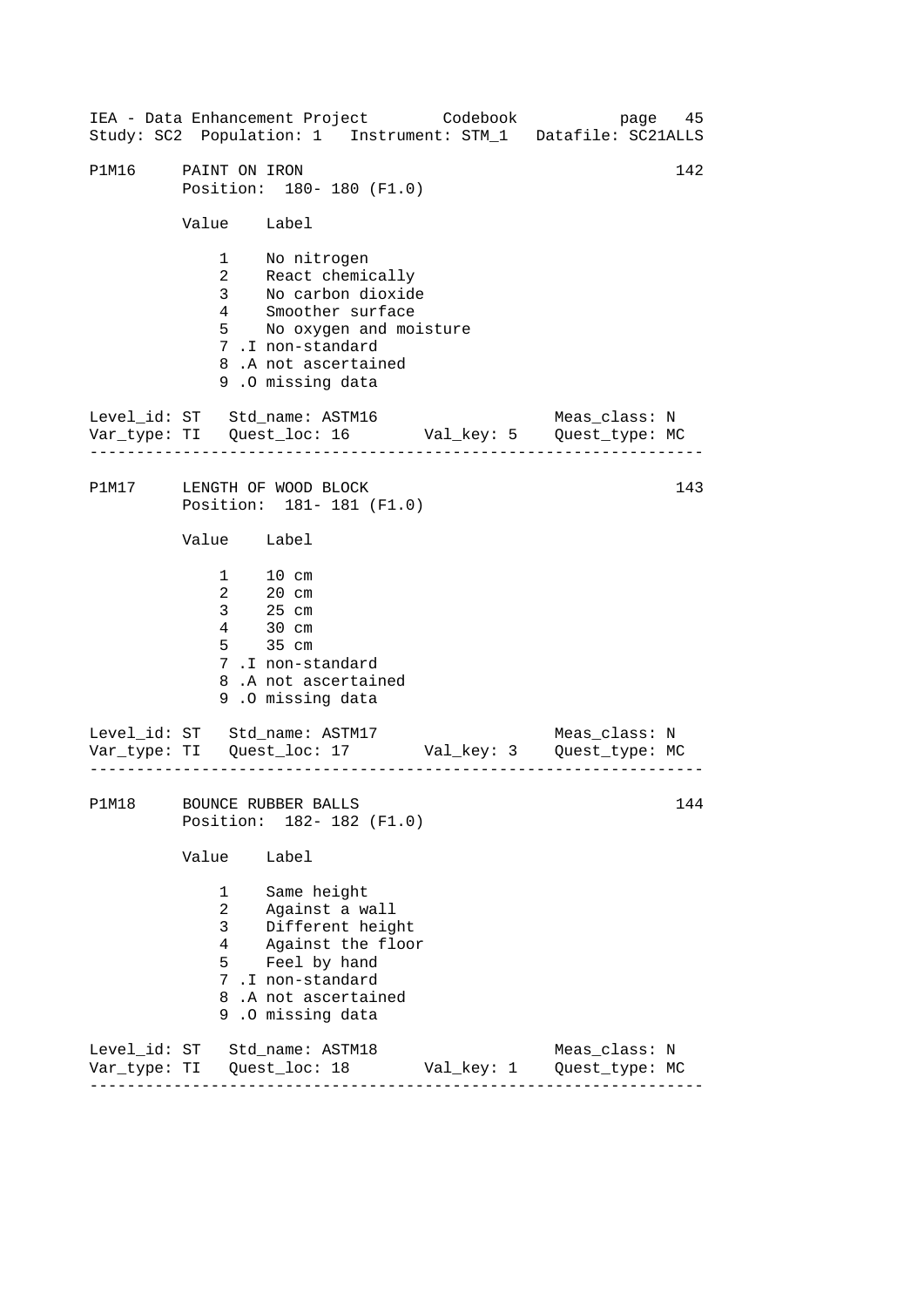|              |                                                                                                                                                                                                                                |                                                                                                                                                                                     |            | IEA - Data Enhancement Project Codebook bage 46<br>Study: SC2 Population: 1 Instrument: STM_1 Datafile: SC21ALLS |
|--------------|--------------------------------------------------------------------------------------------------------------------------------------------------------------------------------------------------------------------------------|-------------------------------------------------------------------------------------------------------------------------------------------------------------------------------------|------------|------------------------------------------------------------------------------------------------------------------|
| P1M19        |                                                                                                                                                                                                                                | TWO HOLES TO POUR JUICE<br>Position: 183-183 (F1.0)                                                                                                                                 |            | 145                                                                                                              |
|              | Value Label                                                                                                                                                                                                                    |                                                                                                                                                                                     |            |                                                                                                                  |
|              | $\overline{2}$                                                                                                                                                                                                                 | 1 Juice pour out slowly<br>Air into one hole<br>3 Air into can<br>4 Juice pour out quietly<br>5 Watch juice pour out<br>7.I non-standard<br>8.A not ascertained<br>9.0 missing data |            |                                                                                                                  |
|              |                                                                                                                                                                                                                                |                                                                                                                                                                                     |            | Level_id: ST Std_name: ASTM19 Meas_class: N<br>Var_type: TI Quest_loc: 19 Val_key: 2 Quest_type: MC              |
| P1M20 SEESAW |                                                                                                                                                                                                                                | Position: 184-184 (F1.0)                                                                                                                                                            |            | 146                                                                                                              |
|              | Value Label                                                                                                                                                                                                                    |                                                                                                                                                                                     |            |                                                                                                                  |
|              |                                                                                                                                                                                                                                | 1 Picture K<br>2 Picture L<br>3 Picture M<br>4 Picture N<br>5 None of these<br>7.I non-standard<br>8.A not ascertained<br>9.0 missing data                                          |            |                                                                                                                  |
|              |                                                                                                                                                                                                                                |                                                                                                                                                                                     |            | Level_id: ST Std_name: ASTM20 Meas_class: N<br>Var_type: TI Quest_loc: 20 Val_key: 4 Quest_type: MC              |
|              |                                                                                                                                                                                                                                | P1M21 PUMPING BICYCLE TYRE<br>Position: 185- 185 (F1.0)                                                                                                                             |            | 147                                                                                                              |
|              | Value                                                                                                                                                                                                                          | Label                                                                                                                                                                               |            |                                                                                                                  |
|              | 1<br>Air pushes against pump<br>$\mathbf{2}$<br>Pump leaks air<br>$\mathbf{3}$<br>Pump gets to hot<br>Pump gets to sticky<br>4<br>5<br>Tyre is bigger than pump<br>7.I non-standard<br>8.A not ascertained<br>9.0 missing data |                                                                                                                                                                                     |            |                                                                                                                  |
|              |                                                                                                                                                                                                                                | Level_id: ST Std_name: ASTM21<br>Var_type: TI   Quest_loc: 21                                                                                                                       | Val_key: 1 | Meas_class: N<br>Quest_type: MC                                                                                  |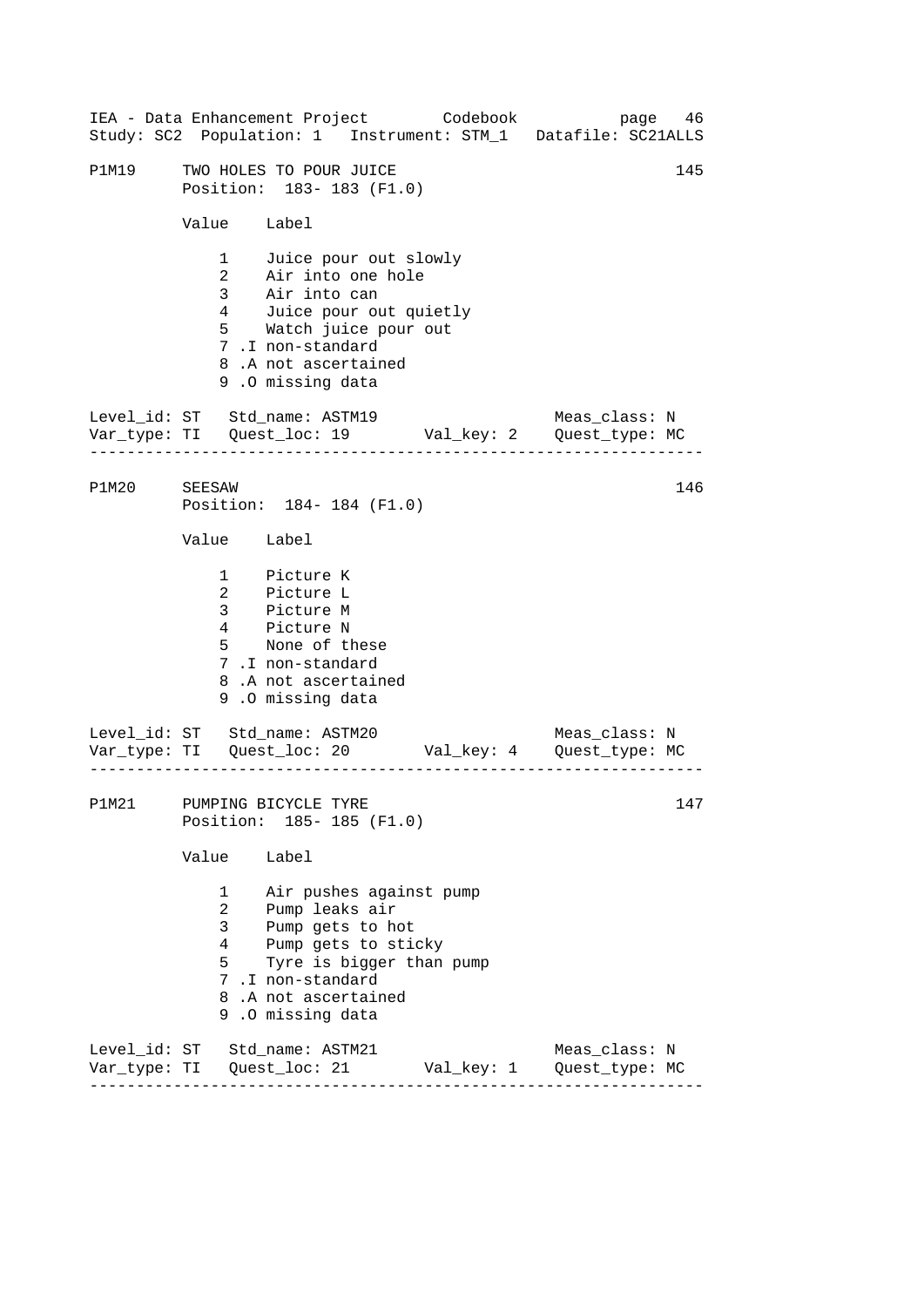------------------------------------------------------------------ ------------------------------------------------------------------ ------------------------------------------------------------------ 148 IEA - Data Enhancement Project Codebook page 47 Study: SC2 Population: 1 Instrument: STM\_1 Datafile: SC21ALLS P1M22 EVAPORATION Position: 186- 186 (F1.0) Value Label 1 Liquids evaporate 2 Petrol gets hotter 3 Some evaporate faster 4 Evaporate only in sun 5 Water gets hotter 7 .I non-standard 8 .A not ascertained 9 .O missing data Level\_id: ST Std\_name: ASTM22 Meas\_class: N Var\_type: TI Quest\_loc: 22 Val\_key: 3 Quest\_type: MC P1M23 PIPE CHIMES Position: 187- 187 (F1.0) Value Label 1 2 3 Pipe (X) Pipe (Y) Same note 4 You have to try 5 Where you hit it 7 .I non-standard 8 .A not ascertained 9 .O missing data Level\_id: ST Std\_name: ASTM23 Meas\_class: N Var\_type: TI Quest\_loc: 23 Val\_key: 1 Quest\_type: MC P1M24 FLASHLIGHT BATTERIES Position: 188- 188 (F1.0) Value Label 1 Diagram K 2 Diagram L 3 Diagram M 4 Diagram L or M 5 None 7 .I non-standard 8 .A not ascertained 9 .O missing data Level\_id: ST Std\_name: ASTM24 Meas\_class: N Var\_type: TI Quest\_loc: 24 Val\_key: 1 Quest\_type: MC 149 150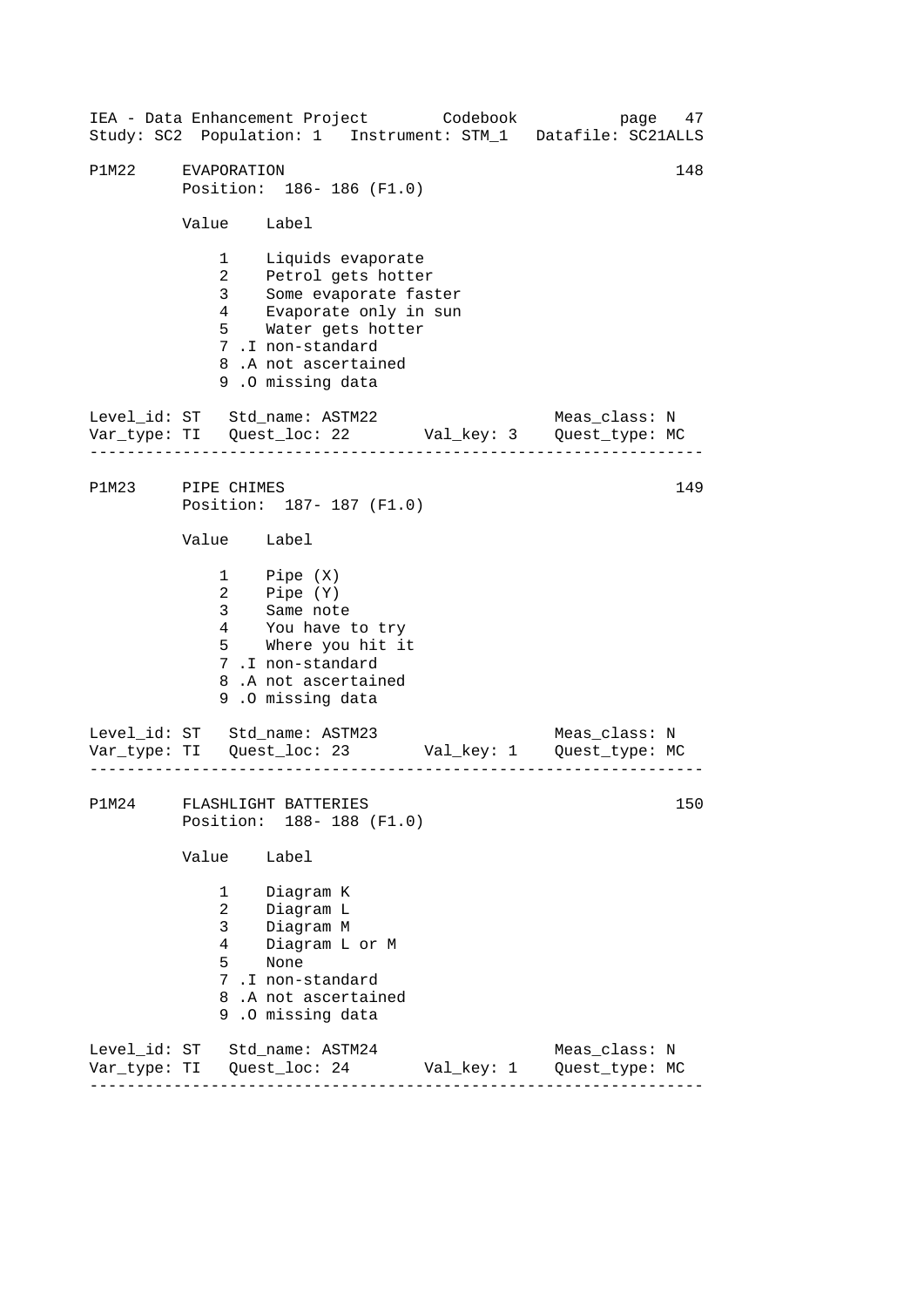------------------------------------------------------------------ ------------------------------------------------------------------ ------------------------------------------------------------------ IEA - Data Enhancement Project Codebook page 48 Study: SC2 Population: 1 Instrument: STA\_1 Datafile: SC21ALLS P1A01 GAS TO BREATHE 151 Position: 189- 189 (F1.0) Value Label 1 Nitrogen 2 Oxygen 3 Carbon dioxide 4 Hydrogen 5 Water vapour 7 .I non-standard 8 .A not ascertained 9 .O missing data Level\_id: ST Std\_name: ASTA01 Meas\_class: N Var\_type: TI Quest\_loc: 1 Val\_key: 2 Quest\_type: MC P1A02 WEBBED FEET Position: 190- 190 (F1.0) Value Label 1 A forest 2 A meadow 3 A cornfield 4 A desert 5 A lake 7 .I non-standard 8 .A not ascertained 9 .O missing data Level\_id: ST Std\_name: ASTA02 Var\_type: TI Quest\_loc: 2 Val\_key: 5 Quest\_type: MC Meas\_class: N P1A03 INJURED RABBIT Position: 191- 191 (F1.0) Value Label 1 None 2 One 3 A few 4 Most 5 All 7 .I non-standard 8 .A not ascertained 9 .O missing data Level\_id: ST Std\_name: ASTA03 Meas\_class: N Var\_type: TI Quest\_loc: 3 Val\_key: 1 Quest\_type: MC 152 153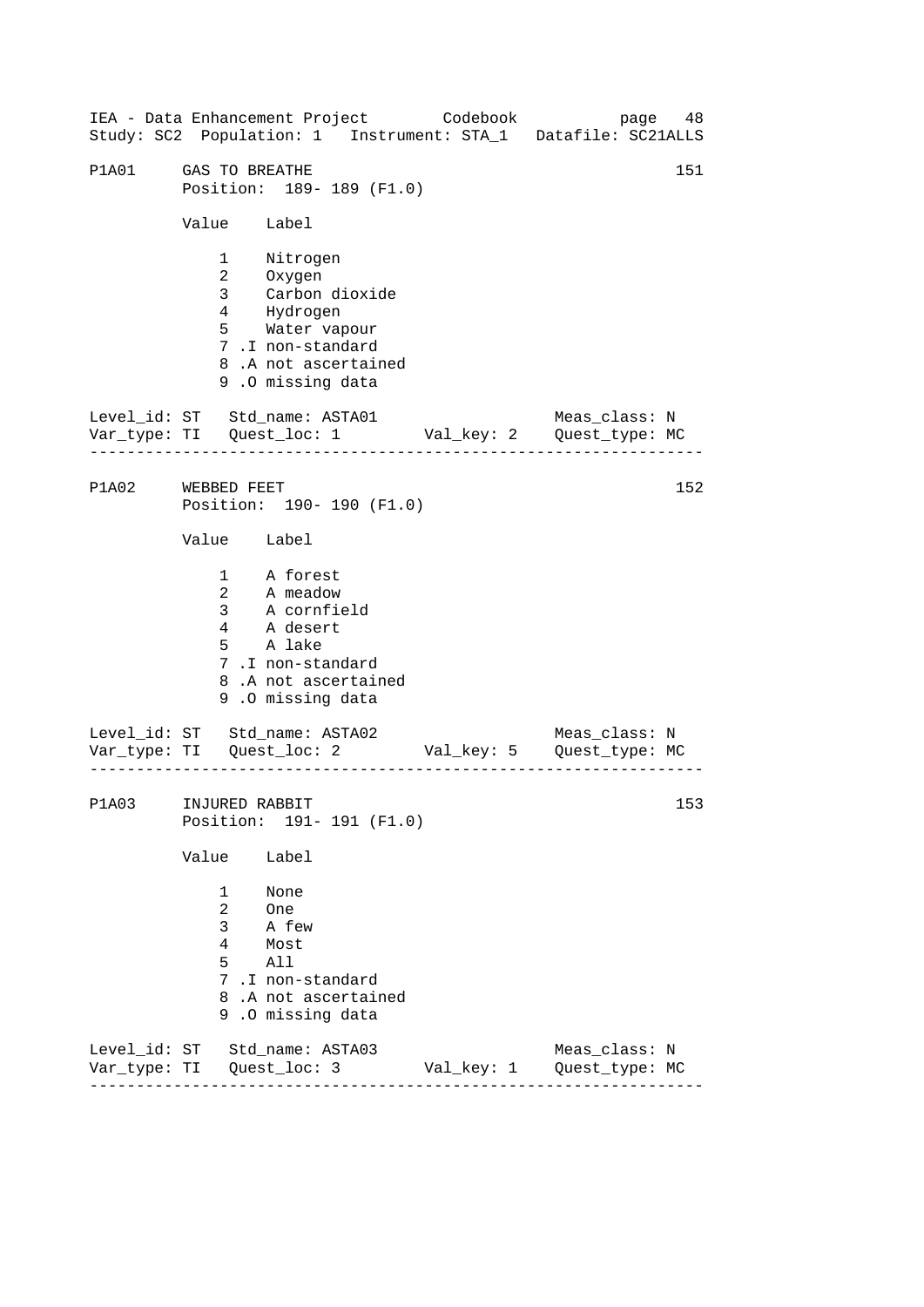------------------------------------------------------------------ ------------------------------------------------------------------ ------------------------------------------------------------------ 154 IEA - Data Enhancement Project Codebook page 49 Study: SC2 Population: 1 Instrument: STA\_1 Datafile: SC21ALLS P1A04 BUTTERFLY STAGES Position: 192- 192 (F1.0) Value Label 1 1, 2, 3, 4 2 1, 3, 2, 4 3 1, 4, 3, 2 4 1, 4, 2, 3 5 1, 2, 4, 3 7 .I non-standard 8 .A not ascertained 9 .O missing data Level id: ST Std name: ASTA04 Meas class: N Var\_type: TI Quest\_loc: 4 Val\_key: 2 Quest\_type: MC P1A05 NOT DISSOLVE IN WATER Position: 193- 193 (F1.0) Value Label 1 Sand 2 Salt 3 4 5 Soap Sugar Air 7 .I non-standard 8 .A not ascertained 9 .O missing data Level\_id: ST Std\_name: ASTA05 Meas\_class: N Var\_type: TI Quest\_loc: 5 Val\_key: 1 Quest\_type: MC P1A06 BLOCKS ON STRINGS Position: 194- 194 (F1.0) Value Label 1 2 will not move 2 2 to the left 3 2 to the right 4 String will break 5 2 bounces up 7 .I non-standard 8 .A not ascertained 9 .O missing data Level\_id: ST Std\_name: ASTA06 Meas\_class: N Var\_type: TI Quest\_loc: 6 Val\_key: 3 Quest\_type: MC 155 156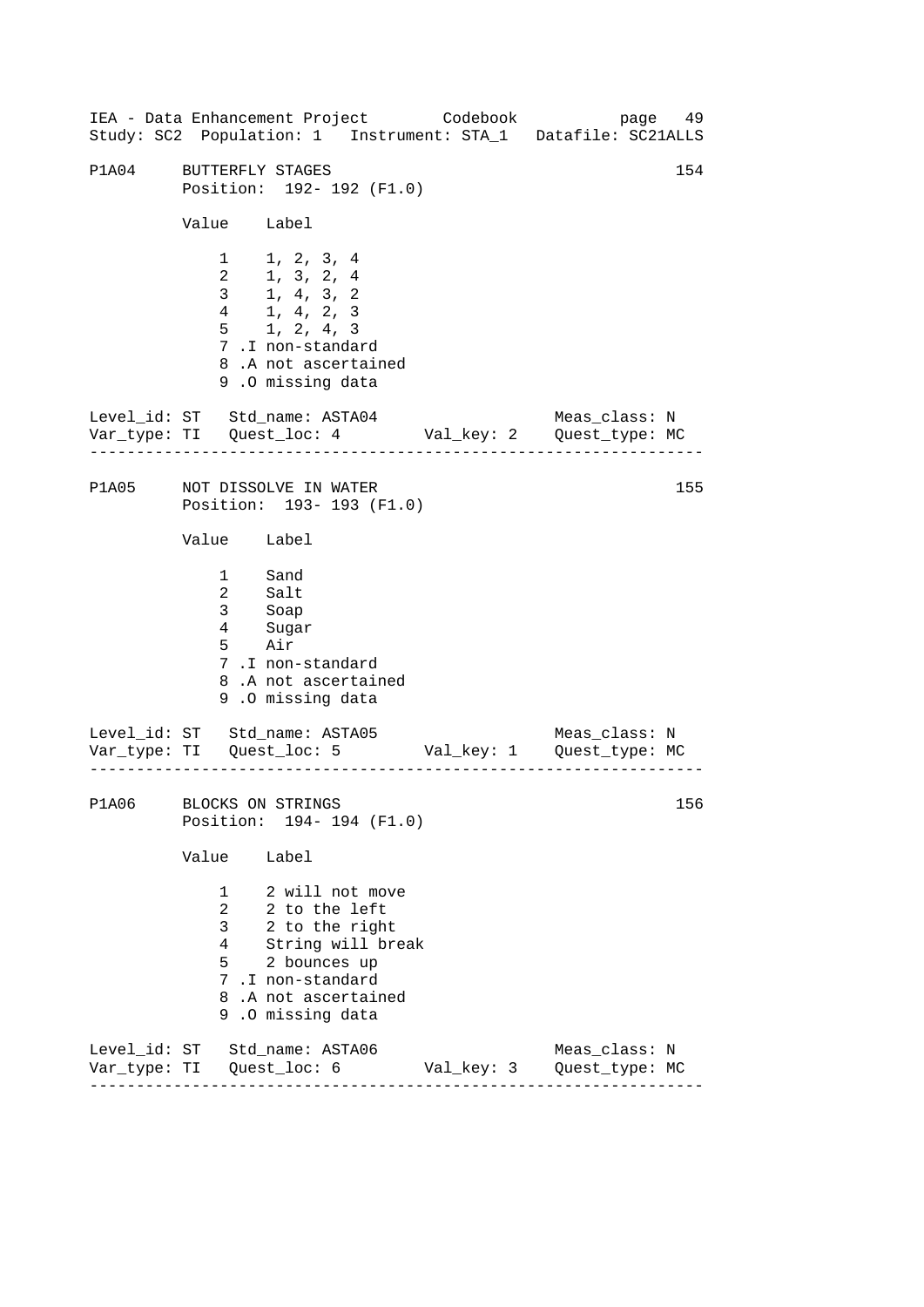|                        |             | IEA - Data Enhancement Project Codebook bage 50<br>Study: SC2 Population: 1 Instrument: STA_1 Datafile: SC21ALLS                                                                 |          |                                 |     |
|------------------------|-------------|----------------------------------------------------------------------------------------------------------------------------------------------------------------------------------|----------|---------------------------------|-----|
| P1A07                  |             | BALL RETURNS TO GROUND<br>Position: 195- 195 (F1.0)                                                                                                                              |          |                                 | 157 |
|                        | Value Label |                                                                                                                                                                                  |          |                                 |     |
|                        |             | 1 Air pushed<br>2 Earth is magnet<br>3 Air is light<br>4 Earth pulled<br>5 Rubber bounces back<br>7.I non-standard<br>8.A not ascertained<br>9.0 missing data                    |          |                                 |     |
|                        |             | Level_id: ST Std_name: ASTA07<br>Var_type: TI Quest_loc: 7 Val_key: 4 Quest_type: MC                                                                                             |          | Meas_class: N                   |     |
| P1A08 STRING TELEPHONE |             | Position: 196-196 (F1.0)                                                                                                                                                         |          |                                 | 158 |
|                        | Value Label |                                                                                                                                                                                  |          |                                 |     |
|                        |             | 1 Both hear clearly<br>2 Neither of them<br>3 Akira hears clearly<br>4 Masao hears clearly<br>5 Both hear faintly<br>7.I non-standard<br>8.A not ascertained<br>9.0 missing data |          |                                 |     |
|                        |             | Level_id: ST Std_name: ASTA08<br>Var_type: TI Quest_loc: 8 Val_key: 4 Quest_type: MC                                                                                             |          | Meas_class: N                   |     |
| <b>P1A09</b>           |             | NATIONAL OPTION/ITEM 9<br>Position: 197- 197 (F1.0)                                                                                                                              |          |                                 | 159 |
|                        | Value       | Label                                                                                                                                                                            |          |                                 |     |
|                        |             | 7.I non-standard<br>8.A not ascertained<br>9.0 missing data                                                                                                                      |          |                                 |     |
|                        |             | Level_id: ST Std_name: ASTA09                                                                                                                                                    | Val_key: | Meas_class: N<br>Quest_type: MC |     |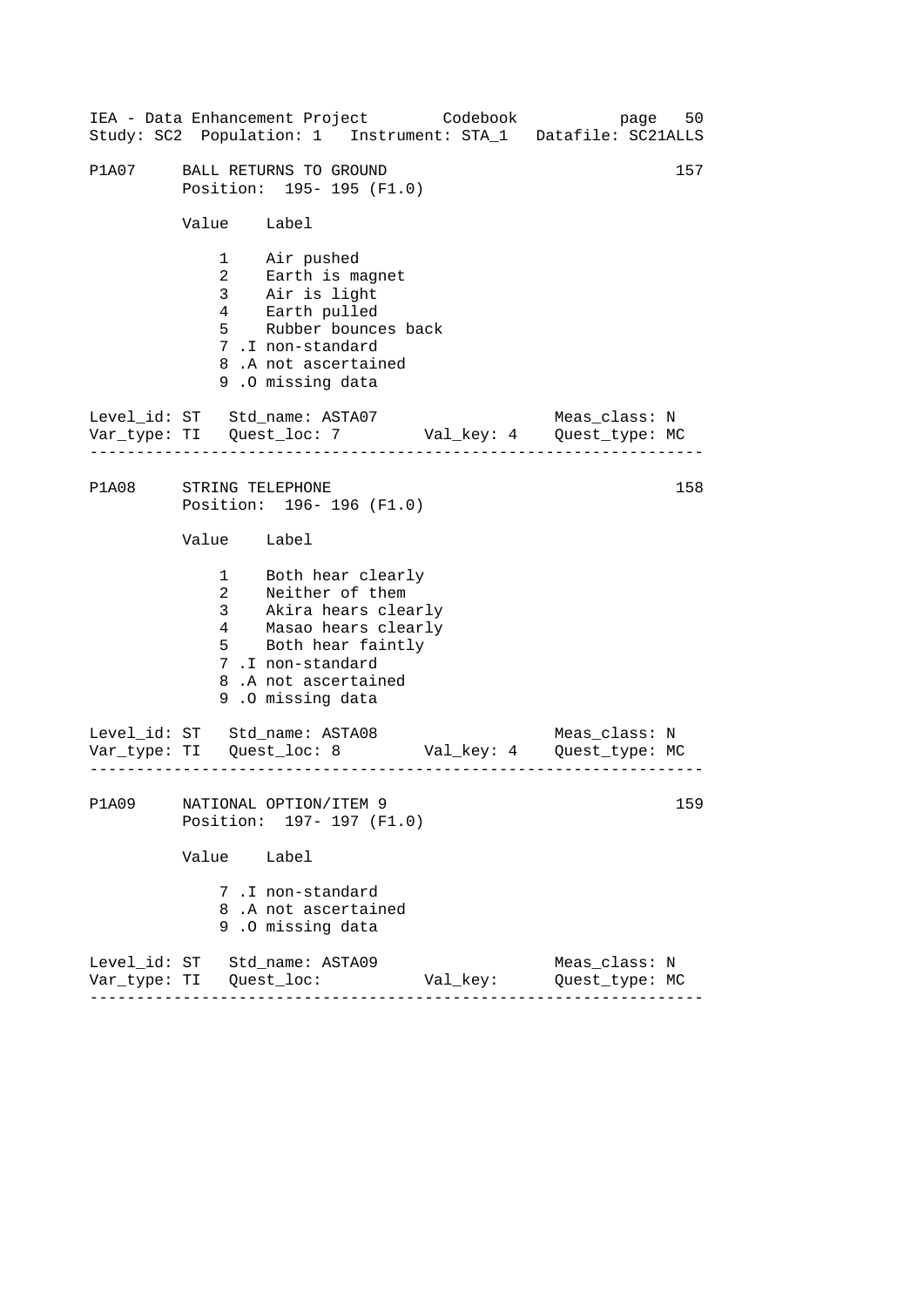|              | IEA - Data Enhancement Project Codebook bage 51<br>Study: SC2 Population: 1 Instrument: STA_1 Datafile: SC21ALLS |  |               |  |  |
|--------------|------------------------------------------------------------------------------------------------------------------|--|---------------|--|--|
| <b>P1A10</b> | 160<br>NATIONAL OPTION/ITEM 10<br>Position: 198-198 (F1.0)                                                       |  |               |  |  |
|              | Value Label                                                                                                      |  |               |  |  |
|              | 7.I non-standard<br>8.A not ascertained<br>9.0 missing data                                                      |  |               |  |  |
|              | Level_id: ST Std_name: ASTA10<br>Var_type: TI Quest_loc: Val_key: Quest_type: MC                                 |  | Meas_class: N |  |  |
|              | P1A11 NATIONAL OPTION/ITEM 11<br>Position: 199- 199 (F1.0)                                                       |  | 161           |  |  |
|              | Value Label                                                                                                      |  |               |  |  |
|              | 7.I non-standard<br>8.A not ascertained<br>9.0 missing data                                                      |  |               |  |  |
|              | Level_id: ST Std_name: ASTA11                                                                                    |  | Meas_class: N |  |  |
|              | P1A12 NATIONAL OPTION/ITEM 12<br>Position: 200- 200 (F1.0)                                                       |  | 162           |  |  |
|              | Value Label                                                                                                      |  |               |  |  |
|              | 7.I non-standard<br>8.A not ascertained<br>9.0 missing data                                                      |  |               |  |  |
|              | Level_id: ST Std_name: ASTA12                                                                                    |  | Meas_class: N |  |  |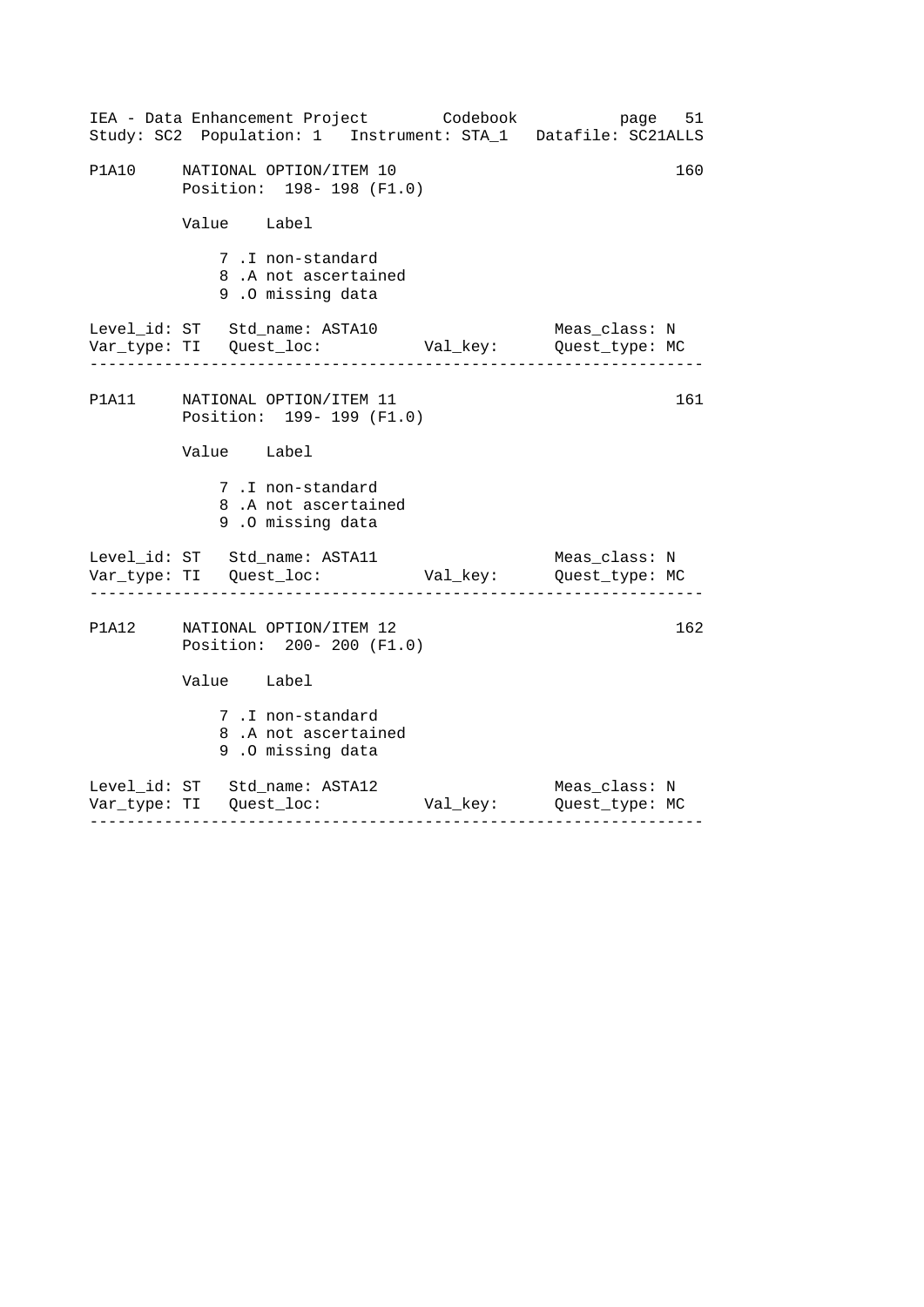------------------------------------------------------------------ ------------------------------------------------------------------ ------------------------------------------------------------------ IEA - Data Enhancement Project Codebook page 52 Study: SC2 Population: 1 Instrument: STB\_1 Datafile: SC21ALLS P1B01 BALLOON ON BOTTLE 163 Position: 201- 201 (F1.0) Value Label 1 Air expands 2 Air contracts 3 Pressure inside decreases 4 Pressure outside decreases 5 Glass bottle expands 7 .I non-standard 8 .A not ascertained 9 .O missing data Level id: ST Std name: ASTB01 Meas class: N Var\_type: TI Quest\_loc: 1 Val\_key: 1 Quest\_type: MC P1B02 MAGNET POINTS NORTH Position: 202- 202 (F1.0) Value Label 1 2 3 Gravity Light Heat 4 Magnetism 5 Energy 7 .I non-standard 8 .A not ascertained 9 .O missing data Level\_id: ST Std\_name: ASTB02 Meas\_class: N Var\_type: TI Quest\_loc: 2 Val\_key: 4 Quest\_type: MC P1B03 ANT GRAPH Position: 203- 203 (F1.0) Value Label 1 5 cm 2 6 cm 3 20 cm 4 30 cm 5 35 cm 7 .I non-standard 8 .A not ascertained 9 .O missing data Level\_id: ST Std\_name: ASTB03 Meas\_class: N Var\_type: TI Quest\_loc: 3 Val\_key: 2 Quest\_type: MC 164 165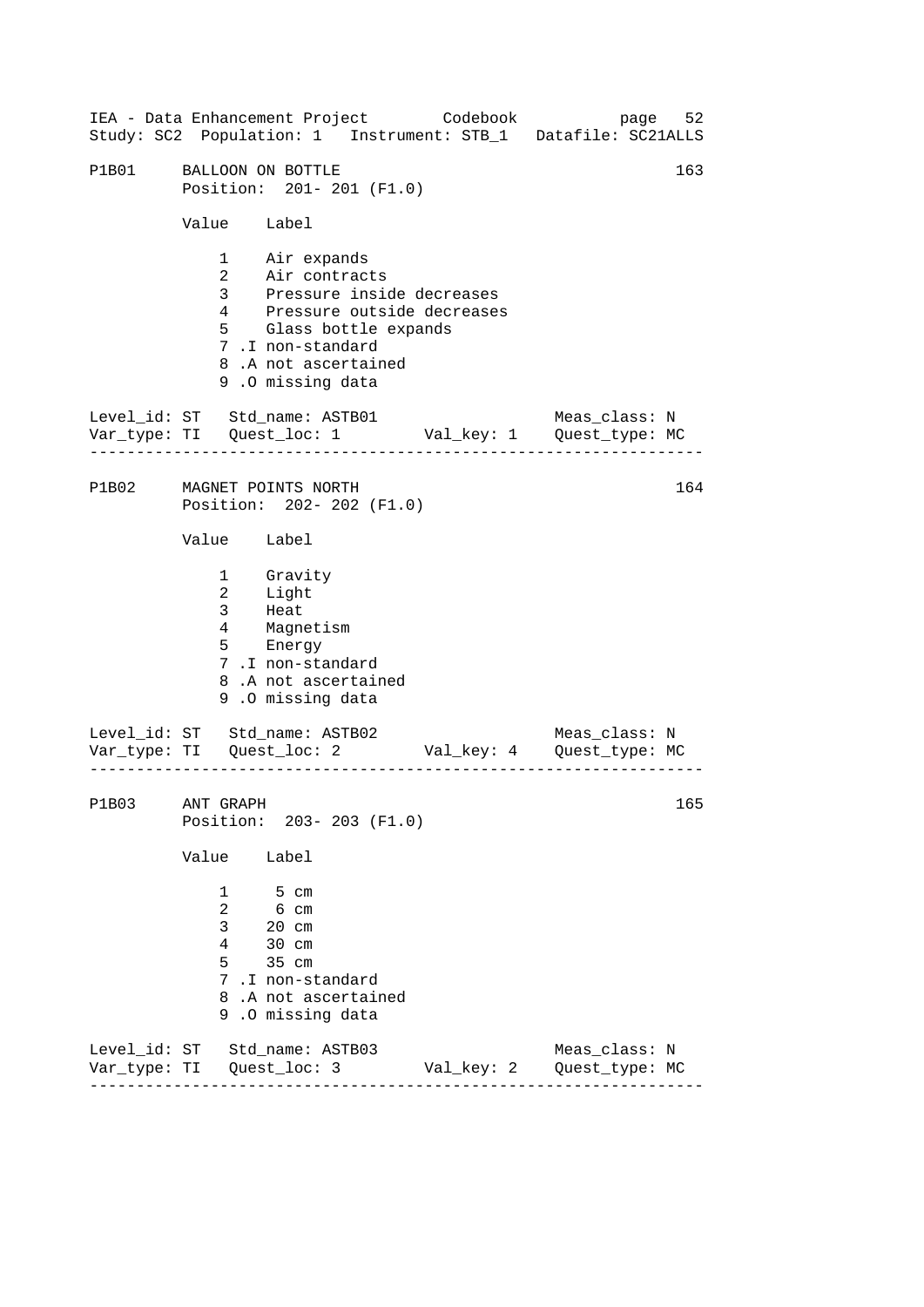------------------------------------------------------------------ ------------------------------------------------------------------ ------------------------------------------------------------------ IEA - Data Enhancement Project Codebook page 53 Study: SC2 Population: 1 Instrument: STB\_1 Datafile: SC21ALLS P1B04 WHAT IS THE SUN 2008 CONTROL 166 Position: 204- 204 (F1.0) Value Label 1 A planet 2 A star 3 A comet 4 A moon 5 A meteor 7 .I non-standard 8 .A not ascertained 9 .O missing data Level\_id: ST Std\_name: ASTB04 Meas\_class: N Var\_type: TI Quest\_loc: 4 Val\_key: 2 Quest\_type: MC P1B05 CATERPILLAR AS ADULT Position: 205- 205 (F1.0) Value Label 1 Diagram 1 2 Diagram 2 3 Diagram 3  $\frac{1}{4}$  Diagram 4 5 Diagram 5 7 .I non-standard 8 .A not ascertained 9 .O missing data Level\_id: ST Std\_name: ASTB05 Meas\_class: N Var\_type: TI Quest\_loc: 5 Val\_key: 2 Quest\_type: MC P1B06 MESSAGE EYES TO BRAIN Position: 206- 206 (F1.0) Value Label 1 Arteries 2 Glands 3 Muscles 4 Nerves 5 Veins 7 .I non-standard 8 .A not ascertained 9 .O missing data Level\_id: ST Std\_name: ASTB06 Meas\_class: N Var\_type: TI Quest\_loc: 6 Val\_key: 4 Quest\_type: MC 167 168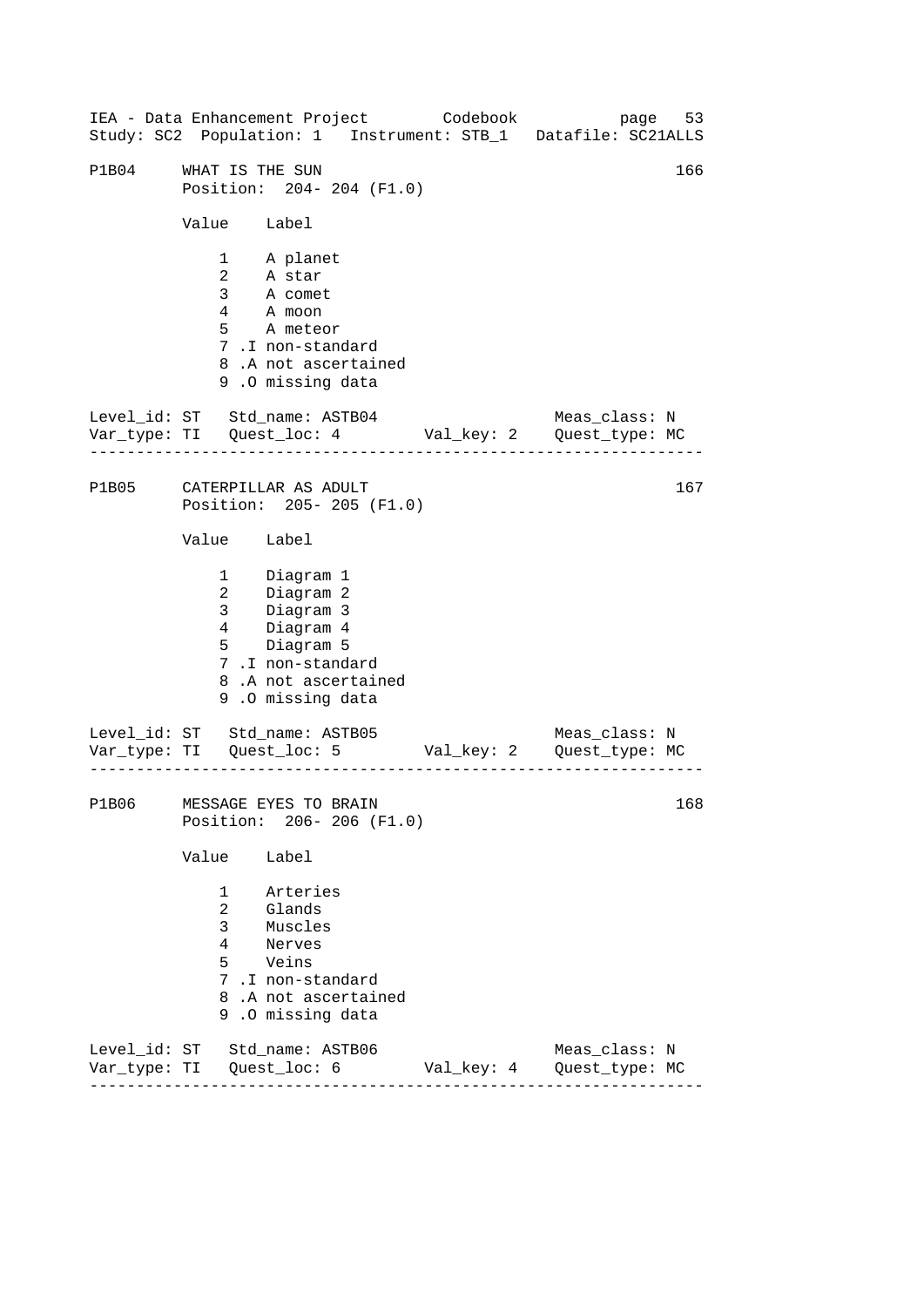|              |                   | IEA - Data Enhancement Project Codebook<br>Study: SC2 Population: 1 Instrument: STB_1 Datafile: SC21ALLS                                                                  |          | page                            | 54  |
|--------------|-------------------|---------------------------------------------------------------------------------------------------------------------------------------------------------------------------|----------|---------------------------------|-----|
| P1B07        |                   | CHICK FOOD BEFORE HATCH<br>Position: 207- 207 (F1.0)                                                                                                                      |          |                                 | 169 |
|              | Value Label       |                                                                                                                                                                           |          |                                 |     |
|              |                   | 1 Fed by mother hen<br>2 Doesn't need food<br>3 Makes own food<br>4 Uses food from egg<br>5 Eats egg shell<br>7.I non-standard<br>8.A not ascertained<br>9.0 missing data |          |                                 |     |
|              |                   | Level_id: ST Std_name: ASTB07 Meas_class: N<br>Var_type: TI Quest_loc: 7 Val_key: 4 Quest_type: MC                                                                        |          |                                 |     |
| P1B08        | WHERE METALS COME | Position: 208-208 (F1.0)                                                                                                                                                  |          |                                 | 170 |
|              | Value Label       |                                                                                                                                                                           |          |                                 |     |
|              |                   | 1 Dead tress<br>2 Water<br>3 Animal bones<br>4 Rocks<br>5 Oil wells<br>7.I non-standard<br>8.A not ascertained<br>9.0 missing data                                        |          |                                 |     |
|              |                   | Level_id: ST Std_name: ASTB08 Meas_class: N<br>Var_type: TI Quest_loc: 8 Val_key: 4 Quest_type: MC                                                                        |          |                                 |     |
| <b>P1B09</b> | Position:         | NATIONAL OPTION/ITEM 9<br>$209 - 209$ (F1.0)                                                                                                                              |          |                                 | 171 |
|              | Value             | Label                                                                                                                                                                     |          |                                 |     |
|              |                   | 7.I non-standard<br>8.A not ascertained<br>9.0 missing data                                                                                                               |          |                                 |     |
| Var_type: TI |                   | Level_id: ST Std_name: ASTB09<br>Quest_loc:                                                                                                                               | Val_key: | Meas_class: N<br>Quest_type: MC |     |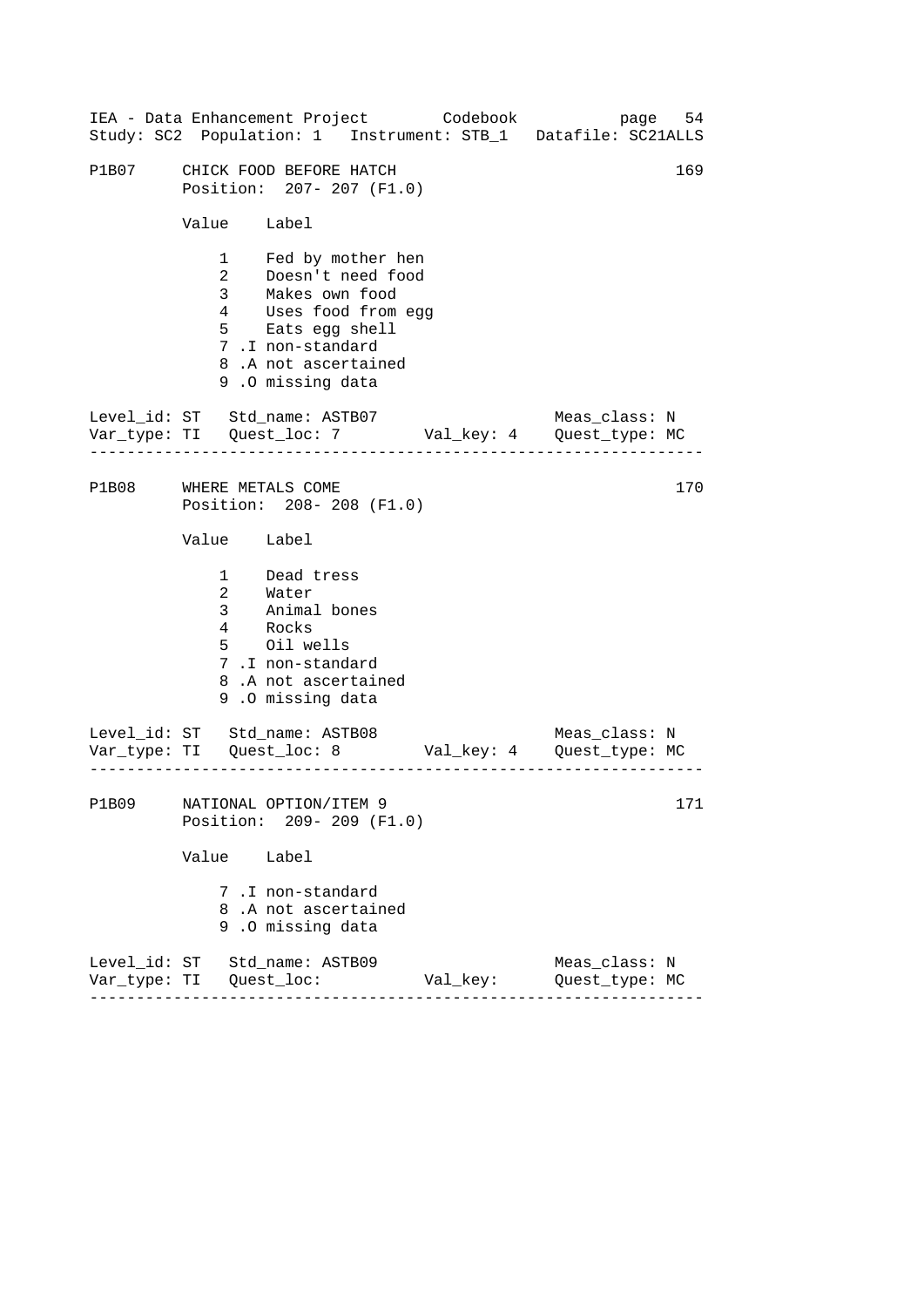|       | IEA - Data Enhancement Project Codebook bage 55<br>Study: SC2 Population: 1 Instrument: STB_1 Datafile: SC21ALLS         |               |
|-------|--------------------------------------------------------------------------------------------------------------------------|---------------|
| P1B10 | NATIONAL OPTION/ITEM 10<br>Position: 210- 210 (F1.0)                                                                     | 172           |
|       | Value Label                                                                                                              |               |
|       | 7.I non-standard<br>8.A not ascertained<br>9.0 missing data                                                              |               |
|       | Level_id: ST Std_name: ASTB10<br>Var_type: TI Quest_loc: Val_key: Quest_type: MC<br>------------------------------------ | Meas_class: N |
|       | P1B11 NATIONAL OPTION/ITEM 11<br>Position: 211- 211 (F1.0)                                                               | 173           |
|       | Value Label                                                                                                              |               |
|       | 7.I non-standard<br>8.A not ascertained<br>9.0 missing data                                                              |               |
|       | Level_id: ST Std_name: ASTB11                                                                                            | Meas_class: N |
|       | P1B12 NATIONAL OPTION/ITEM 12<br>Position: 212- 212 (F1.0)                                                               | 174           |
|       | Value Label                                                                                                              |               |
|       | 7.I non-standard<br>8.A not ascertained<br>9.0 missing data                                                              |               |
|       | Level_id: ST Std_name: ASTB12                                                                                            | Meas_class: N |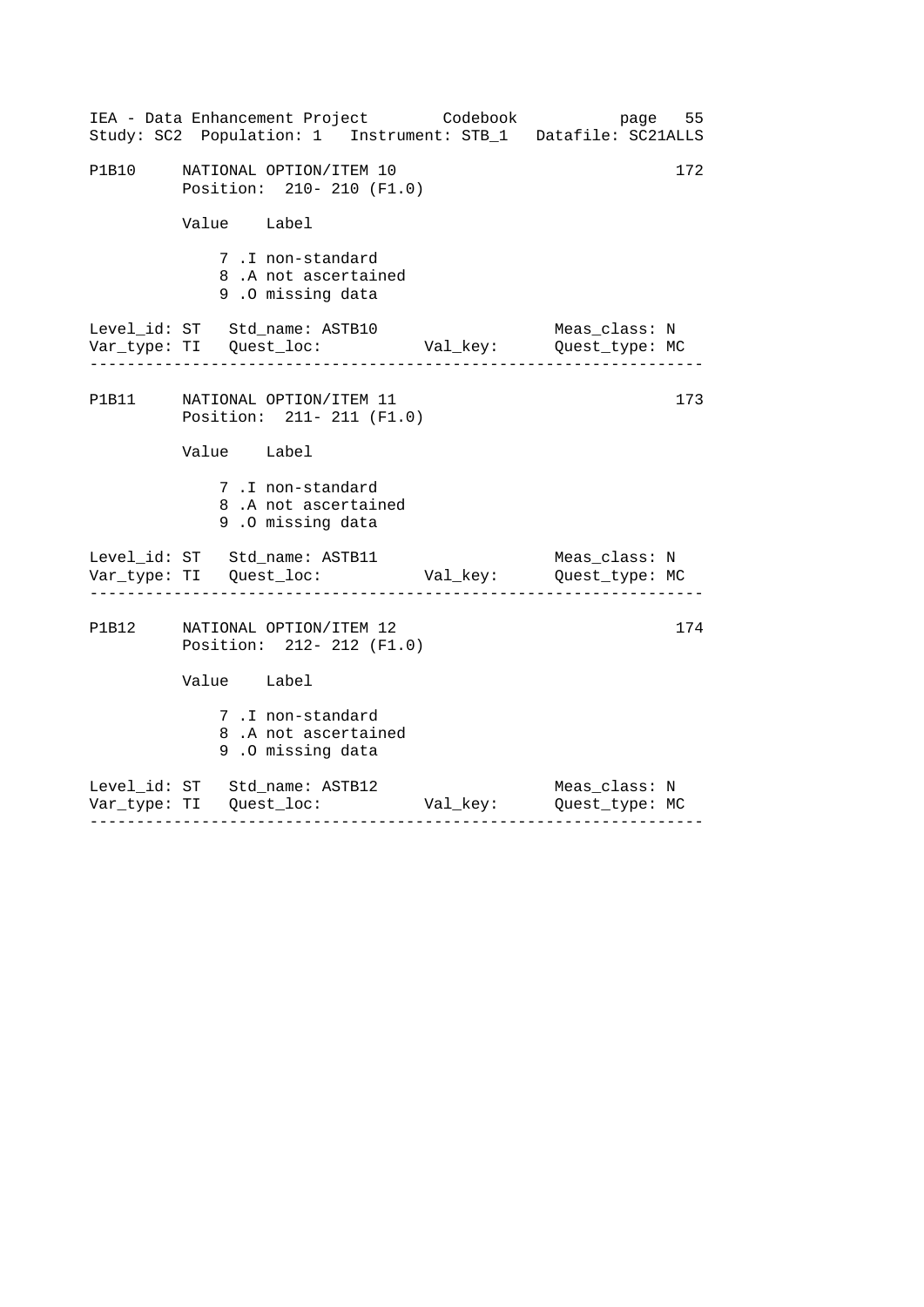|       |                                                                                  | IEA - Data Enhancement Project Codebook<br>Study: SC2 Population: 1 Instrument: STC_1 Datafile: SC21ALLS                                                                 | page          | 56  |
|-------|----------------------------------------------------------------------------------|--------------------------------------------------------------------------------------------------------------------------------------------------------------------------|---------------|-----|
| P1C01 |                                                                                  | WHICH NOT LAY EGGS<br>Position: 213-213 (F1.0)                                                                                                                           |               | 175 |
|       | Value Label                                                                      |                                                                                                                                                                          |               |     |
|       | 3 <sup>7</sup><br>$\overline{4}$                                                 | 1 Chickens<br>2 Dogs<br>Frogs<br>Turtl<br>Turtles<br>5 Ducks<br>7.I non-standard<br>8.A not ascertained<br>9.0 missing data                                              |               |     |
|       |                                                                                  | Level_id: ST Std_name: ASTC01                                                                                                                                            | Meas_class: N |     |
| P1C02 |                                                                                  | MOST SOIL WASHED AWAY<br>Position: 214- 214 (F1.0)                                                                                                                       |               | 176 |
|       | Value Label                                                                      |                                                                                                                                                                          |               |     |
|       | $\overline{a}$<br>3 <sup>7</sup><br>4<br>$5^{\circ}$                             | 1 1-barren flat<br>2-bush flat<br>3-barren slope<br>4-bush slope<br>5-grassland flat<br>7.I non-standard<br>8.A not ascertained<br>9.0 missing data                      |               |     |
|       |                                                                                  | Level_id: ST Std_name: ASTC02                                                                                                                                            | Meas_class: N |     |
|       |                                                                                  | P1C03 WHY HUMANS NEED LUNG<br>Position: 215- 215 (F1.0)                                                                                                                  |               | 177 |
|       | Value Label                                                                      |                                                                                                                                                                          |               |     |
|       | $1 \quad \blacksquare$<br>$\mathbf{2}$<br>3 <sup>7</sup><br>$4\overline{ }$<br>5 | Hold chest out<br>Protect against germs<br>Move parts of the body<br>Pump blood<br>Let oxygen enter blood<br>7.I non-standard<br>8.A not ascertained<br>9.0 missing data |               |     |
|       |                                                                                  | Level_id: ST Std_name: ASTC03                                                                                                                                            | Meas_class: N |     |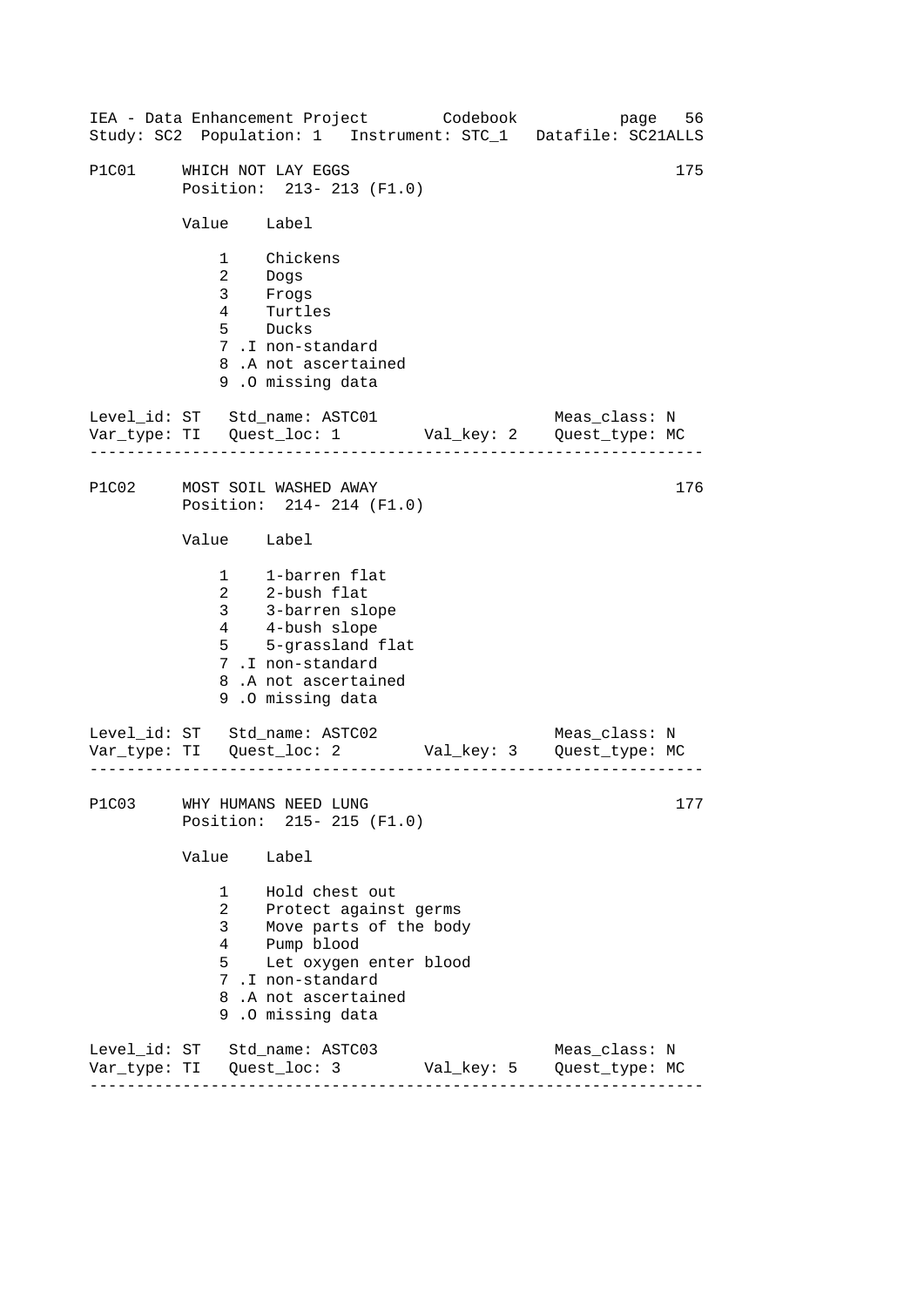------------------------------------------------------------------ ------------------------------------------------------------------ ------------------------------------------------------------------ 178 IEA - Data Enhancement Project Codebook page 57 Study: SC2 Population: 1 Instrument: STC\_1 Datafile: SC21ALLS P1C04 FROG STAGES Position: 216- 216 (F1.0) Value Label 1 1, 2, 3, 4 2 2, 1, 3, 4 3 3, 2, 1, 4 4 2, 3, 4, 1 5 4, 1, 2, 3 7 .I non-standard 8 .A not ascertained 9 .O missing data Level id: ST Std name: ASTC04 Meas class: N Var\_type: TI Quest\_loc: 4 Val\_key: 3 Quest\_type: MC P1C05 WHICH BULB LIGHTS UP Position: 217- 217 (F1.0) Value Label 1 Bulbs 1 + 2 2 3 4 Bulbs 1, 2 + 3 Bulbs 2, 3 + 4 Bulbs 2 + 3 5 Bulbs 3 + 4 7 .I non-standard 8 .A not ascertained 9 .O missing data Level\_id: ST Std\_name: ASTC05 Meas\_class: N Var\_type: TI Quest\_loc: 5 Val\_key: 4 Quest\_type: MC P1C06 COLDEST TO HOTTEST Position: 218- 218 (F1.0) Value Label 1 Ice, boiling water, .. 2 Ice, human body, .. 3 Human body, ice,.. 4 Fire, human body, .. 5 Fire, boiling water, .. 7 .I non-standard 8 .A not ascertained 9 .O missing data Level\_id: ST Std\_name: ASTC06 Meas\_class: N Var\_type: TI Quest\_loc: 6 Val\_key: 2 Quest\_type: MC 179 180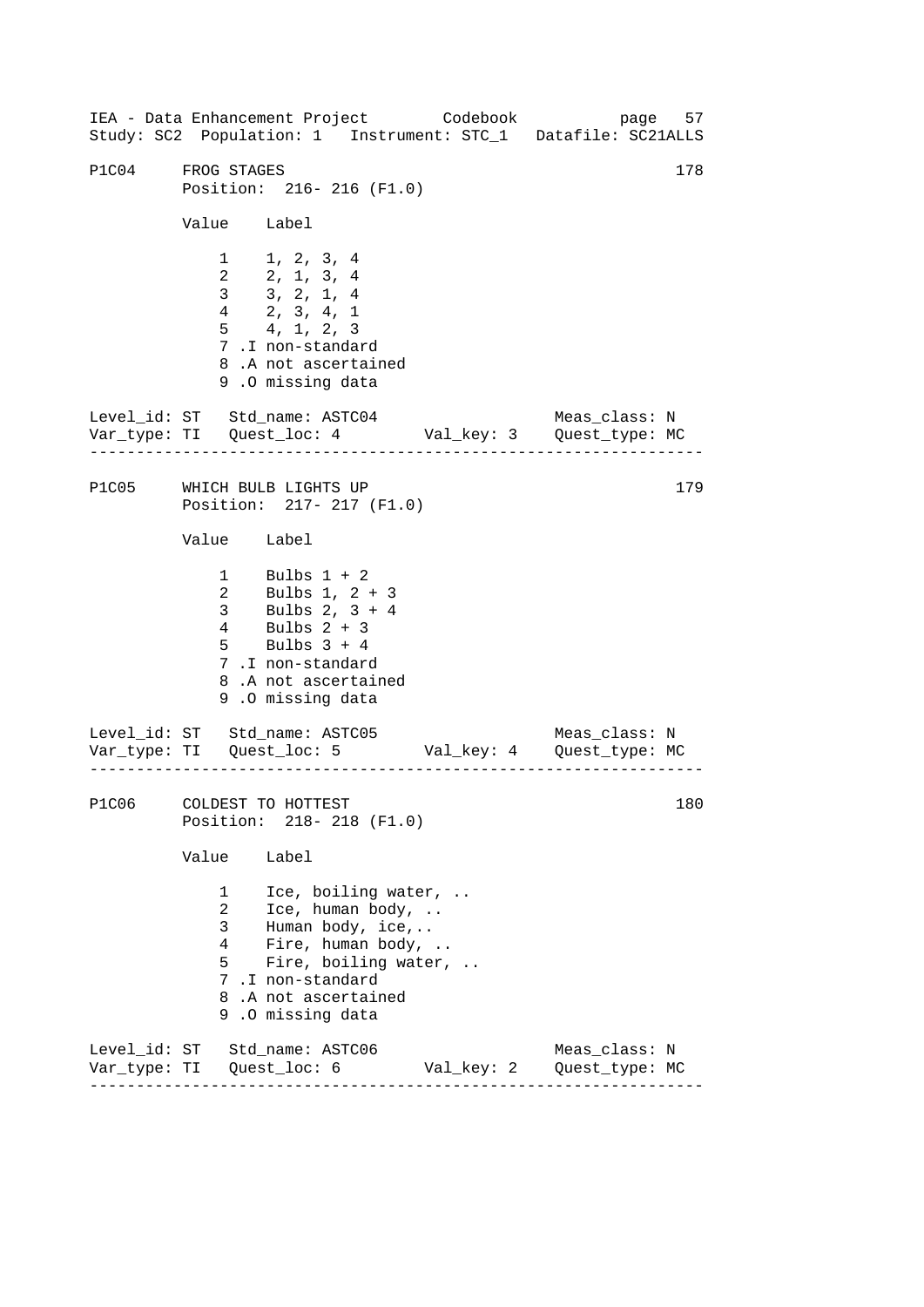|                  |                                             | IEA - Data Enhancement Project Codebook page 58<br>Study: SC2 Population: 1 Instrument: STC_1 Datafile: SC21ALLS                                                  |          |                                 |     |
|------------------|---------------------------------------------|-------------------------------------------------------------------------------------------------------------------------------------------------------------------|----------|---------------------------------|-----|
| P1C07            | MAGNETS DIPPED                              | Position: 219- 219 (F1.0)                                                                                                                                         |          |                                 | 181 |
|                  | Value Label                                 |                                                                                                                                                                   |          |                                 |     |
|                  |                                             | 1 Substance 1<br>2 Substance 2<br>3 Substance 3<br>4 Substances $1 + 2$<br>5 Substances $1, 2 + 3$<br>7.I non-standard<br>8.A not ascertained<br>9.0 missing data |          |                                 |     |
|                  |                                             | Level_id: ST Std_name: ASTC07 Meas_class: N<br>Var_type: TI Quest_loc: 7 Val_key: 3 Quest_type: MC                                                                |          |                                 |     |
| P1C08 MIRROR FUN |                                             | Position: 220- 220 (F1.0)                                                                                                                                         |          |                                 | 182 |
|                  | Value Label                                 |                                                                                                                                                                   |          |                                 |     |
|                  | $1$ FUN<br>$2$ .U.<br>3 NUF<br>4 .U.<br>5 N | 7.I non-standard<br>8.A not ascertained<br>9.0 missing data                                                                                                       |          |                                 |     |
|                  |                                             | Level_id: ST Std_name: ASTC08 Meas_class: N<br>Var_type: TI Quest_loc: 8 Val_key: 4 Quest_type: MC                                                                |          |                                 |     |
| P1C09            |                                             | NATIONAL OPTION/ITEM 9<br>Position: 221- 221 (F1.0)                                                                                                               |          |                                 | 183 |
|                  | Value                                       | Label                                                                                                                                                             |          |                                 |     |
|                  |                                             | 7.I non-standard<br>8.A not ascertained<br>9.0 missing data                                                                                                       |          |                                 |     |
|                  |                                             | Level_id: ST Std_name: ASTC09                                                                                                                                     | Val_key: | Meas_class: N<br>Quest_type: MC |     |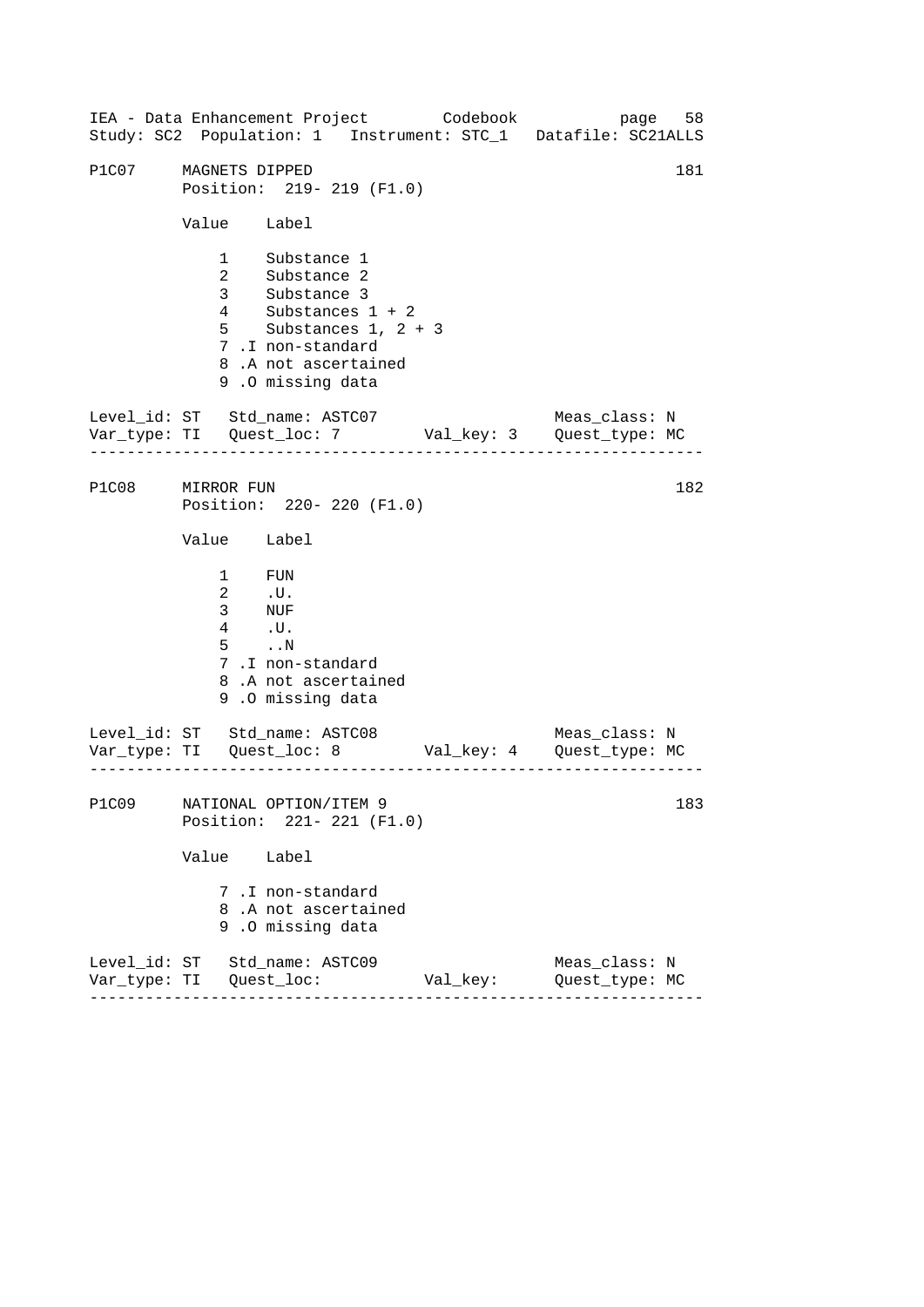|       | IEA - Data Enhancement Project Codebook<br>Study: SC2 Population: 1 Instrument: STC_1 Datafile: SC21ALLS | page 59       |
|-------|----------------------------------------------------------------------------------------------------------|---------------|
| P1C10 | NATIONAL OPTION/ITEM 10<br>Position: 222- 222 (F1.0)                                                     | 184           |
|       | Value Label                                                                                              |               |
|       | 7.I non-standard<br>8.A not ascertained<br>9.0 missing data                                              |               |
|       | Level_id: ST Std_name: ASTC10<br>Var_type: TI Quest_loc: Val_key: Quest_type: MC                         | Meas class: N |
|       | P1C11 NATIONAL OPTION/ITEM 11<br>Position: 223- 223 (F1.0)                                               | 185           |
|       | Value Label                                                                                              |               |
|       | 7.I non-standard<br>8.A not ascertained<br>9.0 missing data                                              |               |
|       | Level_id: ST Std_name: ASTC11<br>Var_type: TI Quest_loc: Val_key: Quest_type: MC                         | Meas_class: N |
|       | P1C12 NATIONAL OPTION/ITEM 12<br>Position: 224- 224 (F1.0)                                               | 186           |
|       | Value Label                                                                                              |               |
|       | 7.I non-standard<br>8.A not ascertained<br>9.0 missing data                                              |               |
|       | Level_id: ST Std_name: ASTC12                                                                            | Meas_class: N |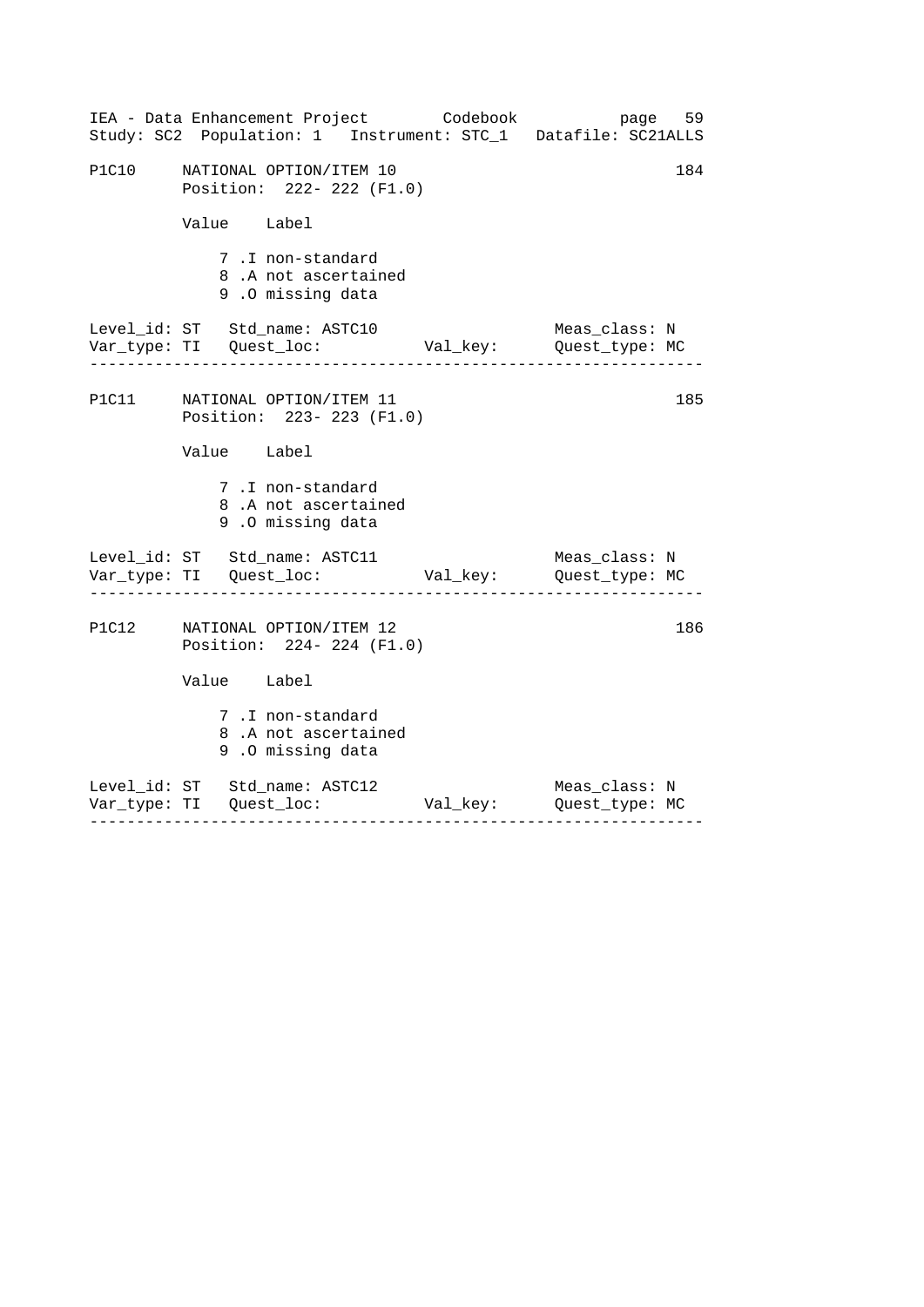------------------------------------------------------------------ ------------------------------------------------------------------ ------------------------------------------------------------------ 187 IEA - Data Enhancement Project Codebook page 60 Study: SC2 Population: 1 Instrument: STD\_1 Datafile: SC21ALLS P1D01 BEAN PLANT STAGES Position: 225- 225 (F1.0) Value Label 1 3, 2, 1, 4 2 2, 4, 1, 3 3 1, 2, 3, 4 4 4, 2, 3, 1 5 4, 3, 2, 1 7 .I non-standard 8 .A not ascertained 9 .O missing data Level id: ST Std name: ASTD01 Meas class: N Var\_type: TI Quest\_loc: 1 Val\_key: 2 Quest\_type: MC P1D02 SEEDS STICK TO ANIMALS Position: 226- 226 (F1.0) Value Label 1 2 3 Maple seed Bean pod Burr 4 Acorn 5 Wheat seed 7 .I non-standard 8 .A not ascertained 9 .O missing data Level\_id: ST Std\_name: ASTD02 Meas\_class: N Var\_type: TI Quest\_loc: 2 Val\_key: 3 Quest\_type: MC P1D03 CLASSIFY LIVING THINGS Position: 227- 227 (F1.0) Value Label 1 Clouds, fire, rivers 2 Fire, rivers, trees 3 River, birds, trees 4 Birds, trees, worms 5 Trees, worms, clouds 7 .I non-standard 8 .A not ascertained 9 .O missing data Level\_id: ST Std\_name: ASTD03 Meas\_class: N Var\_type: TI Quest\_loc: 3 Val\_key: 4 Quest\_type: MC 188 189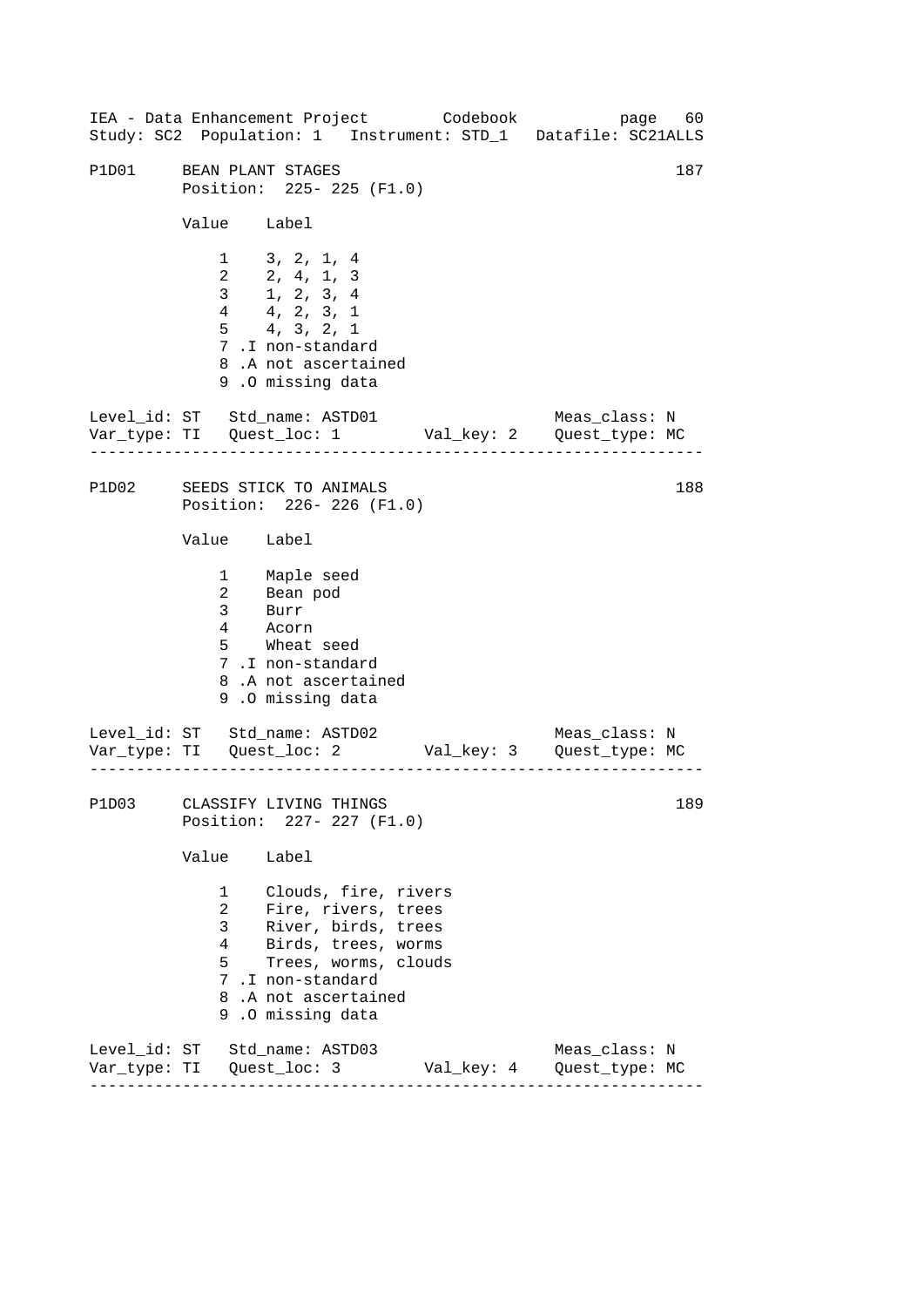------------------------------------------------------------------ ------------------------------------------------------------------ ------------------------------------------------------------------ 190 IEA - Data Enhancement Project Codebook page 61 Study: SC2 Population: 1 Instrument: STD\_1 Datafile: SC21ALLS P1D04 LEVER MOVES STONE Position: 228- 228 (F1.0) Value Label 1 Diagram A 2 Diagram B 3 Diagram C 4 Diagram D 5 Diagram E 7 .I non-standard 8 .A not ascertained 9 .O missing data Level\_id: ST Std\_name: ASTD04 Meas\_class: N Var\_type: TI Quest\_loc: 4 Val\_key: 3 Quest\_type: MC P1D05 BALANCED DIET Position: 229- 229 (F1.0) Value Label 1 2 A green vegetable Chicken or fish 3 Cheese 4 Coffee 5 Ice cream 7 .I non-standard 8 .A not ascertained 9 .O missing data Level\_id: ST Std\_name: ASTD05 Meas\_class: N Var\_type: TI Quest\_loc: 5 Val\_key: 1 Quest\_type: MC P1D06 SPRING WEIGHING MACHINE Position: 230- 230 (F1.0) Value Label 1 Same as small rock 2 2 times as heavy 3 4 times as heavy 4 6 times as heavy 5 8 times as heavy 7 .I non-standard 8 .A not ascertained 9 .O missing data Level\_id: ST Std\_name: ASTD06 Meas\_class: N Var\_type: TI Quest\_loc: 6 Val\_key: 3 Quest\_type: MC 191 192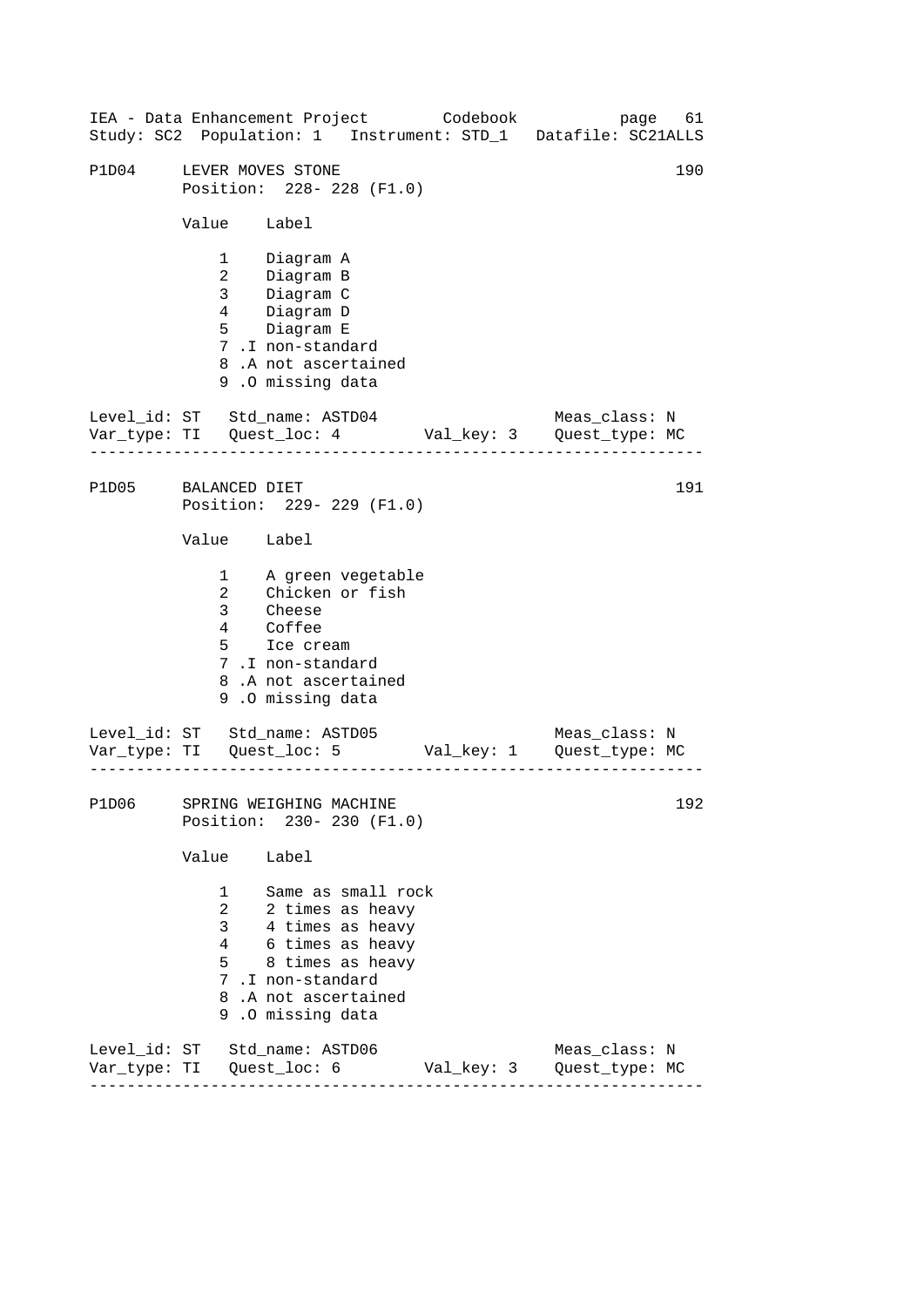|                         |                    |                                                                                                                                                                               | IEA - Data Enhancement Project Codebook<br>Study: SC2 Population: 1 Instrument: STD_1 Datafile: SC21ALLS | page 62                         |     |
|-------------------------|--------------------|-------------------------------------------------------------------------------------------------------------------------------------------------------------------------------|----------------------------------------------------------------------------------------------------------|---------------------------------|-----|
| P1D07                   | WHERE FISH GET AIR | Position: 231- 231 (F1.0)                                                                                                                                                     |                                                                                                          |                                 | 193 |
|                         | Value Label        |                                                                                                                                                                               |                                                                                                          |                                 |     |
|                         | $\mathbf{1}$<br>5  | Surface of water<br>2 Dissolved in water<br>3 Swallow air bubbles<br>4 Eat water plants<br>Suck rocks and sand<br>7.I non-standard<br>8.A not ascertained<br>9.0 missing data |                                                                                                          |                                 |     |
|                         |                    |                                                                                                                                                                               | Level_id: ST Std_name: ASTD07 Meas_class: N<br>Var_type: TI Quest_loc: 7 Val_key: 2 Quest_type: MC       |                                 |     |
| P1D08                   | PAN BALANCE        | Position: 232- 232 (F1.0)                                                                                                                                                     |                                                                                                          |                                 | 194 |
|                         | Value Label        |                                                                                                                                                                               |                                                                                                          |                                 |     |
|                         |                    | 1 1 weight<br>2 2 weights<br>3 3 weights<br>4 4 weights<br>5 6 weights<br>7.I non-standard<br>8.A not ascertained<br>9.0 missing data                                         |                                                                                                          |                                 |     |
|                         |                    |                                                                                                                                                                               | Level_id: ST Std_name: ASTD08 Meas_class: N<br>Var_type: TI Quest_loc: 8 Val_key: 5 Quest_type: MC       |                                 |     |
| P1D09                   |                    | NATIONAL OPTION/ITEM 9<br>Position: 233- 233 (F1.0)                                                                                                                           |                                                                                                          |                                 | 195 |
|                         | Value              | Label                                                                                                                                                                         |                                                                                                          |                                 |     |
|                         |                    | 7 .I non-standard<br>8.A not ascertained<br>9.0 missing data                                                                                                                  |                                                                                                          |                                 |     |
| Var_type: TI Quest_loc: |                    | Level_id: ST Std_name: ASTD09                                                                                                                                                 | Val_key:                                                                                                 | Meas_class: N<br>Quest_type: MC |     |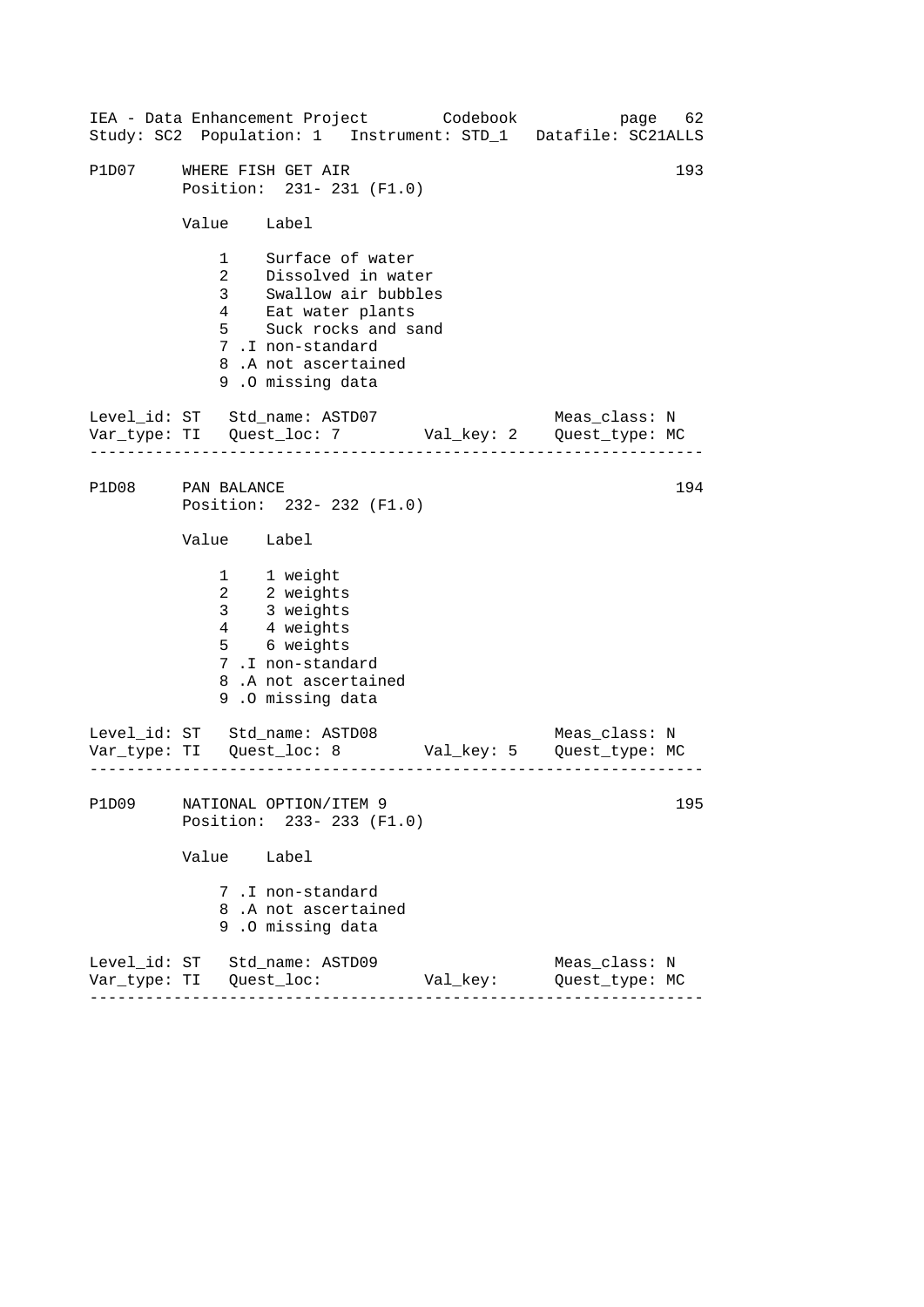|       | IEA - Data Enhancement Project Codebook<br>Study: SC2 Population: 1 Instrument: STD_1 Datafile: SC21ALLS                  | page 63                                  |
|-------|---------------------------------------------------------------------------------------------------------------------------|------------------------------------------|
| P1D10 | NATIONAL OPTION/ITEM 10<br>Position: 234- 234 (F1.0)                                                                      | 196                                      |
|       | Value Label                                                                                                               |                                          |
|       | 7.I non-standard<br>8.A not ascertained<br>9.0 missing data                                                               |                                          |
|       | Level_id: ST Std_name: ASTD10<br>Var_type: TI Quest_loc: Val_key: Quest_type: MC<br>------------------------------------- | Meas class: N<br>----------------------- |
|       | P1D11 NATIONAL OPTION/ITEM 11<br>Position: 235- 235 (F1.0)                                                                | 197                                      |
|       | Value Label                                                                                                               |                                          |
|       | 7.I non-standard<br>8.A not ascertained<br>9.0 missing data                                                               |                                          |
|       | Level_id: ST Std_name: ASTD11<br>Var_type: TI Quest_loc: Val_key: Quest_type: MC<br>___________________________________   | Meas_class: N                            |
|       | P1D12 NATIONAL OPTION/ITEM 12<br>Position: 236-236 (F1.0)                                                                 | 198                                      |
|       | Value Label                                                                                                               |                                          |
|       | 7.I non-standard<br>8.A not ascertained<br>9.0 missing data                                                               |                                          |
|       | Level_id: ST Std_name: ASTD12                                                                                             | Meas_class: N                            |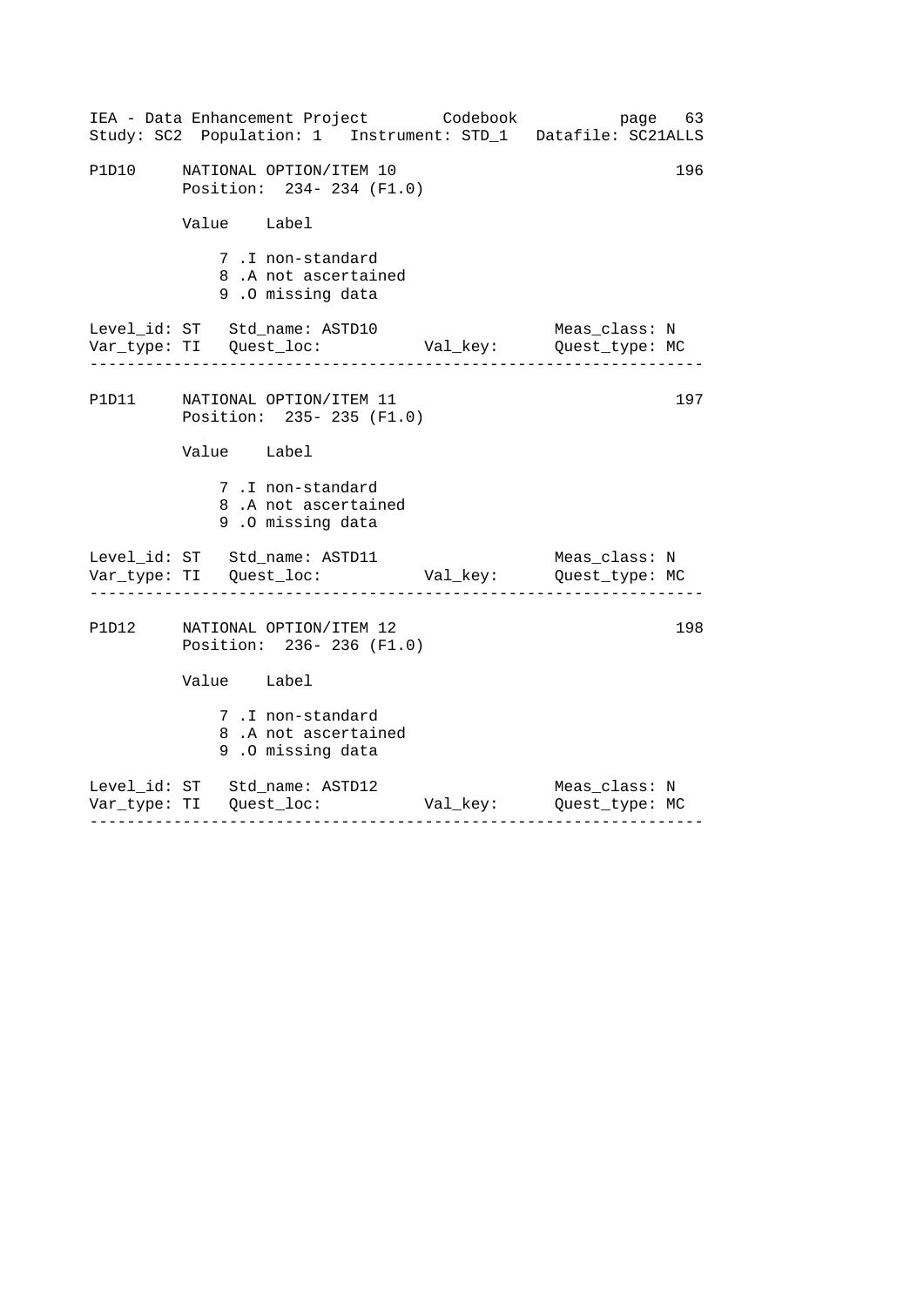------------------------------------------------------------------ ------------------------------------------------------------------ ------------------------------------------------------------------ ------------------------------------------------------------------ IEA - Data Enhancement Project Codebook page 64 Study: SC2 Population: 1 Instrument: STPR\_1 Datafile: SC21ALLS TASK1A1 DID TASK 1A1 199 Position: 237- 237 (F1.0) Value Label 1 yes taken 2 not taken 8 .A not ascertained Level\_id: ST Std\_name: FL\_PR1A1 Meas\_class: N Var\_type: FL Quest\_loc: Val\_key: Quest\_type: TASK1A2 DID TASK 1A2 Position: 238- 238 (F1.0) Value Label 1 yes taken 2 not taken 8 .A not ascertained Level\_id: ST Std\_name: FL\_PR1A2 Meas\_class: N Var\_type: FL Quest\_loc: Val\_key: Quest\_type: TASK1A3 DID TASK 1A3 201 Position: 239- 239 (F1.0) Value Label 1 yes taken 2 not taken 8 .A not ascertained Level\_id: ST Std\_name: FL\_PR1A3 Meas\_class: N Var\_type: FL Quest\_loc: Val\_key: Quest\_type: TASK1B1 DID TASK 1B1 202 Position: 240- 240 (F1.0) Value Label 1 yes taken 2 not taken 8 .A not ascertained Level\_id: ST Std\_name: FL\_PR1B1 Meas\_class: N Var\_type: FL Quest\_loc: Val\_key: Quest\_type: 200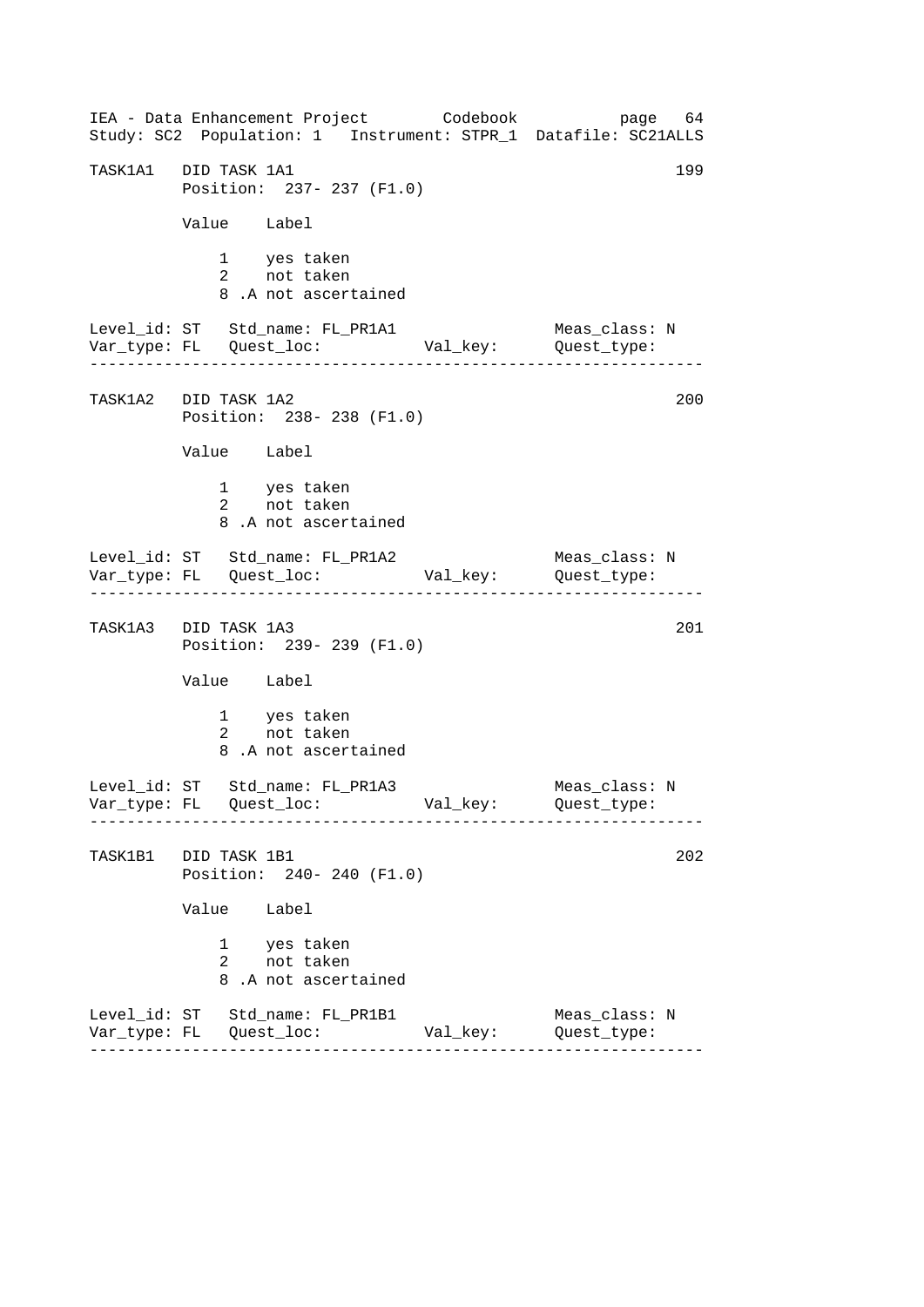------------------------------------------------------------------ ------------------------------------------------------------------ ------------------------------------------------------------------ ------------------------------------------------------------------ IEA - Data Enhancement Project Codebook page 65 Study: SC2 Population: 1 Instrument: STPR\_1 Datafile: SC21ALLS TASK1B2 DID TASK 1B2 203 Position: 241- 241 (F1.0) Value Label 1 yes taken 2 not taken 8 .A not ascertained Level\_id: ST Std\_name: FL\_PR1B2 Meas\_class: N<br>Var\_type: FL Quest\_loc: Val\_key: Quest\_type: Var\_type: FL Quest\_loc: Val\_key: Quest\_type: TASK1B3 DID TASK 1B3 204 Position: 242- 242 (F1.0) Value Label 1 yes taken<br>2 not taken 2 not taken 8 .A not ascertained Level\_id: ST Std\_name: FL\_PR1B3 Meas\_class: N Var\_type: FL Quest\_loc: Val\_key: Quest\_type: PR1A101 LIME WATER - WHAT CHANGE 205 Position: 243- 243 (F1.0) Value Label 0 off task - incorrect 1 2 8 .A not ascertained 9 .O missing data Level\_id: ST Std\_name: ASTPRA11 Meas\_class: N Var\_type: TI Quest\_loc: A1 Val\_key: Quest\_type: OE PR1A102 LIME WATER - EXPLAIN Position: 244- 244 (F1.0) Value Label 0 off task - incorrect 1  $\mathcal{D}$ 8 .A not ascertained 9 .O missing data Level\_id: ST Std\_name: ASTPRA12 Var\_type: TI Quest\_loc: A1 Val\_key: Quest\_type: OE Meas\_class: N 206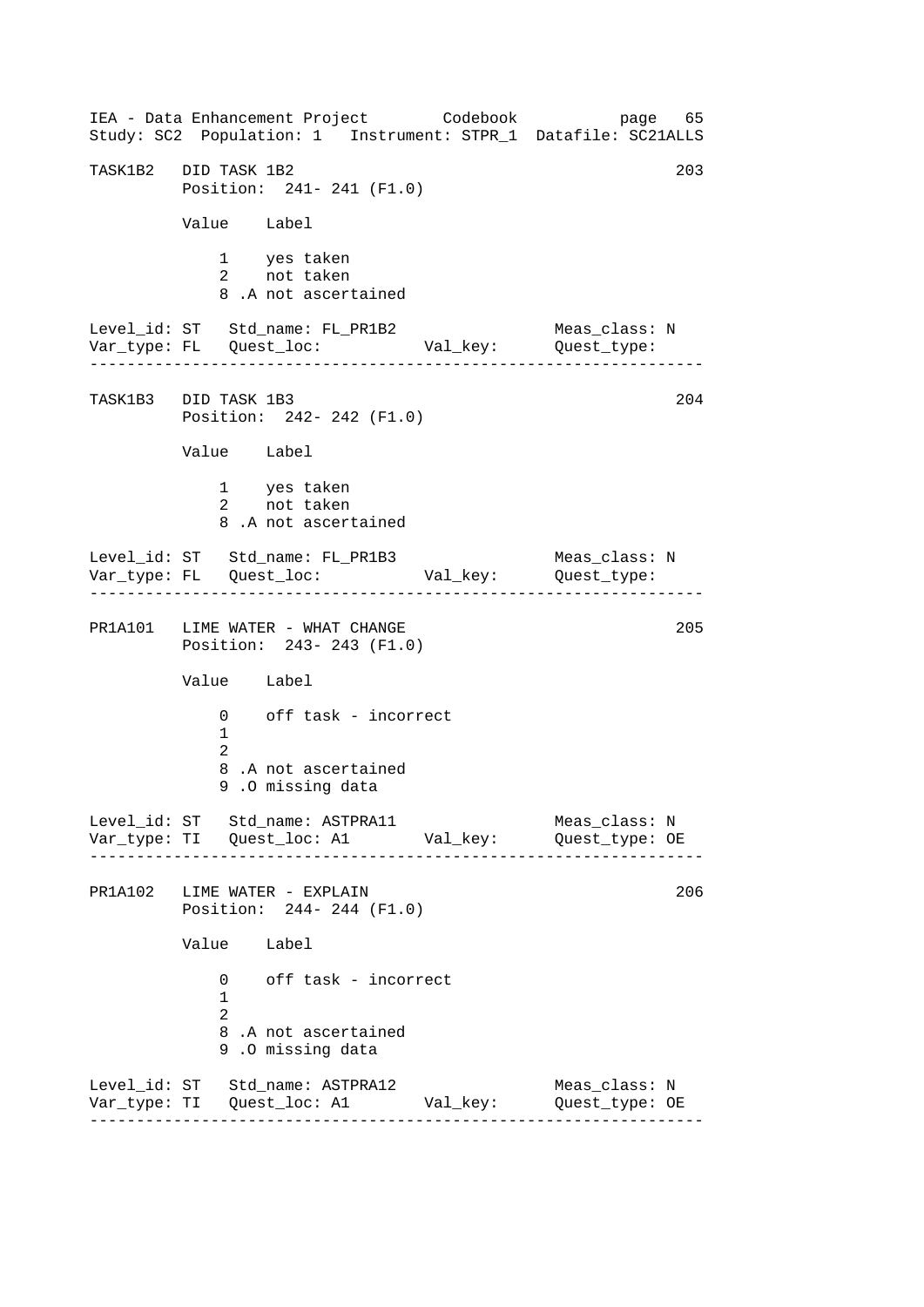------------------------------------------------------------------ ------------------------------------------------------------------ ------------------------------------------------------------------ IEA - Data Enhancement Project Codebook page 66 Study: SC2 Population: 1 Instrument: STPR\_1 Datafile: SC21ALLS PR1A201 ANIMALS - 3 WAYS ALIKE 207 Position: 245- 245 (F1.0) Value Label 0 off task - incorrect 1  $\mathcal{L}$ 3 8 .A not ascertained 9 .O missing data Level\_id: ST Std\_name: ASTPRA21 Meas\_class: N Var\_type: TI Quest\_loc: A2 Val\_key: Quest\_type: OE PR1A202 ANIMALS - 3 WAYS DIFFERENT Position: 246- 246 (F1.0) Value Label 0 off task - incorrect 1  $\mathcal{L}$ 3 8 .A not ascertained 9 .O missing data Level\_id: ST Std\_name: ASTPRA22 Var\_type: TI Quest\_loc: A2 Val\_key: Quest\_type: OE Meas\_class: N PR1A301 CIRCUIT - DRAWING Position: 247- 247 (F1.0) Value Label 0 off task - incorrect 1  $\mathcal{L}$ 8 .A not ascertained 9 .O missing data Level\_id: ST Std\_name: ASTPRA31 Meas\_class: N Var\_type: TI Quest\_loc: A3 Val\_key: Quest\_type: OE 208 209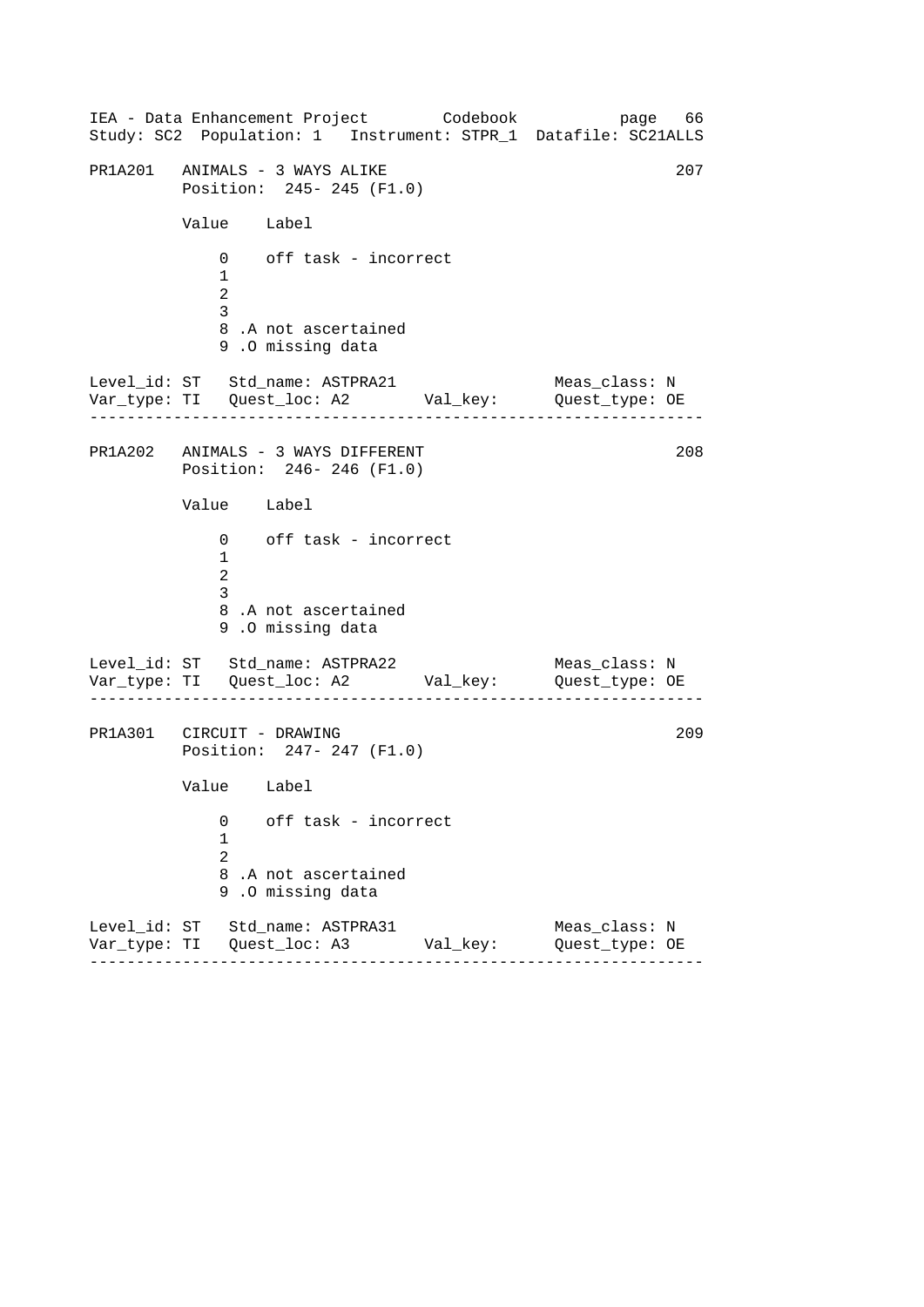------------------------------------------------------------------ ------------------------------------------------------------------ ------------------------------------------------------------------ IEA - Data Enhancement Project Codebook page 67 Study: SC2 Population: 1 Instrument: STPR\_1 Datafile: SC21ALLS PR1A302 CIRCUIT - TEST 210 Position: 248- 248 (F1.0) Value Label 0 off task - incorrect 1 2 8 .A not ascertained 9 .O missing data Level\_id: ST Std\_name: ASTPRA32 Meas\_class: N Var\_type: TI Quest\_loc: A3 Val\_key: Quest\_type: OE PR1A303 CIRCUIT - CONDUCTORS Position: 249- 249 (F1.0) Value Label 0 off task - incorrect 1 2 8 .A not ascertained 9 .O missing data Level\_id: ST Std\_name: ASTPRA33 Var\_type: TI Quest\_loc: A3 Val\_key: Quest\_type: OE Meas\_class: N PR1B103 TEMPERATURE - MEASURE Position: 250- 250 (F1.0) Value Label 0 off task - incorrect 1 2 8 .A not ascertained 9 .O missing data Level\_id: ST Std\_name: ASTPRB13 Meas\_class: N Var\_type: TI Quest\_loc: B1 Val\_key: Quest\_type: OE 211 212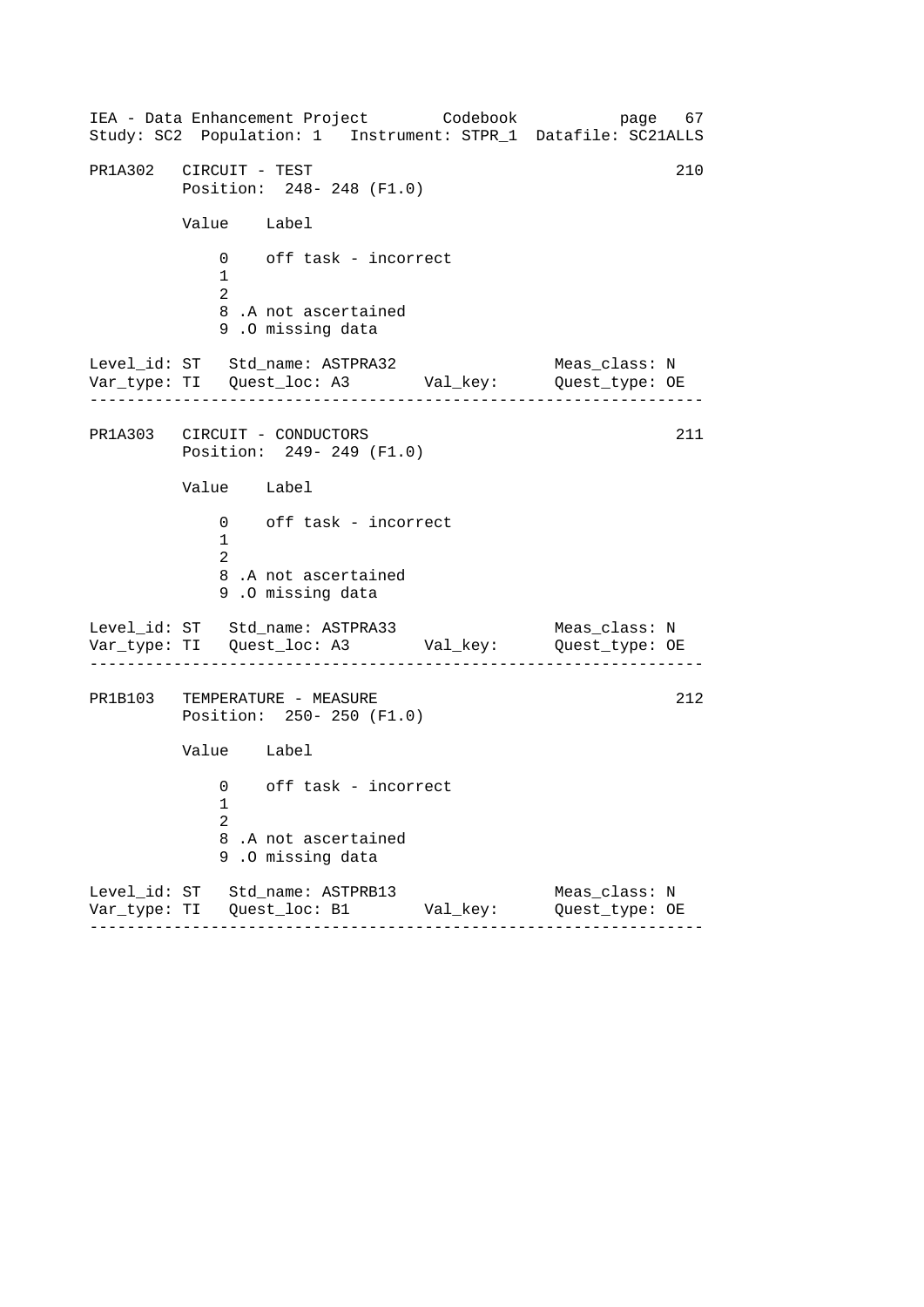------------------------------------------------------------------ ------------------------------------------------------------------ ------------------------------------------------------------------ ------------------------------------------------------------------ IEA - Data Enhancement Project Codebook page 68 Study: SC2 Population: 1 Instrument: STPR\_1 Datafile: SC21ALLS PR1B104 TEMPERATURE - PREDICT 213 Position: 251- 251 (F1.0) Value Label 0 off task - incorrect 1 8 .A not ascertained 9 .O missing data Level\_id: ST Std\_name: ASTPRB14 Meas\_class: N Var\_type: TI Quest\_loc: B1 Val\_key: Quest\_type: OE PR1B201 COLOUR - OBSERVE Position: 252- 252 (F1.0) Value Label 0 off task - incorrect 1 2 8 .A not ascertained 9 .O missing data Level\_id: ST Std\_name: ASTPRB21 Var\_type: TI Quest\_loc: B2 Val\_key: Quest\_type: OE Meas\_class: N PR1B202 COLOUR - EXPLAIN 215 Position: 253- 253 (F1.0) Value Label 0 off task - incorrect 1 8 .A not ascertained 9 .O missing data Level\_id: ST Std\_name: ASTPRB22 Meas\_class: N Var\_type: TI Quest\_loc: B2 Val\_key: Quest\_type: OE PR1B301 OILY SEEDS - OIL ON PAPER 216 Position: 254- 254 (F1.0) Value Label 0 off task - incorrect 1 2 8 .A not ascertained 9 .O missing data Level\_id: ST Std\_name: ASTPRB31 Meas\_class: N Var\_type: TI Quest\_loc: B3 Val\_key: Quest\_type: OE 214